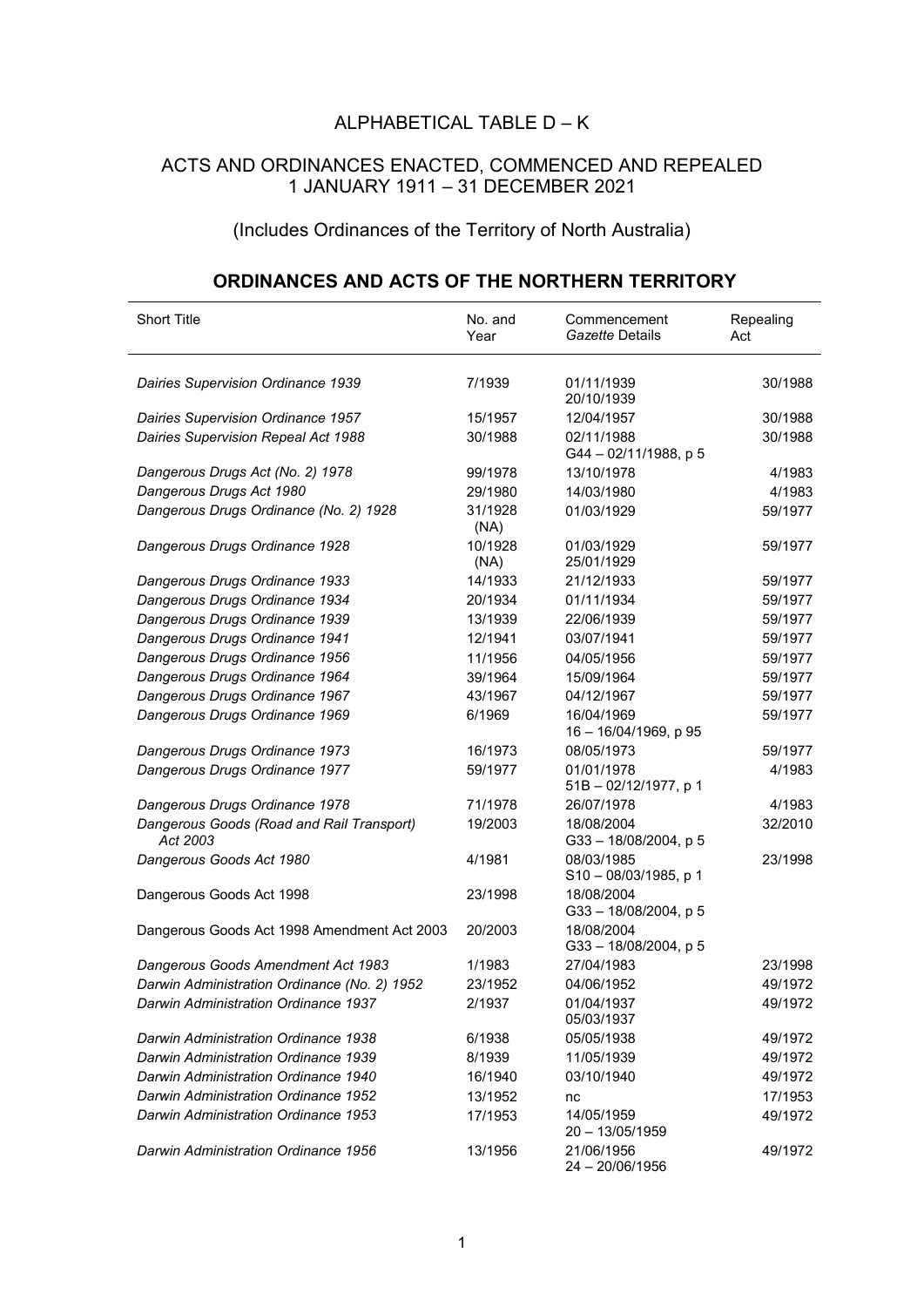| <b>Short Title</b>                                                       | No. and<br>Year | Commencement<br>Gazette Details                                                                        | Repealing<br>Act |
|--------------------------------------------------------------------------|-----------------|--------------------------------------------------------------------------------------------------------|------------------|
| Darwin Administration Repeal Ordinance 1972                              | 49/1972         | 31/08/1972                                                                                             | 87/1973          |
| Darwin Chinese Public Cemetery Ordinance 1929                            | 12/1929<br>(NA) | 07/11/1929<br>08/11/1929                                                                               | 19/1966          |
| Darwin Community College Ordinance<br>(No. 2) 1973                       | 74/1973         | 11/12/1973                                                                                             | 77/1979          |
| Darwin Community College Ordinance 1973                                  | 42/1973         | 19/07/1973<br>29 - 19/07/1973, p 251                                                                   | 77/1979          |
| Darwin Hospital Advisory Board Ordinance<br>(No. 2) 1961                 | 35/1961         | 20/11/1961                                                                                             | 12/1970          |
| Darwin Hospital Advisory Board Ordinance 1961                            | 29/1961         | 01/11/1961<br>52 - 01/11/1961, p 208                                                                   | 12/1970          |
| Darwin Hospital Advisory Board Ordinance 1962                            | 19/1963         | 26/02/1963                                                                                             | 12/1970          |
| Darwin Hospital Advisory Board Ordinance 1963                            | 54/1963         | 31/07/1963                                                                                             | 17/1964          |
| Darwin Hospital Advisory Board Ordinance 1963<br>Repeal Ordinance 1964   | 17/1964         | 31/07/1963                                                                                             | 12/1970          |
| Darwin Hospital Advisory Board Ordinance 1964                            | 30/1964         | 05/08/1964                                                                                             | 59/1970          |
| Darwin Hospital Advisory Board Ordinance 1966                            | 16/1966         | 01/06/1966<br>$28 - 01/06/1966$                                                                        | 12/1970          |
| Darwin Leases (Special Purposes)<br>Ordinance 1946                       | 2/1946          | 07/03/1946                                                                                             | 7/1946           |
| Darwin Port Authority Act 1983                                           | 71/1983         | 01/01/1984<br>S44 - 30/12/1983                                                                         | 20/2020          |
| Darwin Port Authority Amendment Act 1984                                 | 27/1984         | 20/07/1984                                                                                             | 33/2019          |
| Darwin Port Authority Amendment Act 1986                                 | 74/1986         | 30/12/1986                                                                                             | 33/2019          |
| Darwin Port Authority Amendment Act 1993                                 | 15/1993         | 08/07/1993<br>$S57 - 08/07/1993$                                                                       | 33/2019          |
| Darwin Port Authority Amendment Act 1998                                 | 80/1998         | 20/09/1999<br>S37-01/09/1999                                                                           | 33/2019          |
| Darwin Port Corporation Amendment Act 2005                               | 15/2005         | 17/03/2005                                                                                             | 33/2019          |
| Darwin Port Corporation Legislation Amendment<br>Act 2011                | 11/2011         | ss 5(3) and (4) and 9:<br>12/12/2011<br>$S72 - 12/12/2011$ ;<br>rem: 04/07/2012<br>G27-04/07/2012, p 5 | 33/2019          |
| Darwin Pound Ordinance 1917                                              | 10/1917         | 21/11/1917                                                                                             | 14/1930<br>(NA)  |
| Darwin Pound Ordinance 1918                                              | 4/1918          | 11/04/1918                                                                                             | 14/1930<br>(NA)  |
| Darwin Pound Ordinance 1924                                              | 18/1924         | 11/09/1924                                                                                             | 14/1930<br>(NA)  |
| Darwin Radio-Telegraph Station Ordinance 1929                            | 16/1929<br>(NA) | 22/08/1929                                                                                             | 66/1988          |
| Darwin Rates (War-time Remission)<br>Ordinance 1943                      | 2/1943          | 14/01/1943                                                                                             | 59/1970          |
| Darwin Rates Amendment Act 1991                                          | 37/1991         | 26/09/1991                                                                                             |                  |
| Darwin Rates Amendment Act 2014                                          | 47/2014         | 11/02/2015<br>G6-11/02/2015, p 7                                                                       |                  |
| Darwin Rates Ordinance (No. 2) 1940                                      | 18/1940         | 31/10/1940                                                                                             | 59/1970          |
| Darwin Rates Ordinance 1937                                              | 3/1937          | 01/04/1937<br>05/03/1937                                                                               | 59/1970          |
| Darwin Rates Ordinance 1939                                              | 11/1939         | 18/05/1939                                                                                             | 59/1970          |
| Darwin Rates Ordinance 1940                                              | 4/1940          | 14/03/1940                                                                                             | 59/1970          |
| Darwin Rates Ordinance 1971                                              | 21/1971         | 01/07/1971<br>26 - 30/06/1971, p 227                                                                   |                  |
| Darwin Short Term Leases Ordinance 1946                                  | 7/1946          | 03/10/1946                                                                                             | 27/1961          |
| Darwin Short Term Leases Repeal<br>Ordinance 1961                        | 27/1961         | 16/08/1961                                                                                             | 59/1970          |
| Darwin Town Area Leases (Temporary Provisions)<br>Ordinance (No. 2) 1969 | 33/1969         | 30/06/1969                                                                                             | 87/1973          |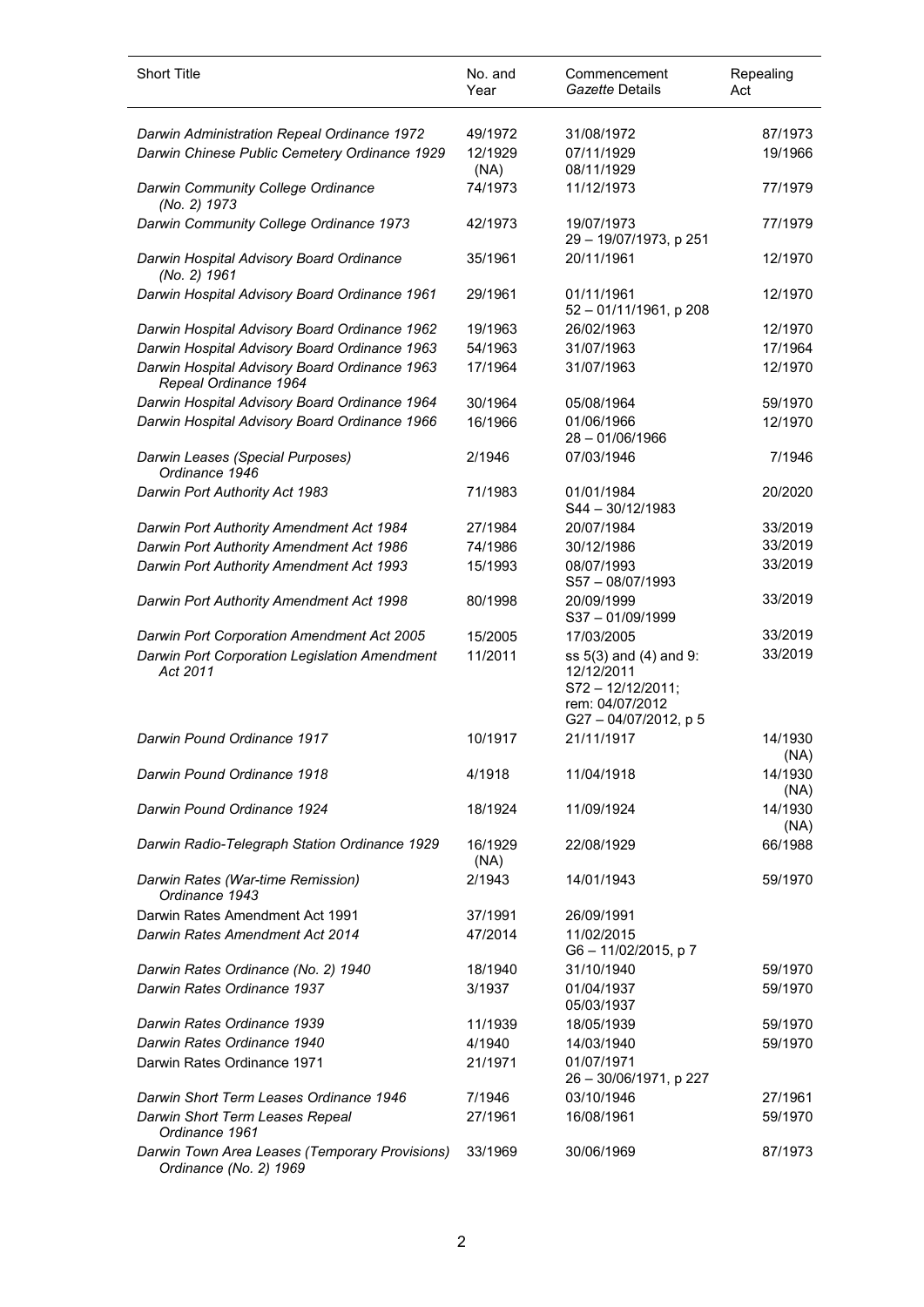| <b>Short Title</b>                                                               | No. and<br>Year    | Commencement<br>Gazette Details                    | Repealing<br>Act   |
|----------------------------------------------------------------------------------|--------------------|----------------------------------------------------|--------------------|
| Darwin Town Area Leases (Temporary Provisions)<br>Ordinance 1969                 | 18/1969            | 22/05/1969                                         | 87/1973            |
| Darwin Town Area Leases Act (No. 2) 1979                                         | 67/1979            | 15/06/1979                                         | 59/1980            |
| Darwin Town Area Leases Act 1979                                                 | 49/1979            | 03/08/1979                                         | 59/1980            |
| Darwin Town Area Leases Ordinance<br>(No. 2) 1952                                | 43/1952            | G31-03/08/1979, p 4<br>21/01/1953                  | 59/1980            |
| Darwin Town Area Leases Ordinance<br>(No. 2) 1963                                | 8/1964             | 06/02/1964                                         | 59/1980            |
| Darwin Town Area Leases Ordinance<br>(No. 2) 1965                                | 48/1965            | 14/02/1966                                         | 59/1980            |
| Darwin Town Area Leases Ordinance<br>(No. 2) 1968                                | 74/1968            | 29/11/1968                                         | 59/1980            |
| Darwin Town Area Leases Ordinance<br>(No. 2) 1969                                | 13/1970            | 09/04/1970                                         | 59/1980            |
| Darwin Town Area Leases Ordinance<br>(No. 2) 1970                                | 81/1970            | 01/01/1971<br>52 - 30/12/1970, p 374               | 59/1980            |
| Darwin Town Area Leases Ordinance<br>(No. 2) 1971                                | 58/1971            | 08/12/1971<br>49 - 08/12/1971, p 445               | 59/1980            |
| Darwin Town Area Leases Ordinance<br>(No. 2) 1972                                | 56/1972            | 31/07/1972                                         | 59/1980            |
| Darwin Town Area Leases Ordinance<br>(No. 2) 1974                                | 77/1974            | 24/10/1974                                         | 59/1980            |
| Darwin Town Area Leases Ordinance<br>(No. 3) 1970                                | 82/1970            | 01/01/1971<br>52 - 30/12/1970, p 374               | 59/1980            |
| Darwin Town Area Leases Ordinance<br>(No. 3) 1971                                | 59/1971            | 08/12/1971<br>49 - 08/12/1971, p 445               | 59/1980            |
| Darwin Town Area Leases Ordinance 1947                                           | 3/1947             | 29/07/1947                                         | 59/1980            |
| Darwin Town Area Leases Ordinance 1952                                           | 29/1952            | 20/08/1952                                         | 59/1980            |
| Darwin Town Area Leases Ordinance 1955                                           | 6/1956             | 15/02/1956                                         | 59/1980            |
| Darwin Town Area Leases Ordinance 1960                                           | 16/1961            | 23/03/1961                                         | 59/1980            |
| Darwin Town Area Leases Ordinance 1961                                           | 34/1961            | 23/09/1961                                         | 59/1980            |
| Darwin Town Area Leases Ordinance 1962                                           | 25/1963            | 22/03/1963                                         | 59/1980            |
| Darwin Town Area Leases Ordinance 1963                                           | 78/1963            | 06/12/1963                                         | 59/1980            |
| Darwin Town Area Leases Ordinance 1964                                           | 65/1964            | 13/01/1965<br>$2 - 13/01/1965$                     | 59/1980            |
| Darwin Town Area Leases Ordinance 1965                                           | 1/1966             | 14/02/1966<br>7 - 14/02/1966, p 25                 | 59/1980            |
| Darwin Town Area Leases Ordinance 1966                                           | 23/1966            | 13/07/1966<br>34 - 13/07/1966, p 141               | 59/1980            |
| Darwin Town Area Leases Ordinance 1967                                           | 29/1967            | 14/08/1967                                         | 59/1980            |
| Darwin Town Area Leases Ordinance 1968                                           | 13/1968            | 18/04/1968                                         | 59/1980            |
| Darwin Town Area Leases Ordinance 1969                                           | 31/1969            | 30/09/1969                                         | 59/1980            |
| Darwin Town Area Leases Ordinance 1970<br>Darwin Town Area Leases Ordinance 1971 | 20/1970<br>22/1971 | 14/05/1970<br>01/07/1971<br>26 - 30/06/1971, p 227 | 59/1980<br>59/1980 |
| Darwin Town Area Leases Ordinance 1972                                           | 21/1972            | 23/06/1972                                         | 59/1980            |
| Darwin Town Area Leases Ordinance 1973                                           | 51/1973            | 30/08/1973                                         | 59/1980            |
| Darwin Town Area Leases Ordinance 1974                                           | 82/1974            | 28/10/1974                                         | 59/1980            |
| Darwin Town Area Leases Ordinance 1975                                           | 16/1976            | 23/03/1976                                         | 59/1980            |
| Darwin Town Council Ordinance (No. 2) 1921                                       | 7/1921             | 10/06/1921                                         | 2/1937             |
| Darwin Town Council Ordinance (No. 2) 1922                                       | 6/1922             | 03/06/1922                                         | 2/1937             |
| Darwin Town Council Ordinance (No. 2) 1923                                       | 9/1923             | 07/06/1923                                         | 2/1937             |
| Darwin Town Council Ordinance (No. 2) 1930                                       | 7/1930             | 16/06/1930                                         | 2/1937             |
| Darwin Town Council Ordinance (No. 2) 1931                                       | (NA)<br>5/1931     | 23/07/1931                                         | 2/1937             |
| Darwin Town Council Ordinance (No. 3) 1921                                       | 9/1921             | 01/09/1921                                         | 2/1937             |
| Darwin Town Council Ordinance (No. 3) 1923                                       | 13/1923            | 20/09/1923                                         | 2/1937             |
|                                                                                  |                    |                                                    |                    |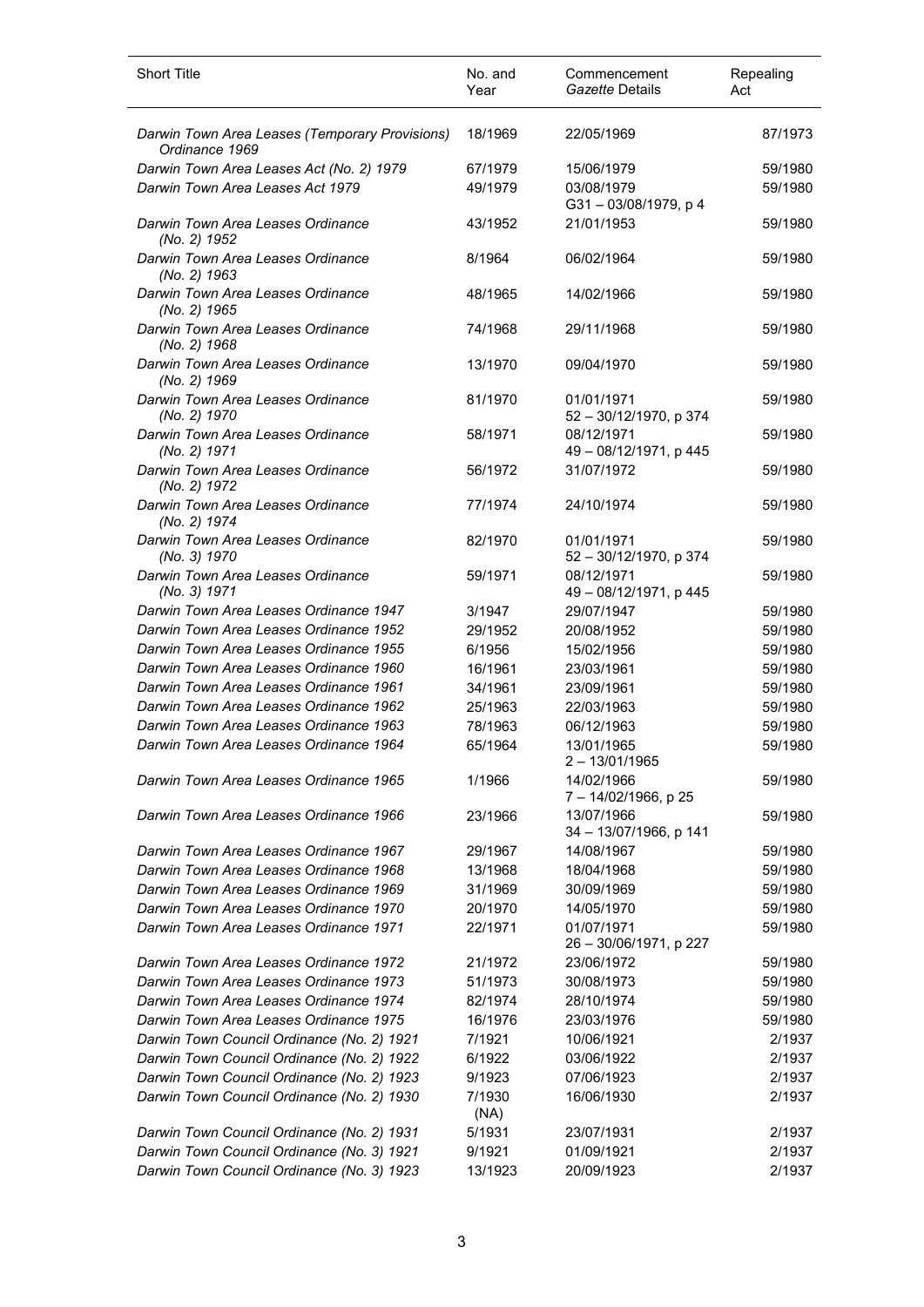| <b>Short Title</b>                                              | No. and<br>Year | Commencement<br>Gazette Details     | Repealing<br>Act |
|-----------------------------------------------------------------|-----------------|-------------------------------------|------------------|
| Darwin Town Council Ordinance (No. 3) 1930                      | 17/1930<br>(NA) | 16/06/1930                          | 2/1937           |
| Darwin Town Council Ordinance (No. 4) 1921                      | 11/1921         | 20/10/1921                          | 2/1937           |
| Darwin Town Council Ordinance 1915                              | 7/1915          | 16/10/1915<br>21/10/1915            | 2/1937           |
| Darwin Town Council Ordinance 1917                              | 2/1917          | 15/01/1917                          | 2/1937           |
| Darwin Town Council Ordinance 1918                              | 3/1918          | 14/03/1918                          | 2/1937           |
| Darwin Town Council Ordinance 1921                              | 3/1921          | 14/04/1921                          | 2/1937           |
| Darwin Town Council Ordinance 1922                              | 4/1922          | 11/05/1922                          | 2/1937           |
| Darwin Town Council Ordinance 1923                              | 2/1923          | 24/02/1923                          | 2/1937           |
| Darwin Town Council Ordinance 1925                              | 17/1925         | 05/11/1925                          | 2/1937           |
| Darwin Town Council Ordinance 1926                              | 6/1926          | 14/01/1926                          | 2/1937           |
| Darwin Town Council Ordinance 1929                              | 14/1929<br>(NA) | 01/08/1929                          | 2/1937           |
| Darwin Town Council Ordinance 1930                              | 3/1930<br>(NA)  | 13/02/1930                          | 2/1937           |
| Darwin Town Council Ordinance 1931                              | 4/1931          | 23/07/1931                          | 2/1937           |
| Darwin Town Council Ordinance 1933                              | 5/1933          | 15/06/1933                          | 2/1937           |
| Darwin Town Management Ordinance 1947                           | 7/1947          | 01/10/1947<br>$40 - 01/10/1947$     | 59/1970          |
| Darwin Town Management Ordinance 1949                           | 20/1949         | 15/05/1950<br>19 - 10/05/1950       | 50/1970          |
| Darwin Town Management Ordinance 1950                           | 3/1950          | 22/08/1950                          | 59/1970          |
| Darwin Town Management Ordinance 1953                           | 11/1953         | 15/07/1953<br>27 - 15/07/1953       | 59/1970          |
| Darwin Town Plan (Interpretation and Effect)<br>Ordinance 1969  | 3/1970          | 18/03/1970<br>11-18/03/1970, p 75   | 61/1971          |
| Darwin Waterfront Corporation Act 2006                          | 25/2006         | 19/09/2006                          |                  |
| Darwin Waterfront Corporation Amendment<br>Act 2008             | 1/2008          | 11/03/2008                          |                  |
| Darwin Waterfront Corporation Amendment<br>Act 2012             | 10/2012         | 01/07/2012                          |                  |
| De Facto Relationships (Miscellaneous<br>Amendments) Act 1991   | 82/1991         | 01/01/1992                          | 39/2005          |
| De Facto Relationships (Northern Territory<br>Request) Act 2003 | 2/2004          | 11/03/2009<br>G10 - 11/03/2009, p 2 |                  |
| De Facto Relationships Act 1991                                 | 38/1991         | 01/10/1991                          |                  |
| Debits Tax Act 1990                                             | 55/1990         | 01/01/1991                          | 21/2011          |
| Debits Tax Amendment Act 1993                                   | 44/1993         | 01/10/1993                          | 21/2011          |
| Debits Tax Amendment Act 2001                                   | 46/2001         | 01/07/2001                          | 21/2011          |
| <b>Debits Tax Amendment Act 2002</b>                            | 54/2002         | s 4: 20/08/2002;<br>rem: 10/10/2002 | 21/2011          |
| <b>Debits Tax Amendment Act 2004</b>                            | 37/2004         | 01/07/2005                          | 21/2011          |
| Debtors Ordinance 1924                                          | 9/1924          | 24/04/1924                          | 6/1941           |
| Deceased Brother's Widow's Marriage<br>Ordinance 1924           | 12/1924         | 29/05/1924                          | 39/1965          |
| Defamation Act 2006                                             | 8/2006          | 26/04/2006                          |                  |
| <b>Defamation Amendment Act 1989</b>                            | 49/1989         | 01/01/1990<br>S73-21/12/1989        | 8/2006           |
| Defamation Ordinance 1938                                       | 10/1938         | 07/07/1938                          | 8/2006           |
| Defamation Ordinance 1963                                       | 76/1963         | 28/11/1963                          | 8/2006           |
| Defamation Ordinance 1964                                       | 51/1964         | 18/09/1964                          | 8/2006           |
| Dental (Consequential Amendments) Act 1991                      | 75/1991         | 31/01/1992                          | 39/2005          |
| Dental Act 1986                                                 | 8/1986          | 20/06/1986<br>S34 - 19/06/1986      | 21/2004          |
| Dental Amendment Act 1991                                       | 74/1991         | 31/01/1992<br>$S7 - 31/01/1992$     | 21/2004          |
| <b>Dentists Registration Amendment Act 1983</b>                 | 19/1983         | 24/06/1983                          | 64/1986          |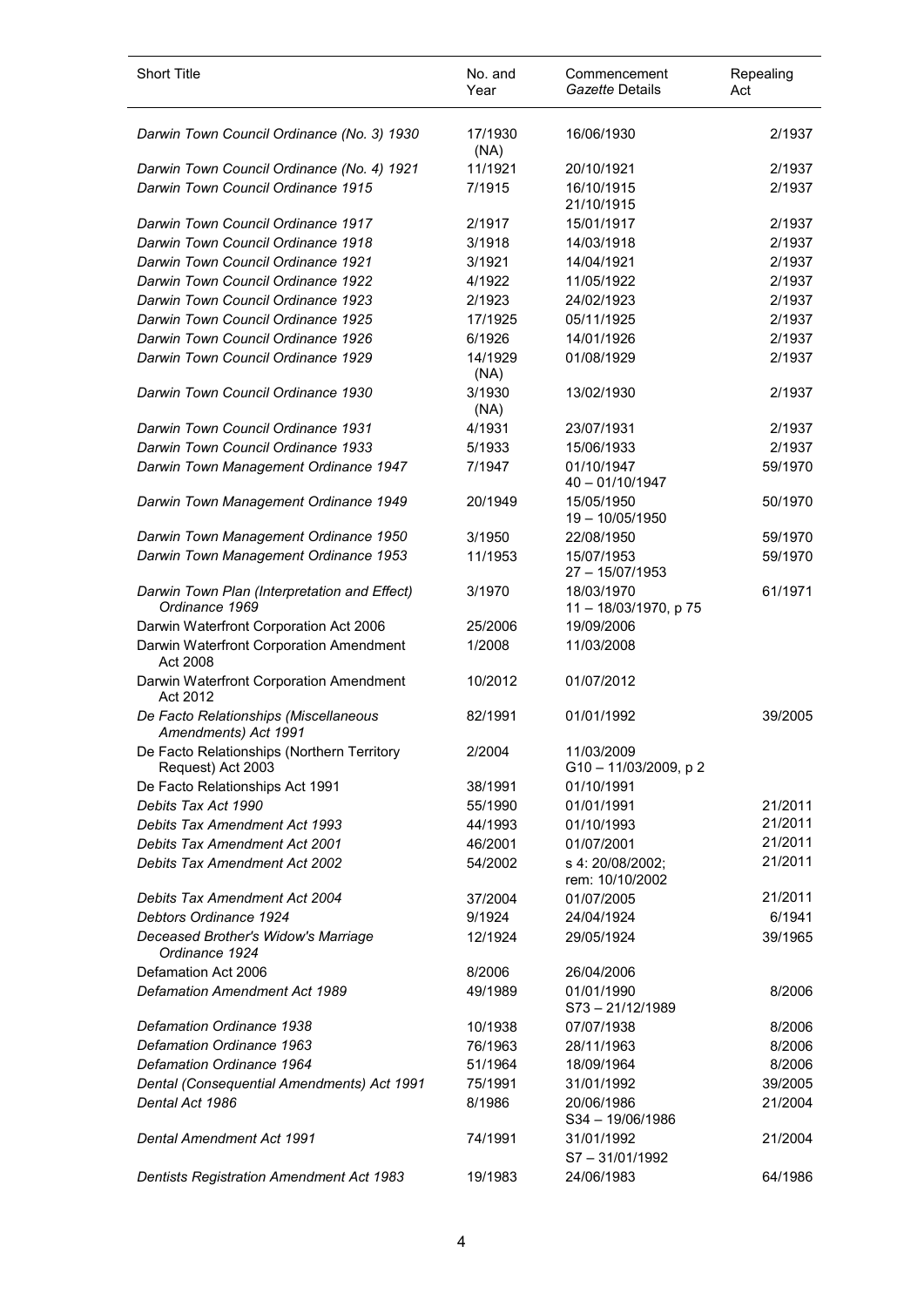| <b>Short Title</b>                                                                          | No. and<br>Year | Commencement<br>Gazette Details      | Repealing<br>Act |
|---------------------------------------------------------------------------------------------|-----------------|--------------------------------------|------------------|
| <b>Dentists Registration Ordinance 1932</b>                                                 | 1/1932          | 02/07/1931<br>24/06/1932             | 1/1953           |
| <b>Dentists Registration Ordinance 1934</b>                                                 | 25/1934         | 13/12/1934                           | 1/1953           |
| Dentists Registration Ordinance 1953                                                        | 1/1953          | 01/06/1953<br>$C28 - 14/05/1953$     | 8/1986           |
| Dentists Registration Ordinance 1957                                                        | 9/1957          | 12/04/1957                           | 8/1986           |
| Dentists Registration Ordinance 1967                                                        | 46/1967         | 04/12/1967                           | 8/1986           |
| <b>Dentists Registration Ordinance 1973</b>                                                 | 37/1973         | 12/07/1973                           | 8/1986           |
| Deputy Administrator Ordinance (No. 2) 1919                                                 | 11/1919         | 30/10/1919                           | 1/1931<br>(NA)   |
| Deputy Administrator Ordinance 1919                                                         | 10/1919         | 01/08/1919                           | 1/1931<br>(NA)   |
| Deputy Government Resident Ordinance 1931                                                   | 1/1931<br>(NA)  | 11/12/1930                           | 5/1932           |
| Desert Knowledge Australia Act 2003                                                         | 30/2003         | 22/09/2003<br>S19-22/09/2003         |                  |
| Dingo Destruction Act Repeal Act 1979                                                       | 144/1979        | 12/12/1979                           | 6/1981           |
| Dingo Destruction Ordinance (No. 2) 1932                                                    | 16/1932         | 11/08/1932                           | 144/1979         |
| Dingo Destruction Ordinance 1923                                                            | 19/1923         | 01/07/1924<br>27/06/1924             | 144/1979         |
| <b>Dingo Destruction Ordinance 1924</b>                                                     | 14/1924         | 01/07/1924                           | 144/1979         |
| Dingo Destruction Ordinance 1926                                                            | 7/1926          | 11/02/1926                           | 144/1979         |
| Dingo Destruction Ordinance 1929                                                            | 3/1929<br>(NA)  | 21/03/1929                           | 144/1979         |
| Dingo Destruction Ordinance 1932                                                            | 3/1932          | 11/02/1932                           | 144/1979         |
| <b>Dingo Destruction Ordinance 1934</b>                                                     | 9/1934          | 12/04/1934                           | 144/1979         |
| Dingo Destruction Ordinance 1952                                                            | 24/1952         | 04/06/1952                           | 144/1979         |
| Dingo Destruction Ordinance 1968                                                            | 37/1968         | 18/06/1968                           | 144/1979         |
| Dingo Destruction Ordinance 1975                                                            | 23/1975         | 26/08/1975                           | 144/1979         |
| <b>Director of Public Prosecutions (Consequential</b><br>Amendments) Act 1990               | 29/1990         | 21/01/1991                           | 39/2005          |
| Director of Public Prosecutions Act 1990                                                    | 35/1990         | 21/01/1991<br>G2-16/01/1991, p9      |                  |
| Director of Public Prosecutions Amendment<br>Act 1994                                       | 47/1994         | 01/10/1994<br>S51-30/09/1994         |                  |
| Disability Services Act 1993                                                                | 31/1993         | 09/07/1993                           |                  |
| Disability Services Amendment Act 2012                                                      | 11/2012         | 20/08/2012<br>$G31 - 01/08/2012$     |                  |
| Disasters Act 1982                                                                          | 96/1982         | 21/12/1982<br>$S36 - 21/12/1982$     | 27/2013          |
| Disasters Amendment Act 1988                                                                | 52/1988         | 17/11/1988                           | 27/2013          |
| <b>Disasters Amendment Act 2007</b>                                                         | 21/2007         | 29/10/2007                           | 27/2013          |
| Disposal of Uncollected Goods Ordinance 1976                                                | 45/1976         | 17/06/1977<br>24 - 17/06/1977, p 916 | 33/2004          |
| Disposal of Uncollected Goods Ordinance 1977                                                | 21/1977         | 17/06/1977                           | 33/2004          |
| <b>District Council Assessment Ordinance 1911</b>                                           | 11/1911         | 27/06/1911                           | 7/1915           |
| <b>District Council Assessment Ordinance 1912</b>                                           | 2/1912          | 09/02/1912                           | 7/1915           |
| District Council Ordinance (No. 2) 1915                                                     | 6/1915          | 09/09/1915                           | 87/1973          |
| <b>District Council Ordinance 1915</b>                                                      | 4/1915          | 23/06/1915                           | 87/1973          |
| Dog Act 1980                                                                                | 18/1980         | 01/08/1980<br>G31-01/08/1980, p 10   | 5/1991           |
| Dog Act Repeal Act 1991                                                                     | 5/1991          | 03/04/1992<br>$S21 - 03/04/1992$     | 57/1995          |
| Dog Ordinance 1920                                                                          | 4/1920          | 08/07/1920                           | 5/1938           |
| Dog Ordinance 1923                                                                          | 17/1923         | 18/10/1923                           | 5/1938           |
| Domestic and Family Violence (Recognition of<br>Domestic Violence Orders) (National Uniform | 2/2017          | 25/11/2017<br>S86-24/11/2017         | 2/2017           |

*Law) Amendment Act 2017*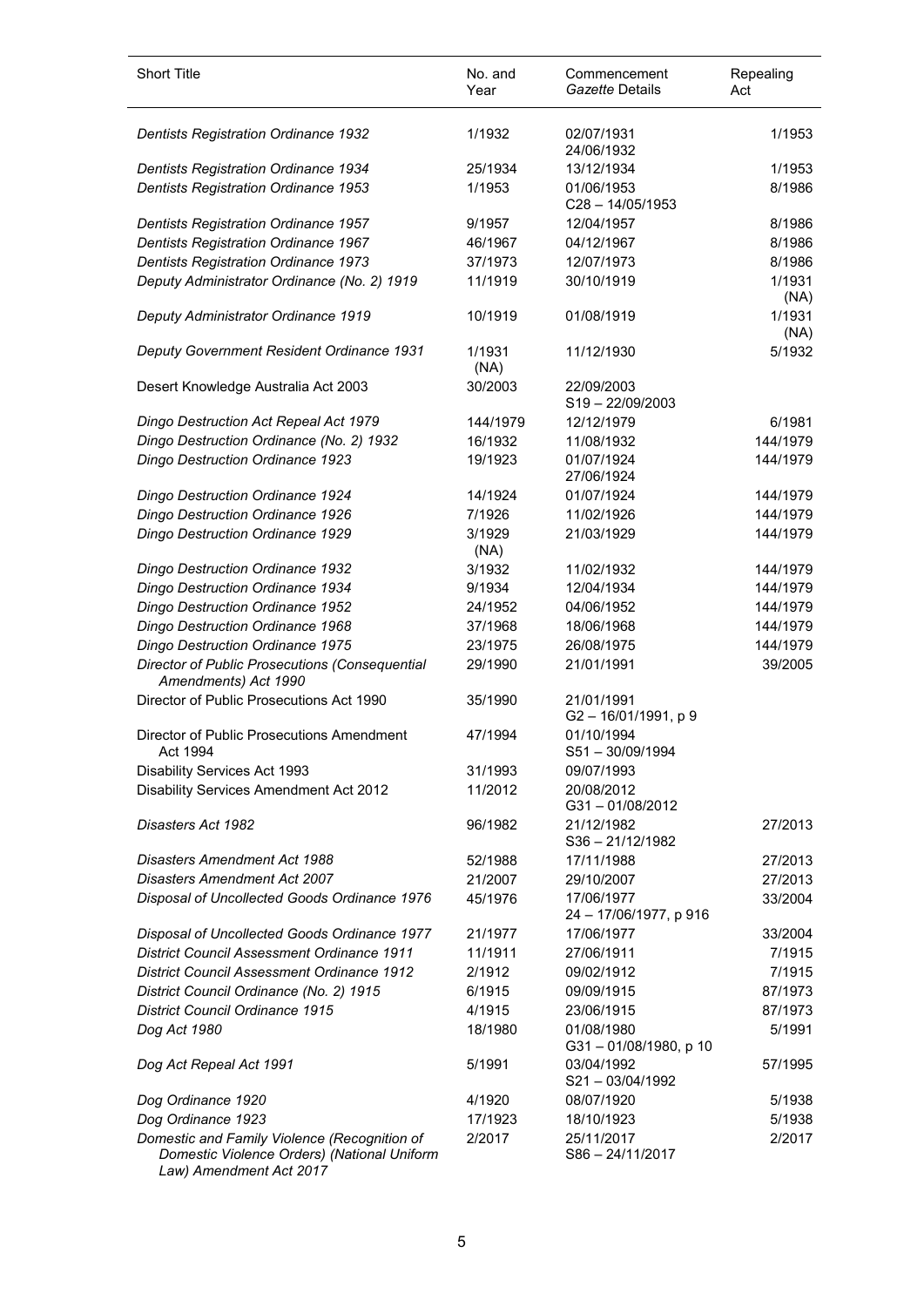| <b>Short Title</b>                                                          | No. and<br>Year    | Commencement<br>Gazette Details                                                     | Repealing<br>Act   |
|-----------------------------------------------------------------------------|--------------------|-------------------------------------------------------------------------------------|--------------------|
| Domestic and Family Violence Act 2007                                       | 34/2007            | 01/07/2008<br>$G25 - 25/06/2008$ , p 4                                              |                    |
| Domestic and Family Violence Amendment<br>(Information Sharing) Act 2018    | 28/2018            | 30/08/2019<br>G33-14/08/2019, p2                                                    | 28/2018            |
| Domestic and Family Violence Amendment<br>Act 2009                          | 2/2009             | 12/03/2009                                                                          |                    |
| Domestic and Family Violence Amendment<br>Act 2010                          | 47/2010            | 02/02/2011<br>$S7 - 02/02/2011$                                                     |                    |
| Domestic and Family Violence Amendment<br>Act 2013                          | 7/2013             | 5/02/2014<br>$G5 - 05/02/2014$ , p 2                                                |                    |
| Domestic and Family Violence Amendment<br>Act 2015                          | 23/2015            | 14/10/2015<br>$G41 - 14/10/2015$ , p 3                                              | 23/2015            |
| Domestic Violence Act 1992                                                  | 67/1992            | 01/01/1994<br>G51-22/12/1993, p 3                                                   | 34/2007            |
| Domestic Violence Amendment (Police Orders)<br>Act 2005                     | 38/2005            | 22/02/2006<br>$G8 - 22/02/2006$ , p 5                                               | 34/2007            |
| <b>Domestic Violence Amendment Act 1993</b>                                 | 36/1993            | 14/09/1993                                                                          | 34/2007            |
| Domestic Violence Amendment Act 1994                                        | 60/1994            | 01/05/1995<br>S17-28/04/1995                                                        | 34/2007            |
| Domestic Violence Amendment Act 1996                                        | 57/1996            | 01/01/1997<br>S39-19/12/1996                                                        | 34/2007            |
| <b>Domestic Violence Amendment Act 1998</b>                                 | 90/1998            | 13/01/1999                                                                          | 34/2007            |
| <b>Domestic Violence Amendment Act 1999</b>                                 | 40/1999            | 13/10/1999<br>G40 - 13/10/1999, p 2                                                 | 34/2007            |
| <b>Domestic Violence Amendment Act 2001</b>                                 | 30/2001            | nc                                                                                  | 38/2005            |
| Domicile Act 1979                                                           | 78/1979            | 21/09/1979<br>G38 - 21/09/1979, p 1                                                 |                    |
| Door to Door Sales Ordinance (No. 2) 1973                                   | 62/1973            | 11/12/1973                                                                          | 49/1990            |
| Door to Door Sales Ordinance 1967                                           | 47/1967            | 28/02/1968<br>10 - 28/02/1968, p 52                                                 | 49/1990            |
| Door to Door Sales Ordinance 1973                                           | 14/1973            | 27/03/1973                                                                          | 49/1990            |
| Dudley Point Mess (Winding-up) Ordinance 1946                               | 4/1946             | 23/05/1946                                                                          | 59/1970            |
| Early Closing Ordinance 1912                                                | 9/1912             | 02/01/1913                                                                          | 77/1991            |
| <b>Early Closing Ordinance 1921</b>                                         | 1/1921             | 03/02/1921                                                                          | 77/1991            |
| Early Closing Ordinance 1925                                                | 1/1925             | 15/01/1925                                                                          | 77/1991            |
| Early Closing Ordinance 1932                                                | 4/1932             | 11/02/1932                                                                          | 77/1991            |
| Education Act (No. 2) 1979                                                  | 145/1979           | 12/12/1979                                                                          | 28/2015            |
| <b>Education Act 1979</b>                                                   | 77/1979            | ss 61 - 68: 07/05/1982<br>S9-07/05/1982;<br>rem: 20/07/1979<br>G29-20/07/1979, p7   | 28/2015            |
| <b>Education Act 2015</b>                                                   | 28/2015            | pt 6, divs 2 and 4 and<br>pt 7: 01/04/2016;<br>pt 3: 01/07/2016;<br>rem: 01/01/2016 |                    |
| <b>Education Amendment (Non-Government</b><br>Schools) Act 2009             | 33/2009            | 01/01/2010                                                                          | 28/2015            |
| <b>Education Amendment (Youth Participation)</b><br>Act 2009                | 34/2009            | 01/01/2010                                                                          | 28/2015            |
| Education Amendment Act (No. 2) 1984                                        | 36/1984            | 19/09/1984<br>G37-19/09/1984, p 6                                                   | 28/2015            |
| Education Amendment Act (No. 2) 1991                                        | 71/1991            | 20/12/1991<br>$S65 - 20/12/1991$                                                    | 28/2015            |
| Education Amendment Act (No. 2) 1994                                        | 59/1994            | 01/01/1995<br>G50 - 14/12/1994, p 2                                                 | 28/2015            |
| Education Amendment Act (No. 2) 1985<br><b>Education Amendment Act 1981</b> | 61/1985<br>32/1981 | 16/12/1985<br>21/09/1981                                                            | 28/2015<br>28/2015 |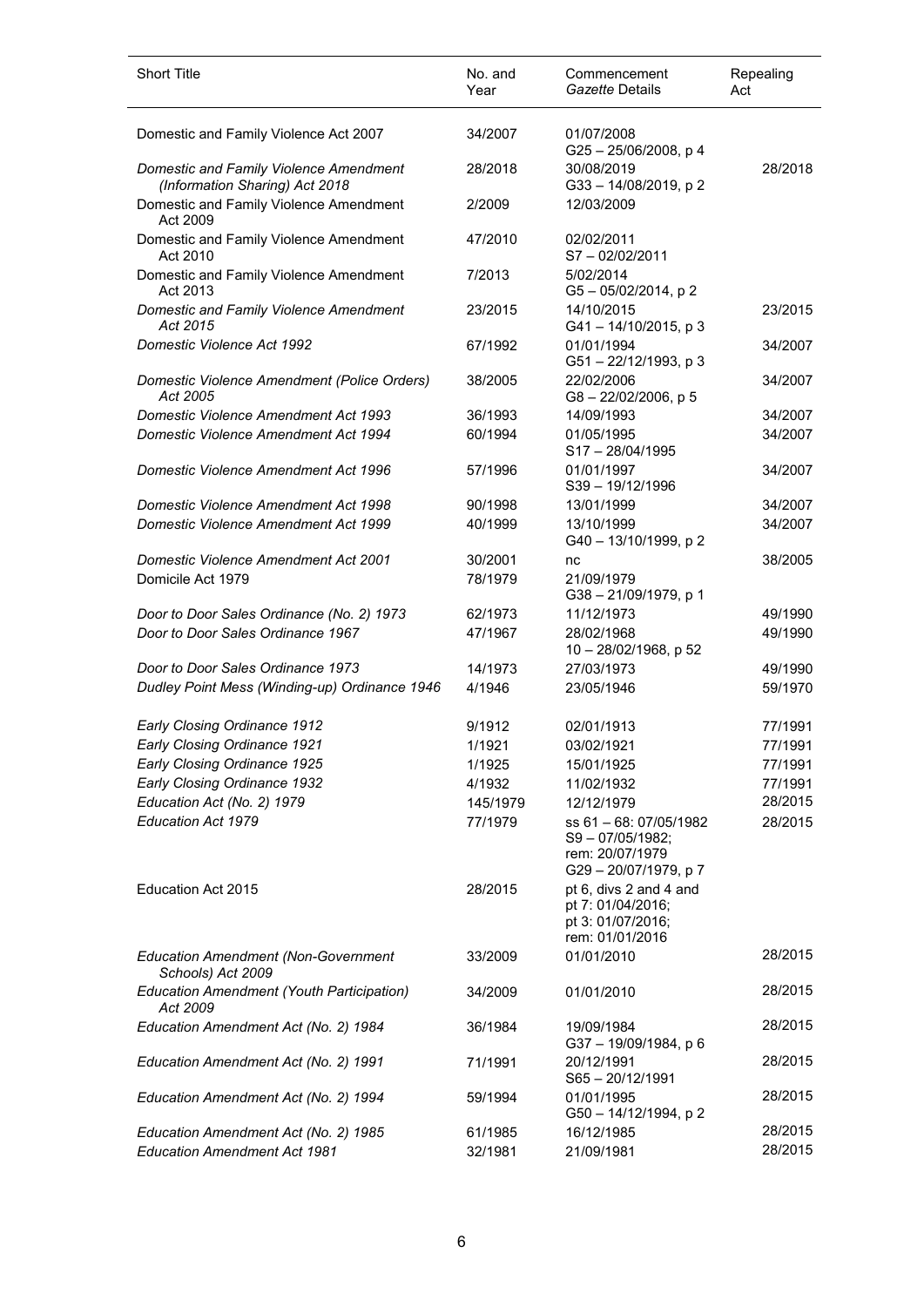| Repealing<br>Act | Commencement<br>Gazette Details                                                                                                                                                                            | No. and<br>Year | <b>Short Title</b>                                                                      |
|------------------|------------------------------------------------------------------------------------------------------------------------------------------------------------------------------------------------------------|-----------------|-----------------------------------------------------------------------------------------|
| 28/2015          | 11/02/1983<br>G6-11/02/1983, p8                                                                                                                                                                            | 95/1982         | <b>Education Amendment Act 1982</b>                                                     |
| 28/2015          | 08/11/1983                                                                                                                                                                                                 | 54/1983         | <b>Education Amendment Act 1983</b>                                                     |
| 28/2015          | 22/08/1984<br>G33-22/08/1984, p9                                                                                                                                                                           | 4/1984          | <b>Education Amendment Act 1984</b>                                                     |
| 28/2015          | 11/03/1985                                                                                                                                                                                                 | 1/1985          | <b>Education Amendment Act 1985</b>                                                     |
| 28/2015          | 01/01/1989                                                                                                                                                                                                 | 61/1988         | <b>Education Amendment Act 1988</b>                                                     |
| 28/2015          | 01/07/1989                                                                                                                                                                                                 | 4/1989          | <b>Education Amendment Act 1989</b>                                                     |
| 28/2015          | 18/12/1991                                                                                                                                                                                                 | 64/1991         | <b>Education Amendment Act 1991</b>                                                     |
| 28/2015          | 01/07/1994<br>G26 - 29/06/1994, p 3                                                                                                                                                                        | 24/1994         | <b>Education Amendment Act 1994</b>                                                     |
| 28/2015          | 01/12/1994                                                                                                                                                                                                 | 67/1994         | <b>Education Amendment Act 1994 Amendment</b><br>Act 1994                               |
| 28/2015          | 28/08/1996<br>$G35 - 28/08/1996$ , p 3                                                                                                                                                                     | 29/1996         | <b>Education Amendment Act 1996</b>                                                     |
| 28/2015          | 01/11/2000                                                                                                                                                                                                 | 50/2000         | <b>Education Amendment Act 2000</b>                                                     |
| 28/2015          | 02/04/2003<br>$G13 - 02/04/2003$ , p 4                                                                                                                                                                     | 60/2002         | <b>Education Amendment Act 2002</b>                                                     |
|                  | App ss 70(d), 152,<br>153(2) to (4), 154 to<br>159, pt 5, div 6, 172(d),<br>266 to 268 and<br>270(1)(d), (2), (3) and<br>(4): 27/03/2013<br>$G$ 13 - 27/03/2013, p 3;<br>rem: 01/01/2012<br>S76-23/12/2011 | 46/2011         | Education and Care Services (National Uniform<br>Legislation) Act 2011                  |
| 28/2019          | 18/12/2019<br>G51-18/12/2019, p 2                                                                                                                                                                          | 28/2019         | <b>Education and Care Services (National Uniform</b><br>Legislation) Amendment Act 2019 |
| 28/2015          | 1/06/2011<br>$G22 - 01/06/2011$ , p 8                                                                                                                                                                      | 14/2011         | <b>Education Legislation Amendment Act 2011</b>                                         |
| 77/1979          | 17/12/1965                                                                                                                                                                                                 | 66/1965         | Education Ordinance (No. 2) 1965                                                        |
| 43/1957          | 02/08/1917                                                                                                                                                                                                 | 5/1917          | Education Ordinance 1917                                                                |
| 43/1957          | 11/07/1929                                                                                                                                                                                                 | 11/1929<br>(NA) | <b>Education Ordinance 1929</b>                                                         |
| 43/1957          | 21/05/1931                                                                                                                                                                                                 | 7/1931<br>(NA)  | <b>Education Ordinance 1931</b>                                                         |
| 77/1979          | 17/09/1958<br>40 - 03/09/1958                                                                                                                                                                              | 43/1957         | <b>Education Ordinance 1957</b>                                                         |
| 77/1979          | 08/05/1963<br>19 - 08/05/1963, p 97                                                                                                                                                                        | 42/1962         | <b>Education Ordinance 1962</b>                                                         |
| 77/1979          | 24/05/1965                                                                                                                                                                                                 | 13/1965         | <b>Education Ordinance 1965</b>                                                         |
| 77/1979          | 23/11/1973                                                                                                                                                                                                 | 57/1973         | <b>Education Ordinance 1973</b>                                                         |
| 39/2005          | 15/03/2004                                                                                                                                                                                                 | 12/2004         | Electoral (Consequential Amendments) Act 2004                                           |
| 37/1995          | 01/01/1984                                                                                                                                                                                                 | 60/1983         | Electoral (Criminal Code) Amendment Act 1983                                            |
| 37/1995          | 02/05/1980                                                                                                                                                                                                 | 146/1979        | Electoral Act (No. 2) 1979                                                              |
| 37/1995          | 02/05/1980<br>G18-02/05/1980, p 13                                                                                                                                                                         | 3/1980          | Electoral Act 1979                                                                      |
| 37/1995          | 14/03/1980                                                                                                                                                                                                 | 19/1980         | Electoral Act 1980                                                                      |
|                  | 15/03/2004<br>S6-15/03/2004                                                                                                                                                                                | 11/2004         | Electoral Act 2004                                                                      |
| 37/1995          | s 17: 26/01/1984<br>$S2 - 25/01/1984$ ;<br>rem: 26/11/1982<br>S32-26/11/1982                                                                                                                               | 73/1982         | Electoral Amendment Act 1982                                                            |
| 37/1995          | 03/10/1983                                                                                                                                                                                                 | 36/1983         | Electoral Amendment Act 1983                                                            |
| 37/1995          | 14/09/1988                                                                                                                                                                                                 | 29/1988         | Electoral Amendment Act 1988                                                            |
| 37/1995          | 15/08/1990                                                                                                                                                                                                 | 42/1990         | Electoral Amendment Act 1990                                                            |
|                  | 12/03/2009                                                                                                                                                                                                 | 3/2009          | Electoral Amendment Act 2009                                                            |
|                  |                                                                                                                                                                                                            |                 |                                                                                         |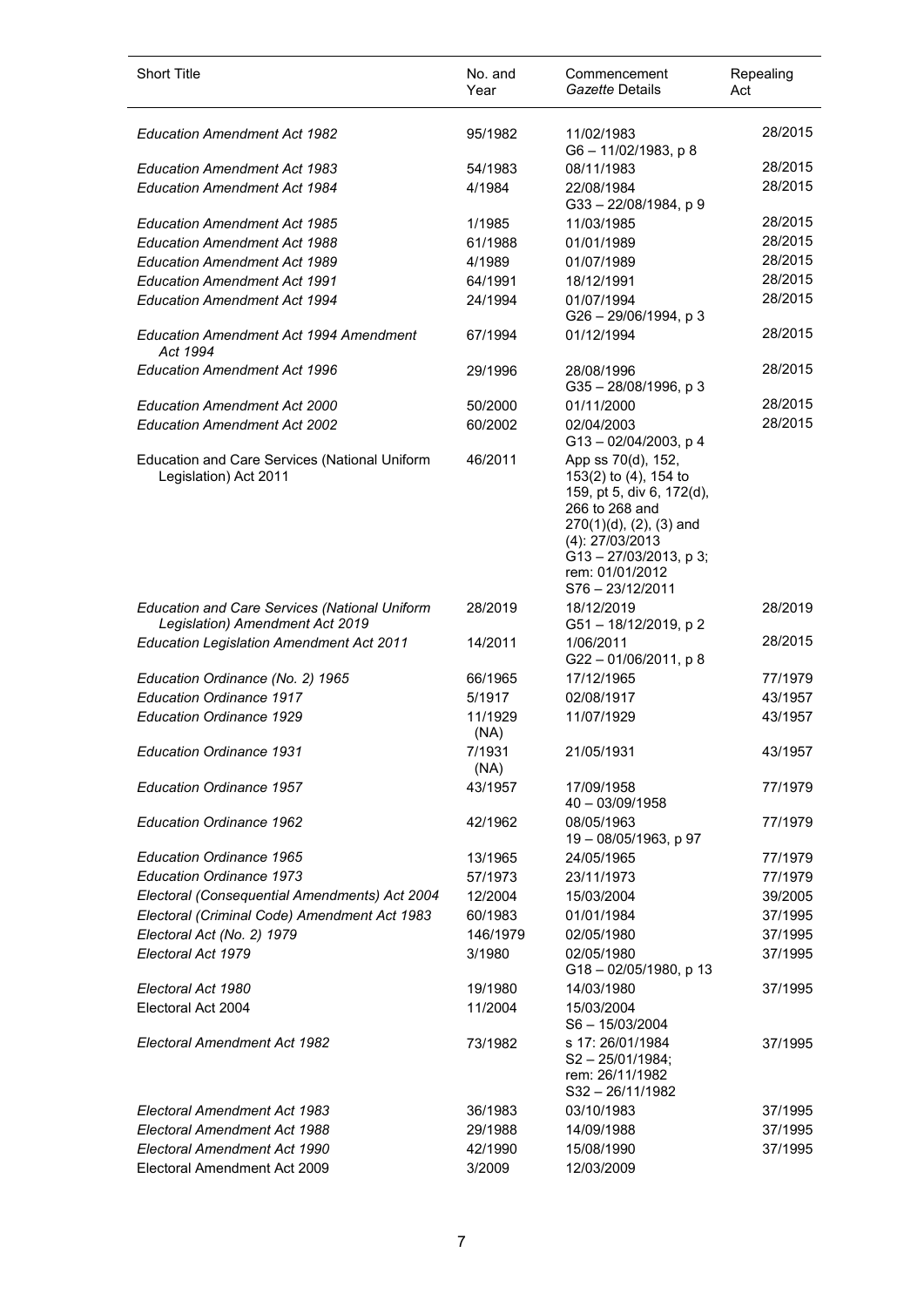| <b>Short Title</b>                                                 | No. and<br>Year | Commencement<br>Gazette Details                        | Repealing<br>Act |
|--------------------------------------------------------------------|-----------------|--------------------------------------------------------|------------------|
| Electoral Amendment Act 2018                                       | 31/2018         | 20/12/2018                                             | 31/2018          |
| <b>Electoral and Other Legislation Amendment</b><br>Act 2011       | 40/2011         | pts 4,6 and 7:<br>01/05/2012:<br>rem: 21/12/2011 (s 2) | 40/2011          |
| Electoral Legislation Amendment Act 2016                           | 1/2016          | 02/03/2016                                             | 1/2016           |
| Electoral Legislation Amendment Act 2019                           | 11/2019         | 10/04/2019                                             | 11/2019          |
| Electoral Legislation Further Amendment Act 2019                   | 30/2019         | 01/01/2020                                             | 30/2019          |
| Electric Energy Agreement Ordinance 1923                           | 3/1923          | 24/02/1923                                             | 17/1935          |
| Electric Energy Ordinance 1926                                     | 5/1926          | 14/01/1926                                             | 17/1935          |
| Electric Light and Power Ordinance 1935                            | 17/1935         | 01/11/1935<br>25/10/1935                               | 4/1973           |
| Electric Light and Power Repeal Ordinance 1973                     | 4/1973          | 13/03/1973                                             | 87/1973          |
| <b>Electrical Workers and Contractors Act</b><br>(No. 2) 1978      | 81/1978         | 23/08/1978                                             | 33/2019          |
| <b>Electrical Workers and Contractors Act</b><br>(No. 2) 1979      | 103/1979        | 12/10/1979                                             | 33/2019          |
| <b>Electrical Workers and Contractors Act 1979</b>                 | 95/1979         | 10/08/1979                                             | 33/2019          |
| <b>Electrical Workers and Contractors Amendment</b><br>Act 1983    | 72/1983         | 26/09/1984<br>G38 - 26/09/1984, p 2                    |                  |
| <b>Electrical Workers and Contractors Amendment</b><br>Act 2003    | 48/2003         | nc                                                     | 4/2007           |
| <b>Electrical Workers and Contractors Amendment</b><br>Act 2008    | 18/2008         | 24/06/2008                                             |                  |
| <b>Electrical Workers and Contractors</b><br>Ordinance 1978        | 28/1978         | 01/07/1978                                             |                  |
| <b>Electricity Amendment Act 1988</b>                              | 37/1988         | 14/09/1988                                             | 10/2000          |
| <b>Electricity Amendment Act 1993</b>                              | 33/1993         | 19/08/1993                                             | 10/2000          |
| <b>Electricity Amendment Act 1999</b>                              | 41/1999         | 15/03/2000<br>G10-15/03/2000, p 4                      | 10/2000          |
| Electricity Commission Act (No. 2) 1979                            | 101/1979        | 12/10/1979                                             | 10/2000          |
| Electricity Commission Act (No. 3) 1979                            | 120/1979        | 15/10/1979                                             | 10/2000          |
| <b>Electricity Commission Amendment Act</b><br>(No. 2) 1985        | 42/1985         | 18/09/1985                                             | 10/2000          |
| <b>Electricity Commission Amendment Act</b><br>(No. 2) 1986        | 73/1986         | 30/12/1986                                             | 10/2000          |
| Electricity Commission Amendment Act 1980                          | 13/1981         | 26/06/1981                                             | 10/2000          |
| Electricity Commission Amendment Act 1981                          | 77/1981         | 21/09/1981                                             | 10/2000          |
| Electricity Commission Amendment Act 1982                          | 6/1982          | 29/03/1982                                             | 10/2000          |
| Electricity Commission Amendment Act 1985                          | 17/1985         | 04/07/1985<br>$S33 - 04/07/1985$                       | 10/2000          |
| Electricity Commission Amendment Act 1986                          | 30/1986         | 19/09/1986                                             | 10/2000          |
| <b>Electricity Commission Amendment Act 1987</b>                   | 21/1987         | 01/07/1987                                             | 10/2000          |
| <b>Electricity Commission Ordinance 1978</b>                       | 27/1978         | 01/07/1978                                             | 10/2000          |
| Electricity Legislation Amendment Act 2016                         | 22/2016         | pt 3 div 3: nc<br>rem: 01/07/2016 (s 2)                |                  |
| Electricity Networks (Third Party Access) Act 2000                 | 11/2000         | 01/04/2000<br>$S14 - 31/03/2000$                       |                  |
| Electricity Networks (Third Party Access)<br>Amendment Act 2001    | 31/2001         | 19/07/2001                                             |                  |
| Electricity Reform Act 2000                                        | 10/2000         | 01/04/2000<br>S14-31/03/2000                           |                  |
| Electricity Reform Amendment Act 2001                              | 34/2001         | 19/07/2001                                             |                  |
| <b>Electricity Reform Legislation Amendment</b><br>Act 2021        | 23/2021         | 19/11/2021                                             | 23/2021          |
| Electricity Supply Ordinance 1952                                  | 20/1952         | 24/01/1952                                             | 15/1956          |
| Electricity Supply Repeal Ordinance 1956                           | 15/1956         | 04/05/1956                                             | 59/1970          |
| Electronic Conveyancing (National Uniform<br>Legislation) Act 2013 | 13/2013         | 17/07/2013                                             |                  |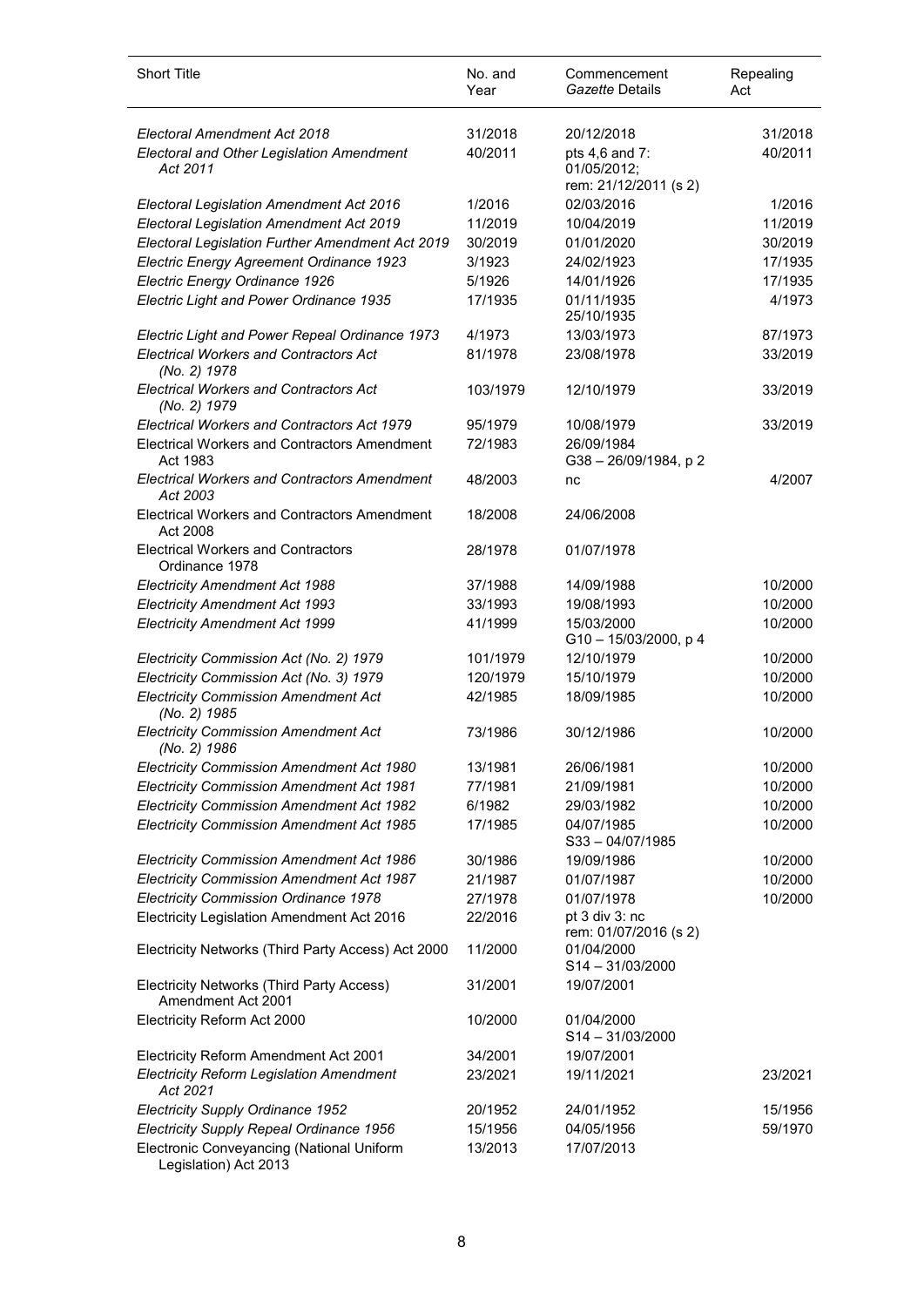| <b>Short Title</b>                                                             | No. and<br>Year | Commencement<br>Gazette Details   | Repealing<br>Act                              |
|--------------------------------------------------------------------------------|-----------------|-----------------------------------|-----------------------------------------------|
| Electronic Transactions (Northern Territory)<br>Act 2000                       | 71/2000         | 13/06/2001<br>G23-13/06/2001, p2  |                                               |
| Electronic Transactions (Northern Territory)<br>Amendment Act 2011             | 12/2011         | 23/05/2011<br>S19-04/05/2011      |                                               |
| <b>Emergency Legislation Amendment Act 2020</b>                                | 8/2020          | 26/03/2020                        | 8/2020                                        |
| <b>Emergency Medical Operations Ordinance 1973</b>                             | 45/1973         | 18/07/1973                        |                                               |
| Employees' Accommodation Ordinance 1930                                        | 18/1930<br>(NA) | 02/02/1931<br>30/01/1931          | <b>Disallowed</b><br>by Senate,<br>19/03/1931 |
| Employees' Accommodation Ordinance 1931                                        | 12/1931         | 07/12/1931<br>04/12/1931          | <b>Disallowed</b><br>by Senate,<br>02/03/1932 |
| Encouragement of Mining Ordinance 1913                                         | 4/1913          | 26/06/1913<br>24/06/1913          | 5/1939                                        |
| <b>Encouragement of Mining Ordinance 1926</b>                                  | 11/1926         | 18/05/1926                        | 5/1939                                        |
| Encouragement of Mining Ordinance 1932                                         | 13/1932         | 16/06/1932                        | 5/1939                                        |
| <b>Encouragement of Primary Production (Validation</b><br>of Actions) Act 1978 | 97/1978         | 13/10/1978                        | 29/1981                                       |
| <b>Encouragement of Primary Production</b><br>Ordinance 1924                   | 21/1924         | 26/09/1924                        | 9/1927<br>(NA)                                |
| <b>Encouragement of Primary Production</b><br>Ordinance 1926                   | 3/1926          | 07/01/1926                        | 9/1927<br>(NA)                                |
| <b>Encouragement of Primary Production</b><br>Ordinance 1927                   | 9/1927<br>(NA)  | 18/10/1927                        | 1/1931                                        |
| <b>Encouragement of Primary Production</b><br>Ordinance 1928                   | 18/1928<br>(NA) | 26/07/1928                        | 1/1931                                        |
| <b>Encouragement of Primary Production</b><br>Ordinance 1931                   | 1/1931          | 12/06/1931                        | 40/1978                                       |
| <b>Encouragement of Primary Production</b><br>Ordinance 1934                   | 1/1934          | 11/01/1934                        | 40/1978                                       |
| <b>Encouragement of Primary Production</b><br>Ordinance 1938                   | 15/1938         | 24/11/1938                        | 40/1978                                       |
| <b>Encouragement of Primary Production</b><br>Ordinance 1954                   | 6/1954          | 01/07/1955<br>$23 - 08/06/1955$   | 40/1978                                       |
| <b>Encouragement of Primary Production</b><br>Ordinance 1956                   | 19/1956         | 09/08/1956<br>$31 - 08/08/1956$   | 40/1978                                       |
| <b>Encouragement of Primary Production</b><br>Ordinance 1960                   | 7/1960          | 02/09/1960                        | 40/1978                                       |
| <b>Encouragement of Primary Production</b><br>Ordinance 1965                   | 47/1965         | 14/02/1966                        | 40/1978                                       |
| <b>Encouragement of Primary Production</b><br>Ordinance 1968                   | 28/1968         | 18/06/1968                        | 40/1978                                       |
| <b>Encouragement of Primary Production</b><br>Ordinance 1970                   | 16/1970         | 13/05/1970                        | 40/1978                                       |
| <b>Encouragement of Primary Production</b><br>Ordinance 1971                   | 50/1971         | 28/09/1971                        | 40/1978                                       |
| <b>Encouragement of Primary Production</b><br>Ordinance 1972                   | 43/1972         | 10/08/1972                        | 40/1978                                       |
| <b>Encouragement of Primary Production</b><br>Ordinance 1973                   | 9/1973          | 13/03/1973                        | 40/1978                                       |
| <b>Encouragement of Primary Production</b><br>Ordinance 1975                   | 15/1975         | 02/06/1975                        | 40/1978                                       |
| Encroachment of Buildings Act 1982                                             | 66/1982         | 10/12/1982<br>G49-10/12/1982, p 5 |                                               |
| Endemic Diseases Ordinance 1928                                                | 6/1928<br>(NA)  | 15/10/1928<br>19/10/1928          | 34/1981                                       |
| Endemic Diseases Ordinance 1957                                                | 12/1957         | 12/04/1957                        | 34/1981                                       |
| Endemic Diseases Ordinance 1964                                                | 14/1964         | 09/04/1964                        | 34/1981                                       |
| Energy Pipelines Act 1981                                                      | 2/1982          | 11/08/1982<br>S23-11/08/1982      |                                               |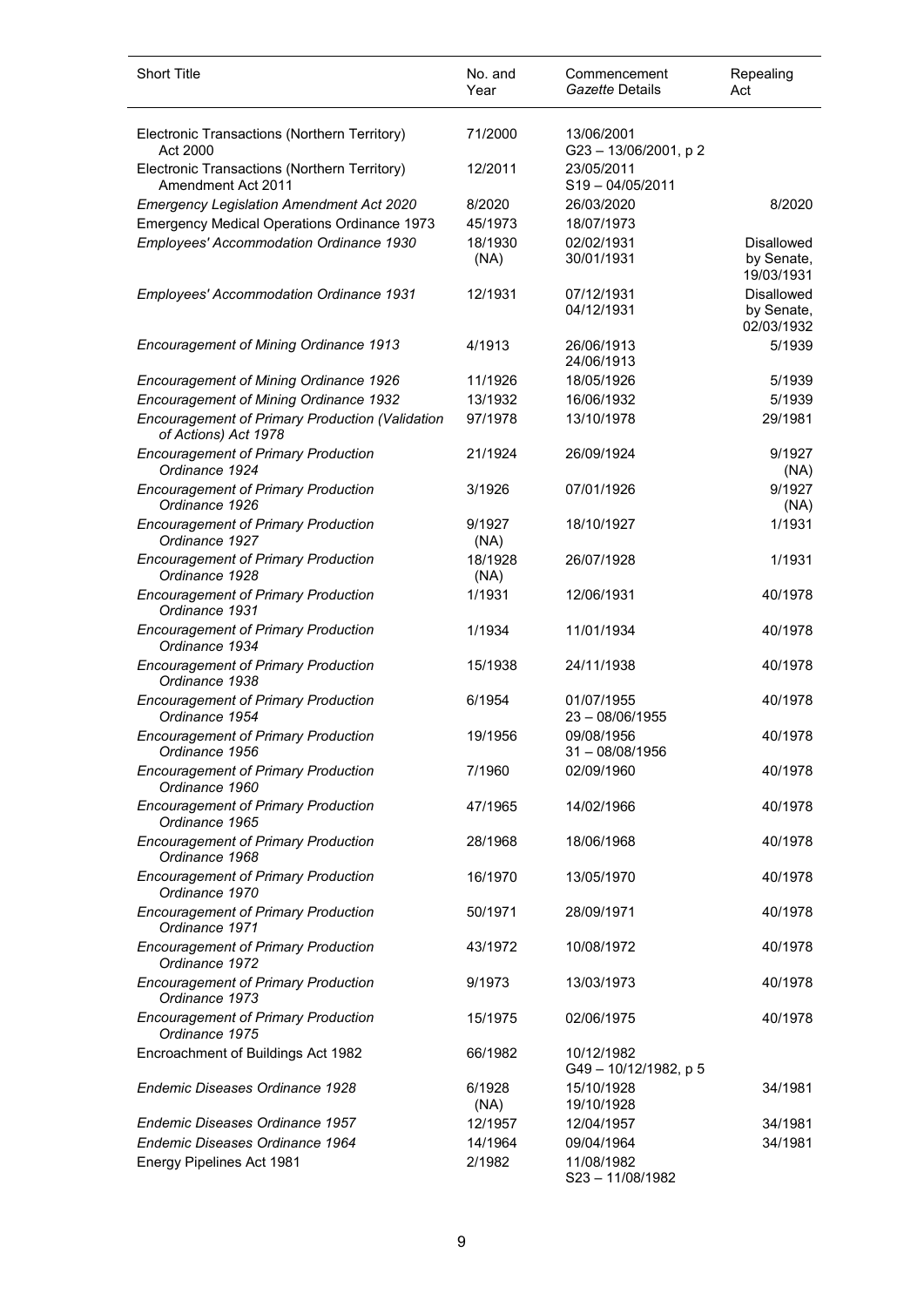| <b>Short Title</b>                                                                              | No. and<br>Year | Commencement<br>Gazette Details                                                                                                                                                             | Repealing<br>Act |
|-------------------------------------------------------------------------------------------------|-----------------|---------------------------------------------------------------------------------------------------------------------------------------------------------------------------------------------|------------------|
| <b>Energy Pipelines Amendment Act 1984</b>                                                      | 46/1984         | 28/11/1984<br>G47-28/11/1984, p 9                                                                                                                                                           | 5/2021           |
| Energy Pipelines Amendment Act 1985                                                             | 37/1985         | 18/09/1985                                                                                                                                                                                  |                  |
| <b>Energy Pipelines Amendment Act 1989</b>                                                      | 32/1989         | 02/08/1989<br>G30-02/08/1989, p 5                                                                                                                                                           | 5/2021           |
| Energy Pipelines Amendment Act 1990                                                             | 23/1990         | 25/07/1990<br>G29-25/07/1990, p2                                                                                                                                                            |                  |
| Energy Pipelines Amendment Act 1998                                                             | 56/1998         | 01/10/1998<br>S37-01/10/1998                                                                                                                                                                |                  |
| Energy Pipelines Amendment Act 2000                                                             | 43/2000         | 08/11/2000<br>G44 - 08/11/2000, p 3                                                                                                                                                         |                  |
| Energy Pipelines Amendment Act 2003                                                             | 29/2003         | 26/06/2003                                                                                                                                                                                  |                  |
| <b>Energy Pipelines Amendment Act 2013</b>                                                      | 39/2013         | 01/01/2014                                                                                                                                                                                  | 39/2013          |
| Energy Resource Consumption Levy (Waiver of<br>Levy) Act 1998                                   | 74/1998         | 13/10/1998                                                                                                                                                                                  | 21/2011          |
| <b>Energy Resource Consumption Levy Amendment</b><br>Act 1995                                   | 29/1995         | 01/07/1995                                                                                                                                                                                  | 21/2011          |
| Energy Resources Consumption Levy Act 1985                                                      | 53/1985         | 01/12/1985                                                                                                                                                                                  |                  |
| <b>Energy Resources Consumption Levy</b><br><b>Amendment Act 1992</b>                           | 42/1992         | 07/09/1992                                                                                                                                                                                  | 21/2011          |
| Environment Legislation Amendment Act 2021                                                      | 22/2021         | nc                                                                                                                                                                                          |                  |
| Environment Protection (Beverage Containers and<br>Plastic Bags) Act 2011                       | 2/2011          | pt 2: 03/01/12<br>$S71 - 12/12/11;$                                                                                                                                                         |                  |
|                                                                                                 |                 | rem: 01/05/2011<br>G15 - 13/04/2011, p 11                                                                                                                                                   |                  |
| Environment Protection (Beverage Containers and<br>Plastic Bags) Legislation Amendment Act 2014 | 17/2014         | ss 9 (to extent it ins<br>s 20), 11 (to extent it<br>ins s 24C), 20 (to<br>extent it ins s 101)<br>and 25: 01/01/2017<br>$G51 - 21/12/2016$ ,<br>p 11; rem: 30/06/2014:<br>S46 - 30/06/2014 |                  |
| Environment Protection Act 2019                                                                 | 31/2019         | 28/06/2020<br>G17-29/04/2020, p2                                                                                                                                                            |                  |
| <b>Environment Protection Authority Act 2007</b>                                                | 24/2007         | 23/01/2008<br>G3-23/01/2008, p7                                                                                                                                                             | 28/2012          |
| <b>Environment Protection Authority Amendment</b><br>Act 2010                                   | 5/2010          | pt 3: 28/04/2011;<br>rem: 28/04/2010<br>G17-28/04/2010, p 6                                                                                                                                 | 28/2012          |
| <b>Environmental Assessment Act 1982</b>                                                        | 65/1982         | 04/07/1984<br>G26 - 04/07/1984, p 3                                                                                                                                                         | 31/2019          |
| <b>Environmental Assessment Amendment Act 1994</b>                                              | 73/1994         | 30/12/1994                                                                                                                                                                                  | 31/2019          |
| <b>Environmental Offences and Penalties Act 1996</b>                                            | 60/1996         | 19/02/1997<br>G7-19/02/1997, p2                                                                                                                                                             |                  |
| <b>Environmental Offences and Penalties</b><br>Amendment Act (No. 2) 2010                       | 44/2010         | 13/04/2011<br>G15-13/04/2011, p 9                                                                                                                                                           |                  |
| <b>Environmental Offences and Penalties</b><br>Amendment Act 2010                               | 28/2010         | 09/09/2010                                                                                                                                                                                  |                  |
| Essential Goods and Services Act 1981                                                           | 99/1981         | 21/12/1981                                                                                                                                                                                  |                  |
| <b>Essential Goods and Services Amendment</b><br>Act 1986                                       | 26/1986         | 06/08/1986<br>G31-06/08/1986, p 4                                                                                                                                                           | 5/2021           |
| Evidence (Business Records) Interim<br>Arrangements Act 1984                                    | 44/1984         | 19/12/1984<br>G50 - 19/12/1984, p 10                                                                                                                                                        | 23/2012          |
| Evidence (Criminal Code) Amendment Act 1983                                                     | 61/1983         | 01/01/1984                                                                                                                                                                                  | 05/2021          |
| Evidence (National Uniform Legislation)<br>(Consequential Amendments) Act 2012                  | 23/2012         | 01/01/2013<br>G51-19/12/2012, p 4                                                                                                                                                           | 23/2012          |
| Evidence (National Uniform Legislation) Act 2011                                                | 33/2011         | 01/01/2013<br>G51-19/12/2012, p 4                                                                                                                                                           |                  |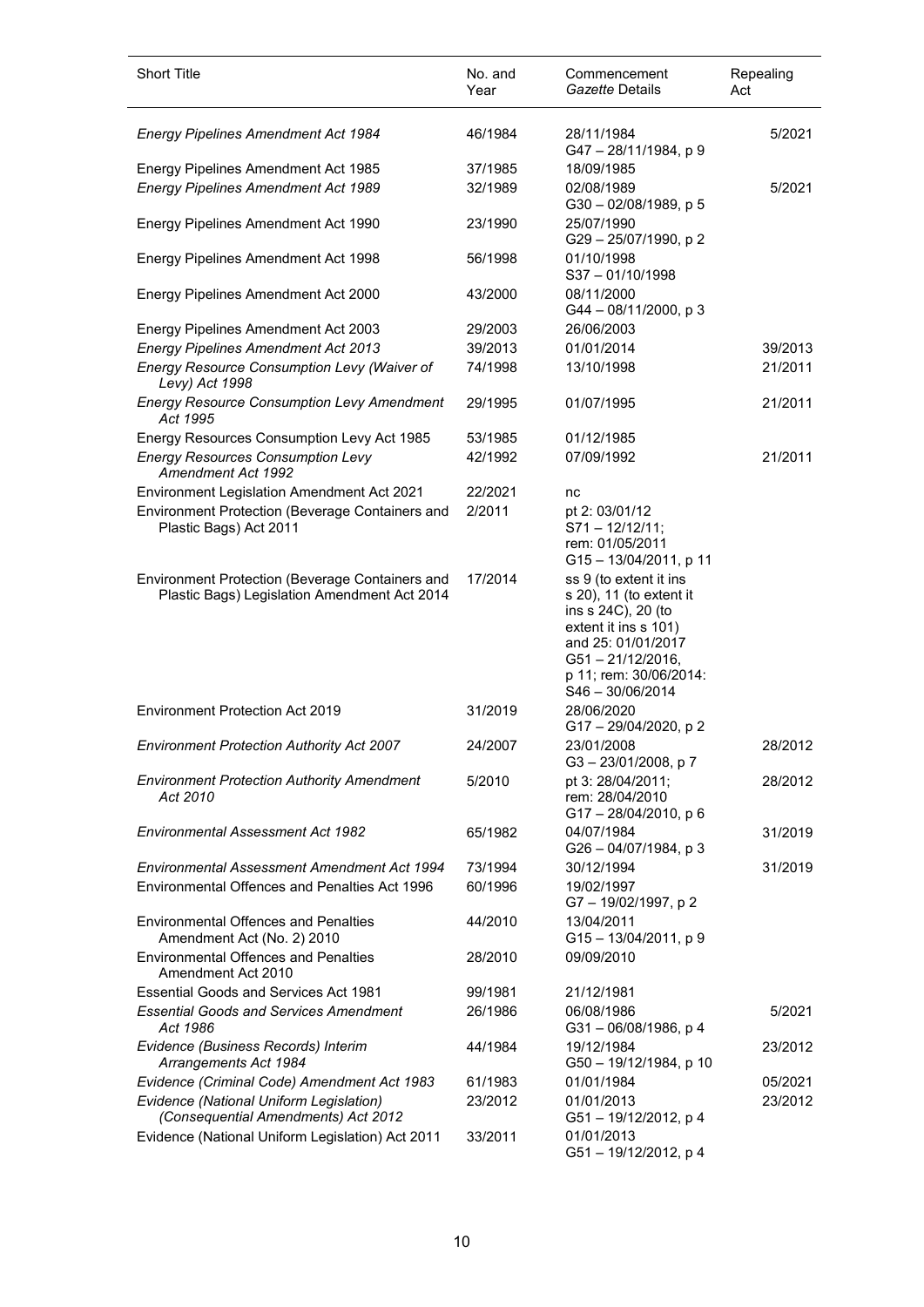| <b>Short Title</b>                                                                   | No. and<br>Year | Commencement<br>Gazette Details                  | Repealing<br>Act |
|--------------------------------------------------------------------------------------|-----------------|--------------------------------------------------|------------------|
| Evidence (National Uniform Legislation)<br>Amendment (Journalist Privilege) Act 2018 | 7/2018          | 20/04/2018                                       | 7/2018           |
| Evidence (National Uniform Legislation)<br>Amendment Act 2013                        | 4/2013          | 02/04/2013<br>S14-02/04/2013                     |                  |
| Evidence (National Uniform Legislation)<br>Amendment Act 2021                        | 2/2021          | 01/04/2021<br>$G13 - 31/03/2021$ , p 1           | 2/2021           |
| Evidence Amendment Act (No. 2) 1994                                                  | 16/1994         | 01/08/1994<br>G29 - 20/07/1994, p 2              |                  |
| <b>Evidence Amendment Act 1982</b>                                                   | 23/1982         | 27/04/1982                                       | 5/2021           |
| <b>Evidence Amendment Act 1984</b>                                                   | 20/1984         | 01/08/1984<br>$S40 - 01/08/1984$                 | 5/2021           |
| Evidence Amendment Act 1990                                                          | 36/1990         | 09/07/1990<br>$S42 - 06/07/1990$                 |                  |
| Evidence Amendment Act 1994                                                          | 3/1994          | 01/08/1994<br>G29 - 20/07/1994, p 2              |                  |
| Evidence Amendment Act 1999                                                          | 20/1999         | 16/06/1999<br>G23-16/06/1999, p2                 |                  |
| Evidence Amendment Act 2001                                                          | 37/2001         | 26/09/2001                                       |                  |
| Evidence Amendment Act 2003                                                          | 43/2003         | 01/01/2004<br>G50 - 17/12/2003, p 2              |                  |
| Evidence and Other Legislation (Witness<br>Assistance) Amendment Act 2006            | 32/2006         | 03/11/2006                                       | 32/2006          |
| Evidence and Other Legislation Amendment<br>Act 2020                                 | 3/2020          | 29/07/2020<br>G28-15/07/2020, p 1                | 3/2020           |
| Evidence Legislation (Authorised Persons)<br>Amendment Act 2009                      | 4/2009          | ss 3 and 4(1):<br>16/10/2007;<br>rem: 12/03/2009 |                  |
| Evidence of Children Amendment Act 2007                                              | 16/2007         | 10/10/2007<br>G41-10/10/2007, p 4                |                  |
| Evidence Ordinance (No. 2) 1939                                                      | 24/1939         | 16/11/1939                                       |                  |
| Evidence Ordinance 1939                                                              | 18/1939         | 03/08/1939                                       |                  |
| Evidence Ordinance 1960                                                              | 1/1961          | 25/01/1961                                       | 33/2019          |
| Evidence Ordinance 1965                                                              | 64/1965         | 14/02/1966                                       | 33/2019          |
| Evidence Ordinance 1967                                                              | 30/1967         | 14/08/1967                                       | 33/2019          |
| Evidence Ordinance 1970                                                              | 47/1970         | 18/12/1970                                       | 33/2019          |
| Evidence Reform (Children and Sexual Offences)<br>Act 2004                           | 56/2004         | 08/12/2004<br>G49-08/12/2004, p 3                |                  |
| Examination of Engine-drivers Ordinance 1920                                         | 11/1920         | 06/01/1921                                       | 12/1922          |
| <b>Examination of Engine-drivers Ordinance 1921</b>                                  | 12/1921         | 20/10/1921                                       | 12/1922          |
| Examination of Engine-drivers Ordinance 1922                                         | 12/1922         | 21/09/1922                                       | 14/1941          |
| Exotic Diseases (Animals) Compensation<br>Act 1981                                   | 86/1981         | 21/09/1981                                       | 36/2008          |
| Exotic Diseases (Animals) Compensation<br>Amendment Act 1990                         | 6/1990          | 09/05/1990                                       | 36/2008          |
| Explosives Act 1978                                                                  | 128/1978        | 21/12/1978                                       | 4/1981           |
| Explosives Act 1979                                                                  | 39/1979         | 10/10/1980<br>G41-10/10/1980, p 3                | 4/1981           |
| Explosives Amendment Act 1980                                                        | 2/1981          | 09/01/1981                                       | 49/1985          |
| Explosives Ordinance (No. 2) 1975                                                    | 30/1975         | 05/12/1975<br>$48 - 05/12/1975$ ,<br>p 1199      | 4/1981           |
| Explosives Ordinance 1964                                                            | 66/1964         | 02/04/1971<br>$4 - 27/01/1971$                   | 4/1981           |
| Explosives Ordinance 1968                                                            | 4/1968          | 02/04/1971                                       | 4/1981           |
| Explosives Ordinance 1968 Amendment<br>Ordinance 1970                                | 57/1970         | 27/01/1971                                       | 87/1973          |
| <b>Explosives Ordinance 1972</b>                                                     | 33/1972         | 20/07/1972                                       | 4/1981           |
| Explosives Ordinance 1975                                                            | 10/1975         | 24/03/1975                                       | 4/1981           |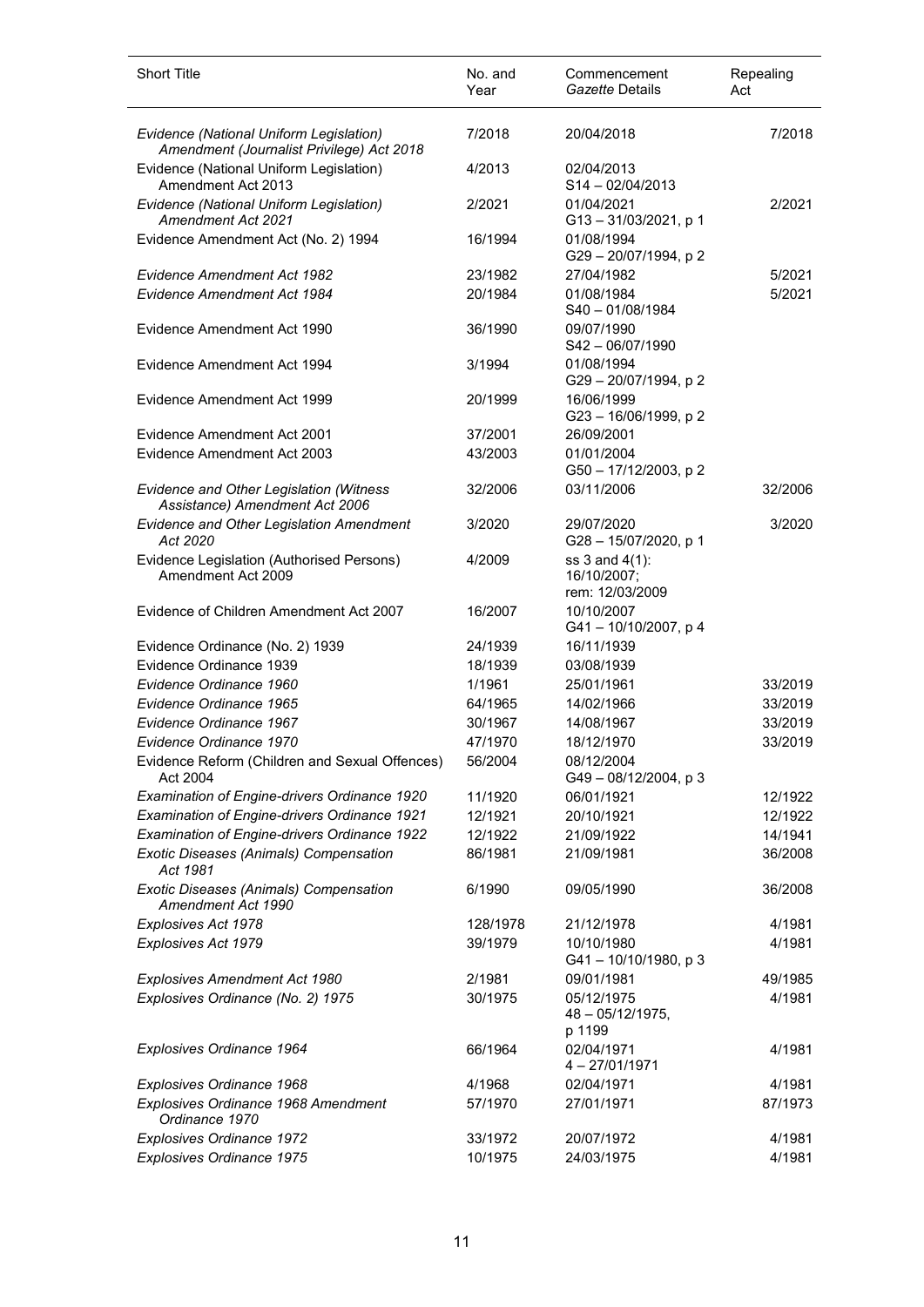| <b>Short Title</b>                                                      | No. and<br>Year | Commencement<br>Gazette Details                                                                                     | Repealing<br>Act |
|-------------------------------------------------------------------------|-----------------|---------------------------------------------------------------------------------------------------------------------|------------------|
| Expungement of Historical Homosexual Offence<br>Records Act 2018        | 8/2018          | 14/11/2018<br>G46 - 14/11/2018, p 1                                                                                 |                  |
| False Advertising Ordinance 1970                                        | 58/1970         | 24/02/1971<br>8 - 24/02/1971, p 71                                                                                  | 49/1990          |
| Family Provision Act 1979                                               | 36/1979         | 03/12/1979                                                                                                          |                  |
| Family Provision Amendment Act 1980                                     | 10/1981         | 20/02/1981<br>G7-20/02/1981, p7                                                                                     | 5/2021           |
| Family Provision Ordinance 1970                                         | 10/1970         | 17/03/1971<br>9-03/03/1971, p 79                                                                                    |                  |
| Family Provisions Amendment Act 2000                                    | 60/2000         | 01/03/2001                                                                                                          |                  |
| Federal Hotels Casinos (Compensation) Act 1984                          | 37/1984         | ss $1 - 3$ , 5 and $32(3)$ :<br>07/09/1984;<br>s 32(1) and (2):<br>22/08/1984;<br>rem: 01/10/1984<br>S51-27/09/1984 | 17/1997          |
| <b>Fences Amendment Act 1988</b>                                        | 26/1988         | 01/09/1988                                                                                                          | 5/2021           |
| Fences Amendment Act 1993                                               | 66/1993         | 01/12/1993                                                                                                          |                  |
| Fences Ordinance 1972                                                   | 34/1972         | 31/07/1972                                                                                                          |                  |
| Fences Ordinance 1974                                                   | 25/1974         | 19/08/1974                                                                                                          | 33/2019          |
| Film Classification Act Repeal Act 1991                                 | 65/1991         | 12/08/1992<br>G32-12/08/1992, p3                                                                                    | 65/1991          |
| <b>Film Classification Amendment Act 1985</b>                           | 8/1985          | 01/06/1986<br>$S26 - 28/05/1986$                                                                                    | 65/1991          |
| Film Classification Ordinance 1972                                      | 46/1972         | 13/09/1972<br>37 - 13/09/1972, p 339                                                                                | 65/1991          |
| Film Classification Ordinance 1974                                      | 24/1974         | 19/08/1974                                                                                                          | 65/1991          |
| <b>Financial Administration and Audit Act</b><br>(No. 2) 1978           | 89/1978         | 05/09/1978                                                                                                          | 4/1995           |
| Financial Administration and Audit Act<br>(No. 2) 1979                  | 147/1979        | 12/12/1979                                                                                                          | 4/1995           |
| <b>Financial Administration and Audit Act</b><br>(No. 3) 1978           | 20/1979         | 22/02/1979                                                                                                          | 4/1995           |
| Financial Administration and Audit Act 1979                             | 96/1979         | 10/08/1979                                                                                                          | 4/1995           |
| <b>Financial Administration and Audit Amendment</b><br>Act (No. 2) 1993 | 55/1993         | 31/08/1994                                                                                                          | 4/1995           |
| <b>Financial Administration and Audit Amendment</b><br>Act 1982         | 39/1982         | 28/06/1982                                                                                                          | 4/1995           |
| <b>Financial Administration and Audit Amendment</b><br>Act 1983         | 39/1983         | 03/10/1983                                                                                                          | 4/1995           |
| <b>Financial Administration and Audit Amendment</b><br>Act 1984         | 18/1984         | 12/07/1984                                                                                                          | 4/1995           |
| <b>Financial Administration and Audit Amendment</b><br>Act 1987         | 46/1987         | 16/11/1987                                                                                                          | 4/1995           |
| <b>Financial Administration and Audit Amendment</b><br>Act 1988         | 34/1988         | 14/09/1988                                                                                                          | 4/1995           |
| <b>Financial Administration and Audit Amendment</b><br>Act 1989         | 15/1989         | 01/08/1989<br>$S38 - 01/08/1989$                                                                                    | 4/1995           |
| <b>Financial Administration and Audit Amendment</b><br>Act 1990         | 26/1990         | 01/07/1990                                                                                                          | 4/1995           |
| <b>Financial Administration and Audit Amendment</b><br>Act 1992         | 30/1992         | 01/07/1992                                                                                                          | 4/1995           |
| <b>Financial Administration and Audit Amendment</b><br>Act 1993         | 16/1993         | 16/06/1993                                                                                                          | 4/1995           |
| <b>Financial Administration and Audit Amendment</b><br>Act 1994         | 58/1994         | 04/10/1994                                                                                                          | 4/1995           |
| Financial Administration and Audit<br>Ordinance 1978                    | 37/1978         | 01/07/1978                                                                                                          | 4/1995           |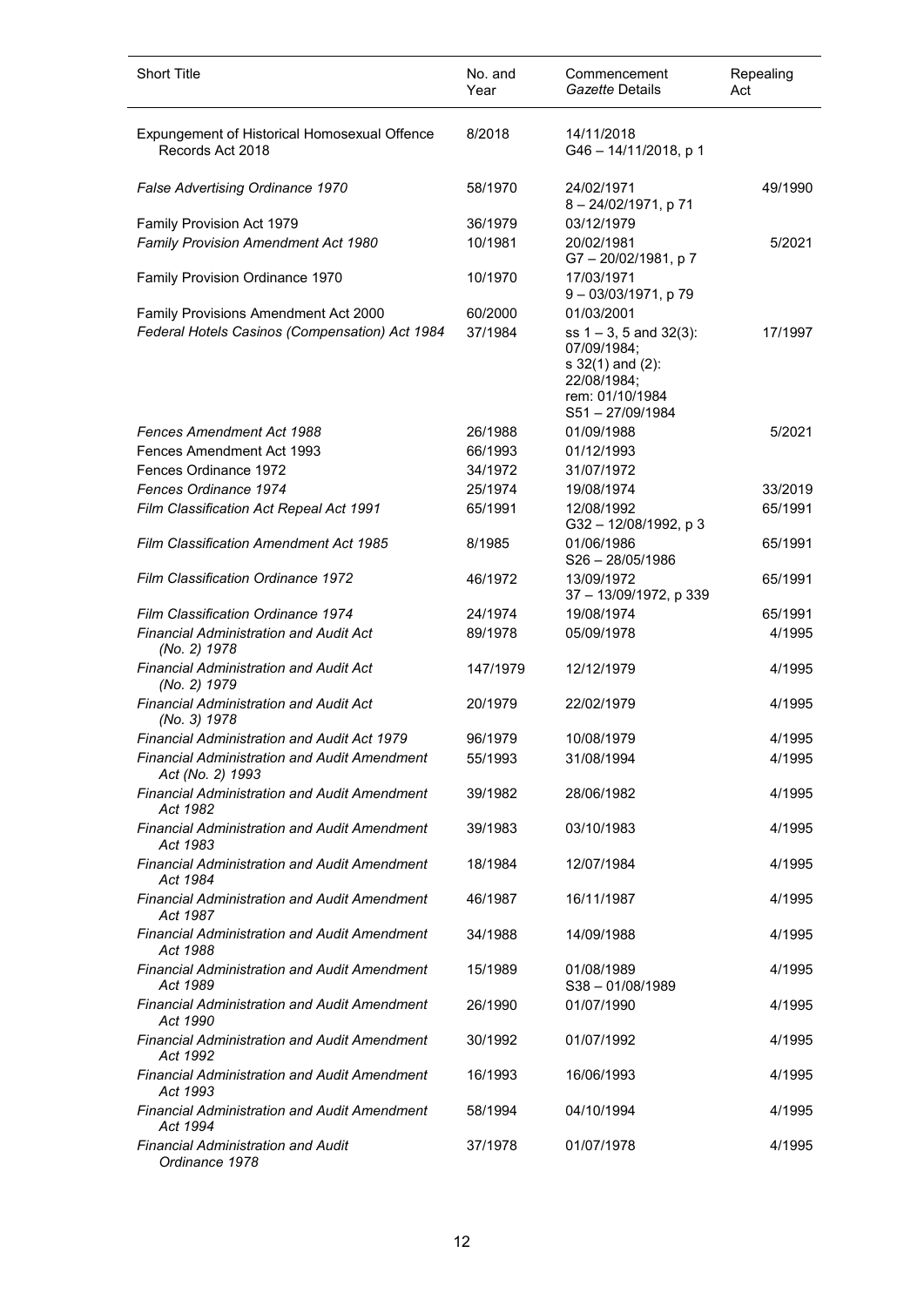| <b>Short Title</b>                                                                             | No. and<br>Year | Commencement<br>Gazette Details                                                           | Repealing<br>Act |
|------------------------------------------------------------------------------------------------|-----------------|-------------------------------------------------------------------------------------------|------------------|
| Financial Agreement Between the<br>Commonwealth, States and Territories<br>(Approval) Act 1994 | 57/1994         | 04/10/1994                                                                                |                  |
| <b>Financial Institutions (Miscellaneous</b><br>Amendments) Act 1997                           | 23/1997         | 02/06/1997                                                                                | 39/2005          |
| Financial Institutions (NT) (Consequential<br>Amendments) Act 1992                             | 23/1992         | 01/07/1992                                                                                | 39/2005          |
| Financial Institutions (NT) Act 1992                                                           | 22/1992         | 01/07/1992<br>$S35 - 30/06/1992$                                                          | 35/1999          |
| Financial Institutions (NT) Amendment Act 1998                                                 | 43/1998         | 27/05/1998                                                                                | 35/1999          |
| Financial Institutions (Territory Supervisory<br>Authority) Act 1992                           | 24/1992         | 02/06/1992                                                                                | 35/1999          |
| Financial Institutions (Territory Supervisory<br>Authority) Amendment Act 1997                 | 19/1997         | 01/09/1997                                                                                | 35/1999          |
| Financial Institutions Duty Act 1989                                                           | 65/1989         | 01/12/1989<br>S67-01/12/1989                                                              | 21/2011          |
| Financial Institutions Duty Amendment Act 1991                                                 | 24/1991         | 01/07/1991                                                                                | 21/2011          |
| Financial Institutions Duty Amendment Act 1992                                                 | 53/1992         | 01/11/1992                                                                                | 21/2011          |
| Financial Integrity and Revenue Legislation<br>Amendment Act 2021                              | 18/2021         | 01/07/2021                                                                                | 18/2021          |
| Financial Management (Consequential<br>Amendments) Act 1995                                    | 5/1995          | 01/04/1995                                                                                | 39/2005          |
| Financial Management Act 1995                                                                  | 4/1995          | 01/04/1995<br>$S13 - 31/03/1995$                                                          |                  |
| Financial Management Amendment Act 1999                                                        | 75/1999         | 26/01/2000<br>$G3 - 26/01/2000$ , p 3                                                     |                  |
| Financial Management Amendment Act 2001                                                        | 7/2001          | 01/06/2001                                                                                |                  |
| Financial Management Amendment Act 2002                                                        | 49/2002         | 09/10/2002                                                                                |                  |
| Financial Management Amendment Act 2003                                                        | 27/2003         | 30/06/2003                                                                                |                  |
| Financial Management Amendment Act 2009                                                        | 15/2009         | 18/06/2009                                                                                |                  |
| Financial Relations Agreement (Consequential<br>Provisions) Act 2000                           | 32/2000         | pt 1: 27/06/2000;<br>pts $2 - 4$ and $7 - 10$ :<br>01/07/2000;<br>pts 5 and 6: 01/07/2001 |                  |
| Financial Sector Reform (Northern Territory)<br>Act 1999                                       | 35/1999         | 01/07/1999                                                                                |                  |
| Financial Transaction Reports Act 1992                                                         | 71/1992         | 14/12/1992                                                                                |                  |
| <b>Financial Transaction Reports Amendment</b><br>Act 2010                                     | 23/2010         | 21/07/2010<br>G29-21/07/2010, p 6                                                         |                  |
| Fines and Penalties (Recovery) (Consequential<br>Amendments) Act 2001                          | 60/2001         | 01/01/2002                                                                                | 39/2005          |
| Fines and Penalties (Recovery) Act 2001                                                        | 59/2001         | 01/01/2002<br>G50 - 19/12/2001, p 3                                                       |                  |
| Fines and Penalties (Recovery) and Other<br>Legislation Amendment Act 2011                     | 43/2011         | 01/03/2012<br>$S9 - 21/02/2012$                                                           |                  |
| Fire and Emergency (Consequential<br>Amendments) Act 1996                                      | 15/1996         | 01/05/1996                                                                                | 39/2005          |
| Fire and Emergency Act 1996                                                                    | 14/1996         | 01/05/1996<br>$S10 - 01/05/1996$                                                          |                  |
| Fire and Emergency Amendment Act 2004                                                          | 22/2004         | 28/07/2004<br>G30-28/07/2004, p2                                                          |                  |
| Fire and Emergency Amendment Act 2009                                                          | 39/2009         | 24/02/2010<br>G8-24/02/2010, p 11                                                         |                  |
| Fire and Emergency Amendment Act 2010                                                          | 49/2010         | 01/07/2011<br>$G26 - 29/06/2011$ , p 8                                                    |                  |
| Fire Brigades Arbitral Tribunal Amendment<br>Act 1983                                          | 30/1983         | 28/10/1983                                                                                | 77/1985          |
| Fire Brigades Arbitral Tribunal Ordinance 1965                                                 | 15/1966         | 01/11/1966<br>52 - 19/10/1966, p 210                                                      | 77/1985          |
| Fire Brigades Arbitral Tribunal Ordinance 1966                                                 | 33/1966         | 01/11/1966                                                                                | 77/1985          |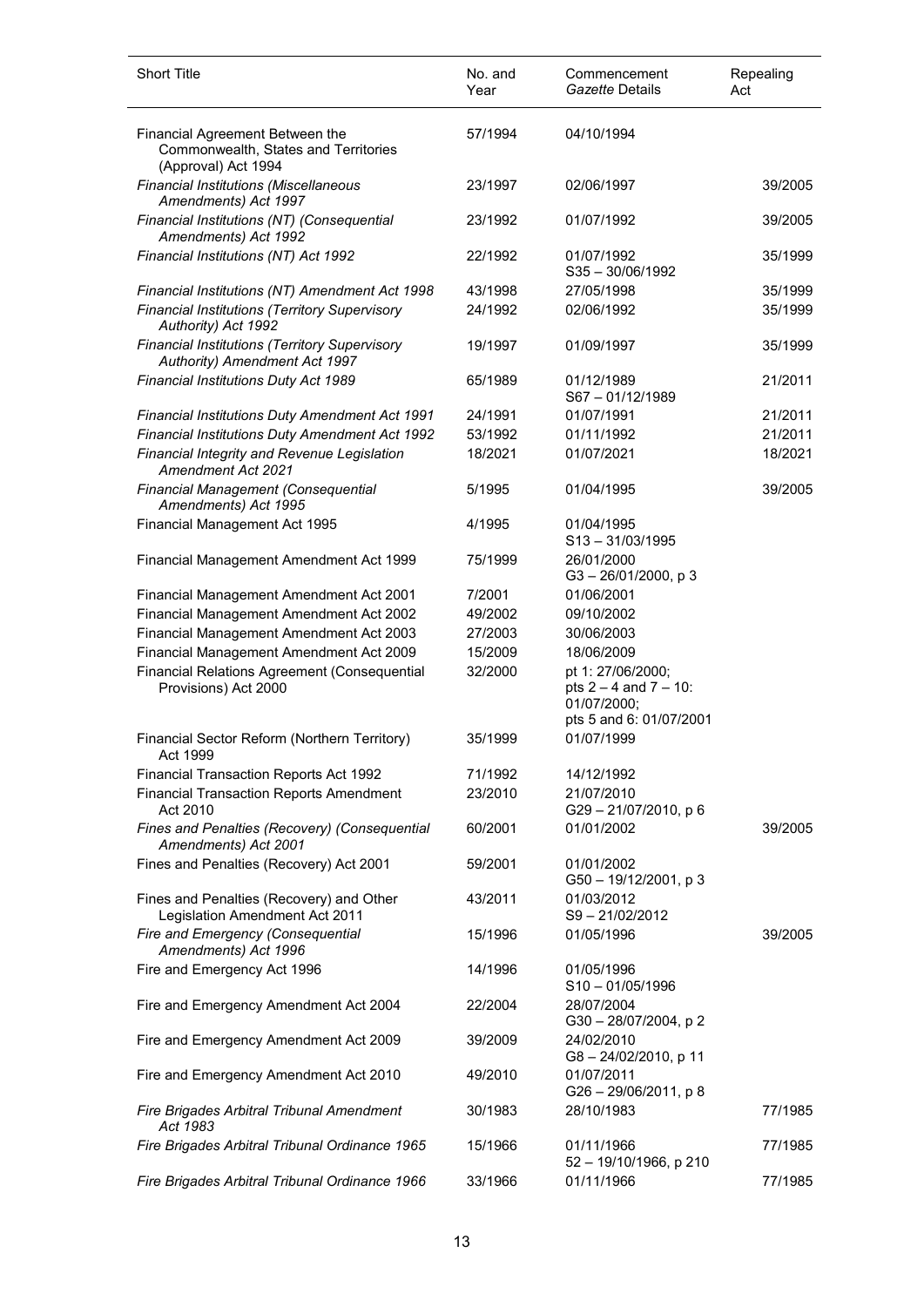| <b>Short Title</b>                                             | No. and<br>Year | Commencement<br>Gazette Details                                              | Repealing<br>Act |
|----------------------------------------------------------------|-----------------|------------------------------------------------------------------------------|------------------|
| Fire Brigades Arbitral Tribunal Ordinance 1969                 | 13/1969         | 11/04/1969                                                                   | 77/1985          |
| Fire Brigades Arbitral Tribunal Ordinance 1973                 | 58/1973         | 11/12/1973                                                                   | 77/1985          |
| Fire Brigades Arbitral Tribunal Ordinance 1976                 | 68/1976         | 01/01/1977<br>$53 - 24/12/1976$ ,<br>p 1574                                  | 77/1985          |
| Fire Brigades Arbitral Tribunal Ordinance 1978                 | 19/1978         | 22/10/1979<br>G42-19/10/1979, p 9                                            | 77/1985          |
| Fire Brigades Ordinance 1956                                   | 9/1956          | 21/06/1956<br>24 - 20/06/1956                                                | 29/1983          |
| Fire Brigades Ordinance 1963                                   | 67/1963         | 09/09/1963                                                                   | 29/1983          |
| Fire Brigades Ordinance 1973                                   | 88/1973         | 11/12/1973                                                                   | 29/1983          |
| Fire Brigades Ordinance 1976                                   | 50/1976         | 12/11/1976                                                                   | 29/1983          |
| Fire Service Act 1983                                          | 29/1983         | 28/10/1983<br>G43-28/10/1983, p2                                             | 14/1996          |
| <b>Fire Service Amendment Act 1988</b>                         | 14/1988         | 19/10/1988<br>G42-19/10/1988, p 4                                            | 14/1996          |
| Fire Service Arbitral Tribunal Act Repeal Act 1985             | 77/1985         | 01/10/1986<br>$S70 - 01/10/1986$                                             | 77/1985          |
| Firearms Act (No. 2) 1979                                      | 8/1980          | 01/07/1980<br>G26 - 27/06/1980, p 4                                          | 54/1992          |
| Firearms Act 1979                                              | 104/1979        | 12/10/1979                                                                   | 42/1980          |
| Firearms Act 1980                                              | 42/1980         | 30/05/1980                                                                   | 54/1992          |
| Firearms Act 1992                                              | 54/1992         | 01/01/1993<br>$S66 - 24/12/1992$ , p 3                                       | 2/1997           |
| Firearms Act 1992 Amendment Act 1993                           | 4/1993          | 18/03/1993                                                                   | 2/1997           |
| Firearms Act 1997                                              | 2/1997          | 13/03/1997<br>$S8 - 13/03/1997$                                              |                  |
| Firearms Amendment (Paintball) Act 2007                        | 17/2007         | 29/11/2007<br>G48-28/11/2007, p4                                             |                  |
| Firearms Amendment Act (No. 2) 1987                            | 45/1987         | 16/11/1987                                                                   | 54/1992          |
| Firearms Amendment Act (No. 2) 2000                            | 64/2000         | 01/01/2001<br>S63-22/12/2000                                                 |                  |
| <b>Firearms Amendment Act 1987</b>                             | 6/1987          | 27/05/1987                                                                   | 54/1992          |
| <b>Firearms Amendment Act 1993</b>                             | 37/1993         | 14/09/1993                                                                   | 2/1997           |
| Firearms Amendment Act 2000                                    | 39/2000         | 19/08/2000                                                                   |                  |
| Firearms Amendment Act 2003                                    | 25/2003         | 01/07/2003                                                                   |                  |
| Firearms Amendment Act 2004                                    | 19/2004         | s 4: nc (rep by Act<br>No. 4/2007);<br>rem: 28/04/2004<br>G17-28/04/2004, p2 |                  |
| <b>Firearms Amendment Act 2014</b>                             | 32/2014         | 13/11/2014                                                                   | 32/2014          |
| Firearms and Weapons Control Legislation<br>Amendment Act 2016 | 27/2016         | 12/10/2016<br>G41-12/10/2016, p2                                             | 27/2016          |
| <b>Firearms Legislation Amendment Act 2019</b>                 | 38/2019         | 02/03/2020<br>S8-28/02/2020                                                  | 38/2019          |
| Firearms Ordinance (No. 2) 1961                                | 4/1962          | nc                                                                           | 43/1965          |
| Firearms Ordinance (No. 2) 1964                                | 13/1966         | 11/05/1966<br>24 - 11/05/1966                                                | 8/1980           |
| Firearms Ordinance (No. 2) 1966                                | 21/1966         | 06/07/1966<br>$33 - 06/07/1966$                                              | 8/1980           |
| Firearms Ordinance (No. 2) 1967                                | 41/1967         | 06/12/1967<br>60 - 06/12/1967, p 316                                         | 8/1980           |
| Firearms Ordinance (No. 2) 1968                                | 72/1968         | 07/10/1968                                                                   | 8/1980           |
| Firearms Ordinance (No. 2) 1974                                | 48/1974         | 23/09/1974                                                                   | 8/1980           |
| Firearms Ordinance (No. 2) 1975                                | 105/1978        | 19/01/1979<br>G3-19/01/1979, p2                                              | 8/1980           |
| Firearms Ordinance 1956                                        | 8/1956          | 12/01/1959<br>1B-12/01/1959                                                  | 8/1980           |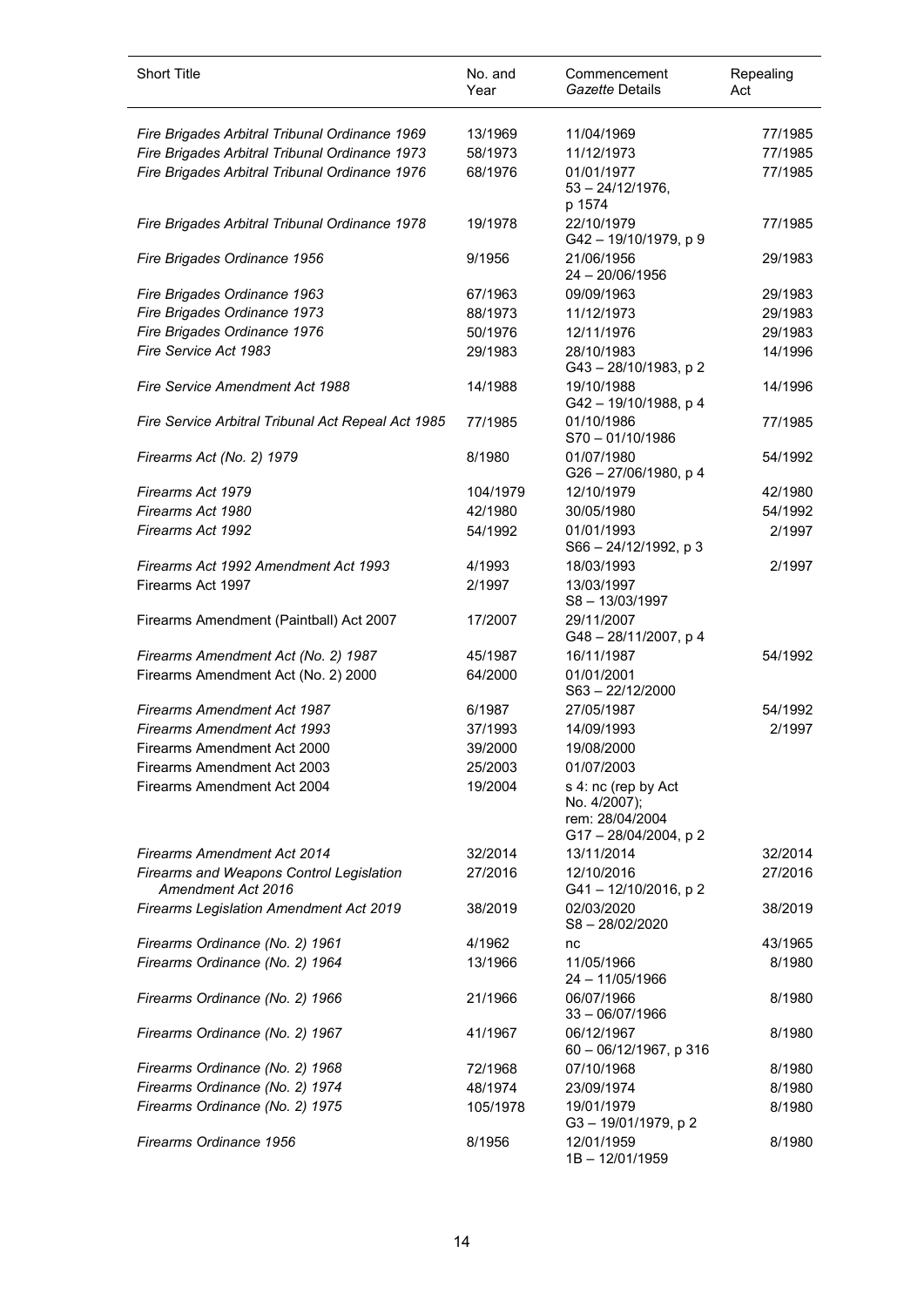| <b>Short Title</b>                                      | No. and<br>Year | Commencement<br>Gazette Details                                                                                                             | Repealing<br>Act |
|---------------------------------------------------------|-----------------|---------------------------------------------------------------------------------------------------------------------------------------------|------------------|
| Firearms Ordinance 1959                                 | 21/1959         | 01/02/1961<br>$3 - 18/01/1961$                                                                                                              | 8/1980           |
| Firearms Ordinance 1960                                 | 6/1961          | 03/02/1961                                                                                                                                  | 8/1980           |
| Firearms Ordinance 1961                                 | 21/1961         | 10/01/1962<br>2-10/01/1962, p 4                                                                                                             | 8/1980           |
| Firearms Ordinance 1964                                 | 40/1964         | 15/09/1964                                                                                                                                  | 8/1980           |
| Firearms Ordinance 1965                                 | 43/1965         | 20/04/1966<br>21 - 20/04/1966, p 82                                                                                                         | 8/1980           |
| Firearms Ordinance 1966                                 | 41/1966         | 28/09/1966<br>48 - 28/09/1966, p 197                                                                                                        | 8/1980           |
| Firearms Ordinance 1967                                 | 5/1967          | 13/03/1967                                                                                                                                  | 8/1980           |
| Firearms Ordinance 1968                                 | 61/1968         | 18/09/1968                                                                                                                                  | 8/1980           |
| Firearms Ordinance 1971                                 | 43/1971         | 27/10/1971                                                                                                                                  | 8/1980           |
| Firearms Ordinance 1973                                 | 56/1973         | 03/10/1973                                                                                                                                  | 8/1980           |
| Firearms Ordinance 1974                                 | 43/1974         | 23/09/1974                                                                                                                                  | 8/1980           |
| Firearms Ordinance 1975                                 | 21/1975         | 13/08/1975                                                                                                                                  | 8/1980           |
| Firearms Registration Ordinance (No. 2) 1931            | 10/1931         | 19/11/1931                                                                                                                                  | 8/1956           |
| <b>Firearms Registration Ordinance 1931</b>             | 8/1931          | 01/10/1931<br>25/09/1931                                                                                                                    | 8/1956           |
| <b>Firearms Registration Ordinance 1945</b>             | 6/1945          | 02/08/1945                                                                                                                                  | 8/1956           |
| First Home Owner Grant Act 2000                         | 33/2000         | 01/07/2000                                                                                                                                  |                  |
| First Home Owner Grant Amendment Act 2001               | 45/2001         | 09/03/2001                                                                                                                                  |                  |
| First Home Owner Grant Amendment Act 2002               | 22/2002         | ss 4(1) and 5:<br>09/10/2001;<br>ss 4(2), 6 and 7:<br>01/01/2002                                                                            |                  |
| First Home Owner Grant Amendment Act 2003               | 38/2003         | 27/05/2003                                                                                                                                  |                  |
| First Home Owner Grant Amendment Act 2004               | 28/2004         | s 5: 10/11/2003;<br>s 11(e): 01/12/2000;<br>rem: 01/07/2004                                                                                 |                  |
| First Home Owner Grant Amendment Act 2007               | 28/2004         | 01/01/2008                                                                                                                                  |                  |
| First Home Owner Grant Amendment Act 2009               | 8/2009          | ss 3, 4, 5 and 6:<br>14/10/2008;<br>rem: 26/05/2009                                                                                         |                  |
| Fiscal Integrity and Transparency Act 2001              | 67/2001         | 21/12/2001                                                                                                                                  |                  |
| Fiscal Integrity and Transparency Amendment<br>Act 2020 | 9/2020          | 26/03/2020                                                                                                                                  | 9/2020           |
| Fish and Fisheries Act 1979                             | 4/1980          | 25/01/1980<br>G4-25/01/1980, p4                                                                                                             | 58/1988          |
| Fish and Fisheries Amendment Act (No. 2) 1981           | 114/1981        | 24/12/1981                                                                                                                                  | 58/1988          |
| Fish and Fisheries Amendment Act (No. 2) 1982           | 74/1982         | 08/12/1982                                                                                                                                  | 58/1988          |
| Fish and Fisheries Amendment Act 1981                   | 38/1981         | 14/02/1983                                                                                                                                  | 58/1988          |
| <b>Fish and Fisheries Amendment Act 1982</b>            | 56/1982         | 08/10/1982                                                                                                                                  | 58/1988          |
| Fish and Fisheries Amendment Act 1984                   | 31/1984         | 01/09/1984<br>S48-27/08/1984                                                                                                                | 58/1988          |
| Fish and Fisheries Amendment Act 1985                   | 31/1985         | 09/10/1985<br>G40 - 09/10/1985, p 7                                                                                                         | 58/1988          |
| Fisheries Act (No. 2) 1978                              | 129/1978        | 21/12/1978                                                                                                                                  | 4/1980           |
| <b>Fisheries Act 1979</b>                               | 87/1979         | 19/07/1979                                                                                                                                  | 4/1980           |
| Fisheries Act 1988                                      | 58/1988         | 14/12/1988                                                                                                                                  |                  |
| Fisheries Amendment Act 1994                            | 65/1994         | ss 15, 43 and 44:<br>03/11/1994;<br>$ss 5(a)$ , (b), (c) and (e)<br>and $34 - 37$ :<br>03/02/1995;<br>rem: 23/11/1994<br>G47-23/11/1994, p4 |                  |
| Fisheries Amendment Act 1994 Amendment<br>Act 1994      | 74/1994         | 30/12/1994                                                                                                                                  |                  |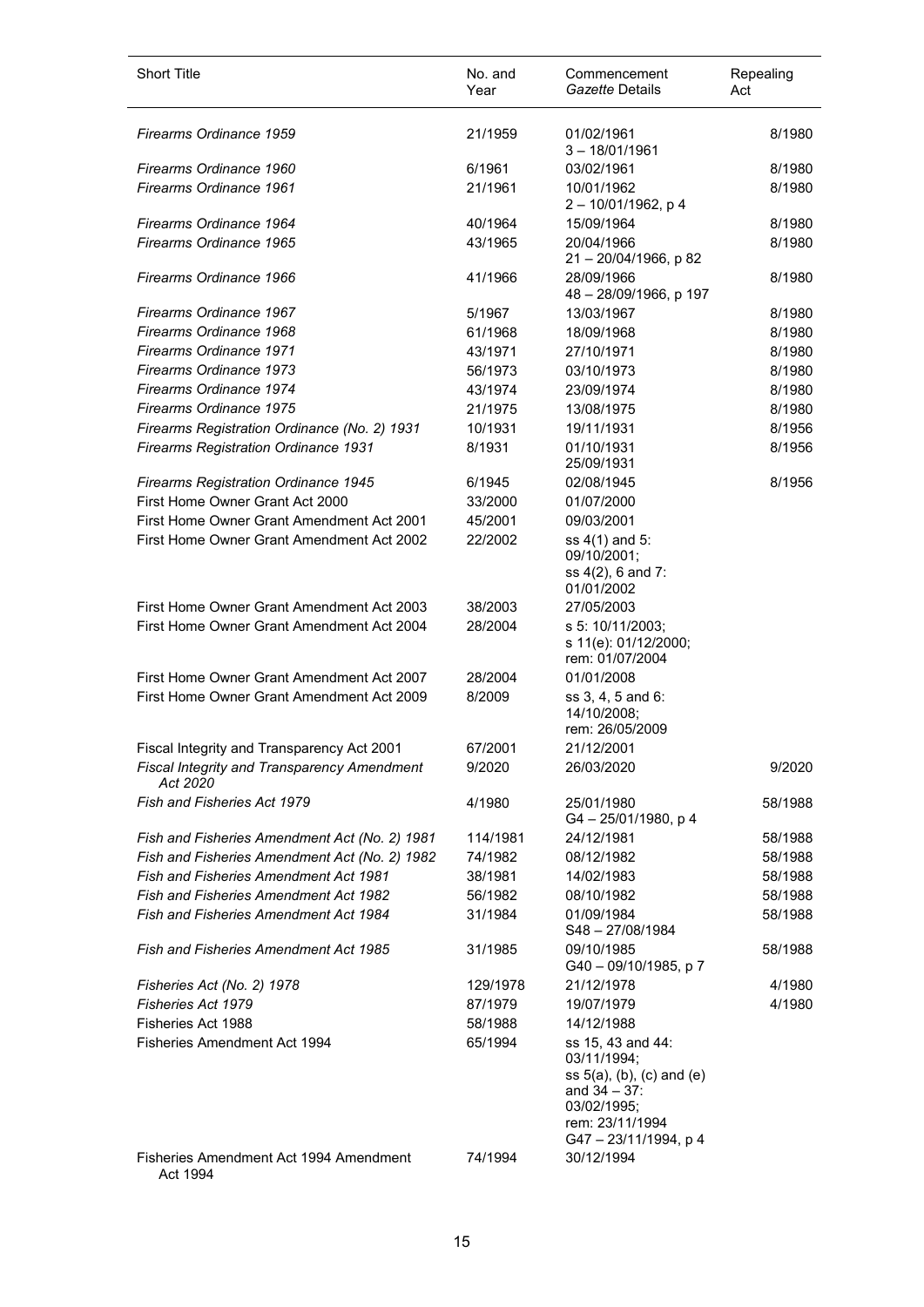| <b>Short Title</b>                                 | No. and<br>Year | Commencement<br>Gazette Details                                                                                            | Repealing<br>Act |
|----------------------------------------------------|-----------------|----------------------------------------------------------------------------------------------------------------------------|------------------|
| Fisheries Amendment Act 1997                       | 24/1997         | ss 7(a), 8(b), 9(b) and<br>(c) and 10: 03/06/1998<br>$G$ 21 - 03/06/1998, p 2;<br>rem: 09/07/1997<br>G27 - 09/07/1997, p 4 |                  |
| Fisheries Amendment Act 1997 Amendment<br>Act 1998 | 13/1998         | 03/06/1998                                                                                                                 |                  |
| Fisheries Amendment Act 2000                       | 21/2000         | 20/12/2000<br>G50 - 20/12/2000, p 4                                                                                        |                  |
| <b>Fisheries Amendment Act 2001</b>                | 41/2001         | 19/07/2001                                                                                                                 |                  |
| <b>Fisheries Amendment Act 2003</b>                | 7/2004          | 07/01/2004                                                                                                                 |                  |
| Fisheries Amendment Act 2004                       | 32/2004         | 22/09/2004<br>G38 - 22/09/2004, p 2                                                                                        |                  |
| <b>Fisheries Legislation Amendment Act 2016</b>    | 23/2016         | 01/01/2017<br>G51-21/12/2016, p 11                                                                                         | 23/2016          |
| Fisheries Ordinance (No. 2) 1973                   | 68/1973         | 11/12/1973                                                                                                                 | 4/1980           |
| <b>Fisheries Ordinance 1911</b>                    | 13/1911         | 21/09/1911                                                                                                                 | 11/1949          |
| <b>Fisheries Ordinance 1924</b>                    | 19/1924         | 11/09/1924                                                                                                                 | 11/1949          |
| <b>Fisheries Ordinance 1949</b>                    | 11/1949         | 01/08/1958<br>$34 - 30/07/1958$                                                                                            | 32/1965          |
| <b>Fisheries Ordinance 1950</b>                    | 4/1950          | 01/08/1958<br>$34 - 30/07/1958$                                                                                            | 32/1965          |
| <b>Fisheries Ordinance 1952</b>                    | 33/1952         | 01/08/1958<br>$34 - 30/07/1958$                                                                                            | 32/1965          |
| <b>Fisheries Ordinance 1958</b>                    | 2/1958          | 01/08/1958                                                                                                                 | 32/1965          |
| <b>Fisheries Ordinance 1965</b>                    | 32/1965         | 22/06/1966<br>31 - 22/06/1966, p 130                                                                                       | 4/1980           |
| <b>Fisheries Ordinance 1966</b>                    | 18/1966         | 22/06/1966                                                                                                                 | 4/1980           |
| <b>Fisheries Ordinance 1967</b>                    | 44/1967         | 20/12/1967<br>63 - 20/12/1967, p 328                                                                                       | 4/1980           |
| <b>Fisheries Ordinance 1972</b>                    | 35/1972         | 01/01/1973<br>51-20/12/1972, p 460                                                                                         | 4/1980           |
| <b>Fisheries Ordinance 1973</b>                    | 18/1973         | 08/05/1973                                                                                                                 | 4/1980           |
| <b>Fisheries Ordinance 1974</b>                    | 76/1974         | 24/10/1974                                                                                                                 | 4/1980           |
| Fisheries Ordinance 1976                           | 49/1976         | 12/11/1976                                                                                                                 | 4/1980           |
| <b>Fisheries Ordinance 1977</b>                    | 13/1977         | 29/04/1977                                                                                                                 | 4/1980           |
| <b>Fisheries Ordinance 1978</b>                    | 20/1978         | 31/05/1978                                                                                                                 | 4/1980           |
| Flag and Emblem Act 1985                           | 24/1985         | 18/09/1985<br>G37-18/09/1985, p 9                                                                                          |                  |
| Food Act 1986                                      | 45/1986         | 01/06/1988<br>G22-01/06/1988, p 4                                                                                          | 20/2004          |
| Food Act 2004                                      | 20/2004         | 01/07/2004<br>$G26 - 30/06/2004$ , p 3                                                                                     |                  |
| Food Amendment Act 1990                            | 60/1990         | 31/05/1991                                                                                                                 | 20/2004          |
| Food and Drugs Act 1979                            | 44/1979         | 21/03/1980<br>G11-14/03/1980, p 6                                                                                          | 45/1986          |
| Food and Drugs Amendment Act (No. 2) 1981          | 5/1982          | 23/02/1982                                                                                                                 | 45/1986          |
| Food and Drugs Amendment Act 1981                  | 106/1981        | 01/05/1982                                                                                                                 | 45/1986          |
| Food and Drugs Amendment Act 1983                  | 73/1983         | 01/06/1984<br>S26-17/05/1984                                                                                               | 45/1986          |
| Food and Drugs Ordinance 1921                      | 16/1921         | 15/12/1921                                                                                                                 | 13/1936          |
| Food and Drugs Ordinance 1928                      | 21/1928<br>(NA) | 20/09/1928                                                                                                                 | 13/1936          |
| Food and Drugs Ordinance 1936                      | 13/1936         | 01/12/1936<br>20/11/1936                                                                                                   | 45/1986          |
| Food and Drugs Ordinance 1954                      | 19/1954         | 09/02/1955<br>$6 - 09/02/1955$                                                                                             | 45/1986          |
| Food and Drugs Ordinance 1957                      | 6/1957          | 12/04/1957                                                                                                                 | 45/1986          |
| Food and Drugs Ordinance 1959                      | 17/1959         | 26/06/1959                                                                                                                 | 45/1986          |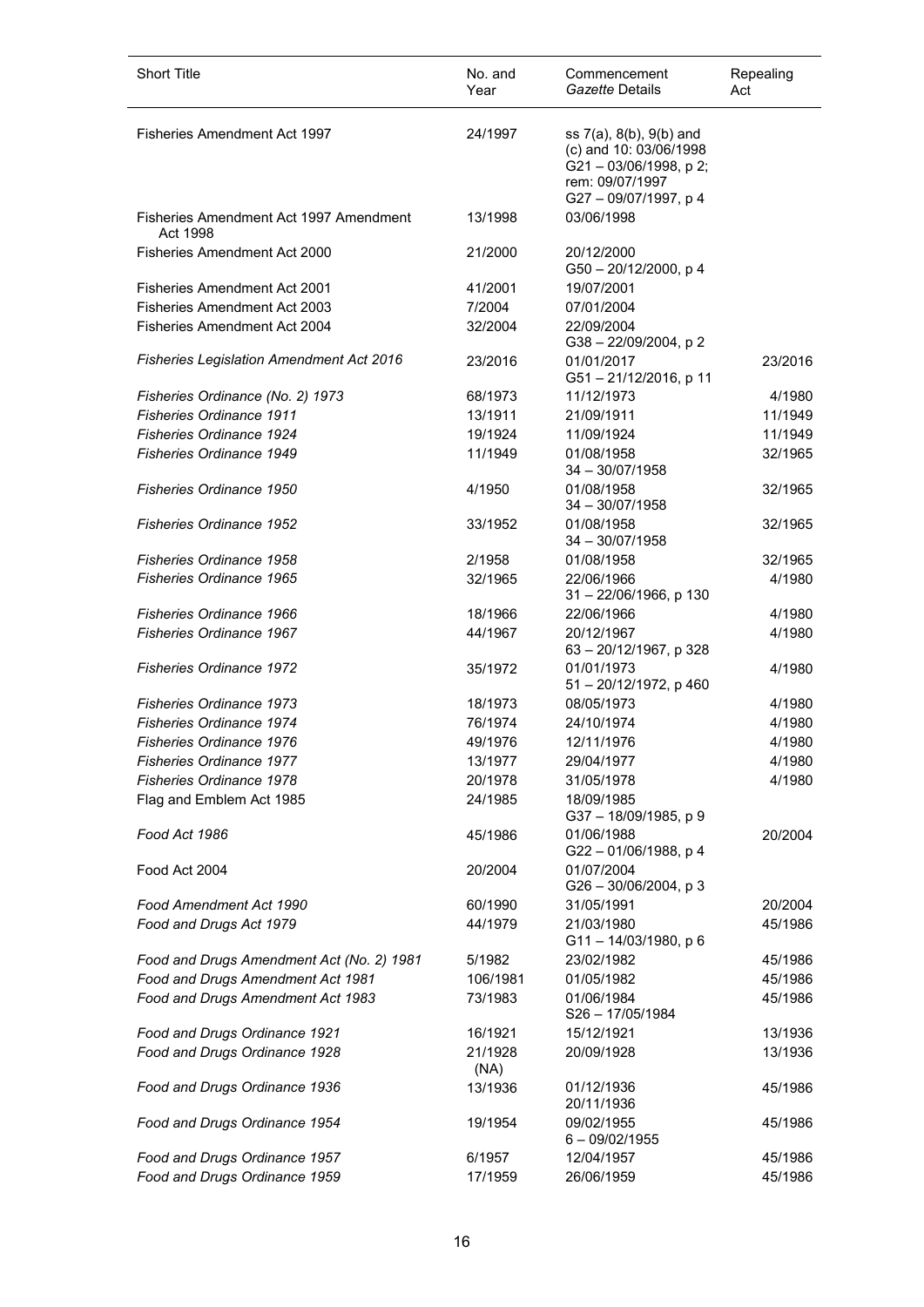| <b>Short Title</b>                                                | No. and<br>Year | Commencement<br>Gazette Details           | Repealing<br>Act |
|-------------------------------------------------------------------|-----------------|-------------------------------------------|------------------|
| Food and Drugs Ordinance 1968                                     | 5/1968          | 20/03/1968                                | 45/1986          |
| Food and Drugs Ordinance 1969                                     | 52/1969         | 10/12/1969                                | 45/1986          |
| Food Standards Act 1979                                           | 45/1979         | 21/03/1980<br>$G11 - 14/03/1980$ , p 6    | 45/1986          |
| Food Standards Amendment Act 1981                                 | 107/1981        | 01/05/1982                                | 45/1986          |
| Foot and Mouth Disease Compensation<br>Ordinance 1958             | 18/1958         | 19/08/1964<br>$33 - 19/08/1964$           | 36/2008          |
| Foot and Mouth Disease Compensation<br>Ordinance 1961             | 5/1962          | 19/08/1964                                | 36/2008          |
| Foot and Mouth Disease Compensation<br>Ordinance 1966             | 4/1966          | 23/03/1966                                | 36/2008          |
| Foot and Mouth Disease Compensation<br>Ordinance 1974             | 85/1974         | 01/01/1975<br>49 - 05/12/1974, p 551      | 36/2008          |
| Foreign Companies Ordinance 1926                                  | 13/1926         | nc                                        | 43/1963          |
| Foreign Companies Ordinance 1935                                  | 8/1935          | nc                                        | 43/1963          |
| Foreign Judgements (Reciprocal Enforcement)<br>Amendment Act 1981 | 22/1981         | 01/07/1982<br>G25-25/06/1982, p 6         | 17/1997          |
| Foreign Judgements (Reciprocal Enforcement)<br>Amendment Act 1988 | 2/1988          | 01/05/1988<br>S24-29/04/1988              | 17/1997          |
| Foreign Judgements (Reciprocal Enforcement)<br>Ordinance 1955     | 21/1955         | 01/03/1956<br>C9-23/02/1956               | 17/1997          |
| Foreign Marriage Ordinance 1921                                   | 15/1921         | 17/11/1921                                | 42/1963          |
| Forestry Act 1980                                                 | 16/1980         | 28/03/1980                                | 14/1992          |
| Forestry Act Repeal Act 1992                                      | 14/1992         | 12/08/1992                                | 14/1992          |
| Forestry Ordinance 1959                                           | 26/1959         | 02/12/1964<br>48A-02/12/1964              | 14/1992          |
| Forestry Ordinance 1962                                           | 24/1962         | 02/12/1964                                | 14/1992          |
| Forestry Ordinance 1964                                           | 63/1964         | 02/12/1964<br>48A - 02/12/1964,<br>p 186C | 14/1992          |
| Forestry Ordinance 1965                                           | 21/1965         | 08/07/1965                                | 14/1992          |
| Freehold Titles Act (No. 2) 1979                                  | 55/1979         | 03/08/1979<br>G31-03/08/1979, p 4         | 59/1980          |
| Freehold Titles Act 1979                                          | 30/1979         | 15/06/1979<br>G24 - 15/06/1979, p 7       | 59/1980          |
| Freehold Titles Ordinance (No. 2) 1968                            | 54/1968         | 31/07/1963                                | 59/1980          |
| Freehold Titles Ordinance (No. 2) 1970                            | 83/1970         | 01/01/1971<br>52 - 30/12/1970, p 374      | 59/1980          |
| Freehold Titles Ordinance (No. 2) 1971                            | 37/1971         | 01/07/1971                                | 59/1990          |
| Freehold Titles Ordinance (No. 2) 1974                            | 90/1974         | 09/12/1974<br>49 - 05/12/1974, p 551      | 59/1980          |
| Freehold Titles Ordinance 1962                                    | 46/1963         | 31/07/1963<br>31-31/07/1963, p 156        | 59/1980          |
| Freehold Titles Ordinance 1963                                    | 9/1964          | 06/02/1964                                | 59/1980          |
| Freehold Titles Ordinance 1964                                    | 55/1964         | 28/09/1964                                | 59/1980          |
| Freehold Titles Ordinance 1967                                    | 51/1967         | 04/12/1967                                | 59/1980          |
| Freehold Titles Ordinance 1968                                    | 24/1968         | 18/06/1968                                | 59/1980          |
| Freehold Titles Ordinance 1970                                    | 29/1970         | 20/06/1970                                | 59/1980          |
| Freehold Titles Ordinance 1971                                    | 23/1971         | 01/01/1971                                | 59/1980          |
| Freehold Titles Ordinance 1972                                    | 22/1972         | 23/06/1972                                | 59/1980          |
| Freehold Titles Ordinance 1973                                    | 30/1973         | 08/06/1973                                | 59/1980          |
| Freehold Titles Ordinance 1974                                    | 20/1974         | 28/06/1974                                | 59/1980          |
| Freehold Titles Ordinance 1976                                    | 48/1976         | 26/08/1976                                | 59/1980          |
| Friendly Societies (NT) Act 1997                                  | 22/1997         | 01/09/1997<br>G34 - 27/08/1997, p 2       | 35/1999          |
| Fuel Subsidies Act 1998                                           | 95/1998         | 01/02/1999<br>S2-01/02/1999               | 21/2011          |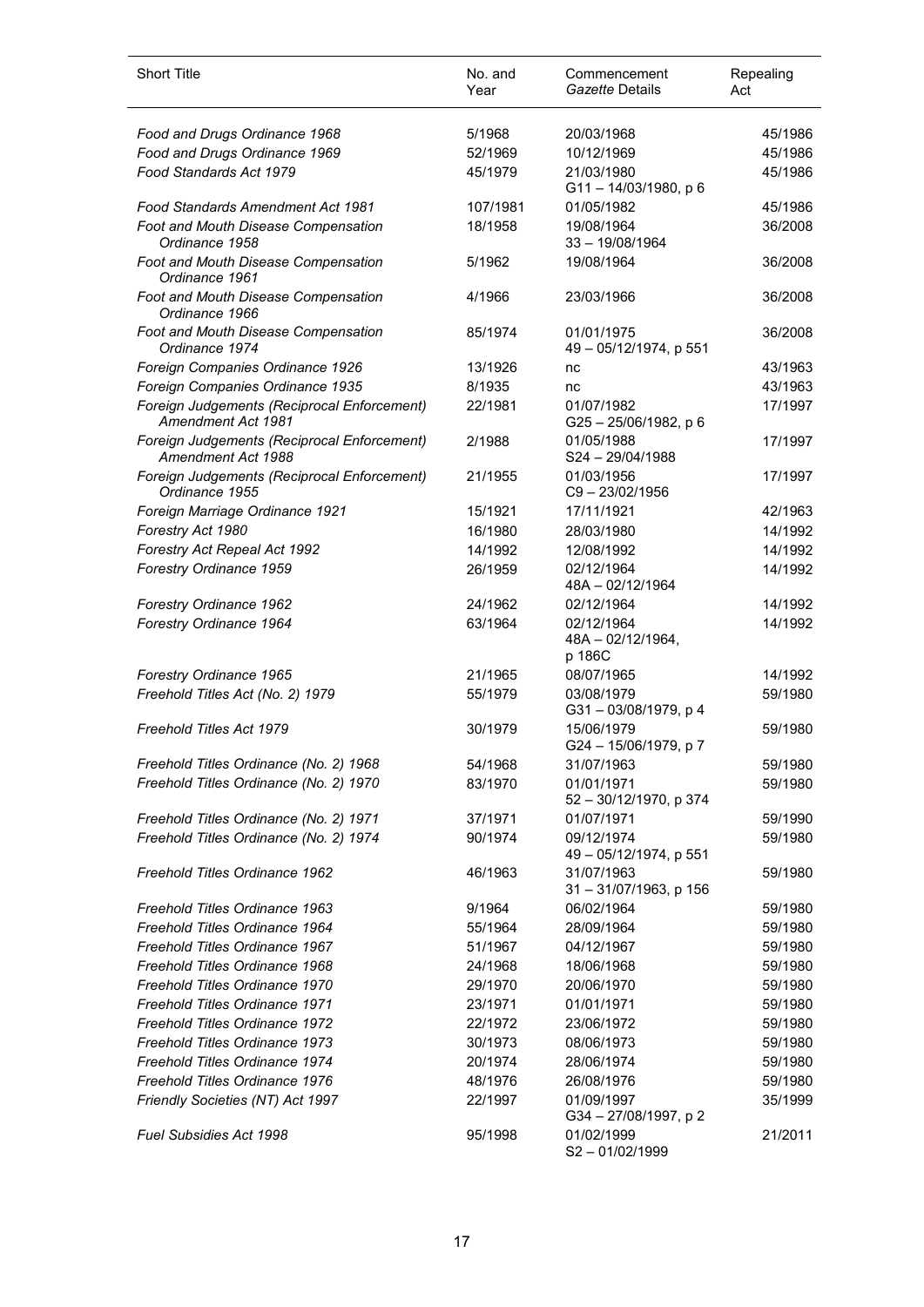| Short Title                                               | No. and<br>Year | Commencement<br>Gazette Details                               | Repealing<br>Act |
|-----------------------------------------------------------|-----------------|---------------------------------------------------------------|------------------|
| Futures Industry (Application of Laws) Act 1986           | 60/1986         | 01/03/1987<br>G6-11/02/1987, p2                               | 19/2001          |
| Gaming and Liquor Legislation Amendment<br>Act 2015       | 19/2015         | 01/07/2015<br>S75-01/07/2015                                  | 19/2015          |
| Gaming Control Act 1993                                   | 56/1993         | 01/11/1993                                                    |                  |
| Gaming Control Amendment Act (No. 2) 1994                 | 66/1994         | 23/11/1994                                                    |                  |
| Gaming Control Amendment Act (No. 2) 1995                 | 44/1995         | 19/12/1995                                                    |                  |
| Gaming Control Amendment Act 1994                         | 61/1994         | 24/10/1994                                                    |                  |
| Gaming Control Amendment Act 1995                         | 32/1995         | 01/09/1995<br>$S31 - 01/09/1995$                              |                  |
| Gaming Control Amendment Act 1996                         | 18/1996         | nc                                                            | 4/2007           |
| Gaming Control Amendment Act 1998                         | 38/1998         | 27/05/1998                                                    |                  |
| Gaming Control Amendment Act 1999                         | 68/1999         | 14/02/2000                                                    |                  |
| Gaming Control Amendment Act 2002                         | 56/2002         | 08/01/2003<br>G1-08/01/2003, p2                               |                  |
| Gaming Control Amendment Act 2004                         | 44/2004         | 01/09/2004<br>$G35 - 01/09/2004$ , p 8                        |                  |
| Gaming Machine Act 1995                                   | 50/1995         | 19/12/1995<br>$S43 - 19/12/1995$                              |                  |
| Gaming Machine Amendment (Anti-Proliferation)<br>Act 2008 | 29/2008         | s 10: 01/01/2009<br>G50 - 17/12/2008, p 6;<br>rem: 18/07/2008 |                  |
| Gaming Machine Amendment Act (No. 2) 2001                 | 5/2001          | 29/06/2001<br>S34-29/06/2001                                  |                  |
| Gaming Machine Amendment Act 1999                         | 69/1999         | 14/02/2000                                                    |                  |
| Gaming Machine Amendment Act 2001                         | 4/2001          | 18/05/2001<br>S24 - 18/05/2001                                |                  |
| Gaming Machine Amendment Act 2002                         | 55/2002         | 08/01/2003                                                    |                  |
| Gaming Machine Amendment Act 2004                         | 45/2004         | 01/09/2004<br>G35-01/09/2004, p8                              |                  |
| Gaming Ordinance (No. 2) 1929                             | 19/1929<br>(NA) | 28/11/1929                                                    | 13/1940          |
| Gaming Ordinance 1924                                     | 16/1924         | 24/07/1924                                                    | 13/1940          |
| Gaming Ordinance 1927                                     | 3/1927          | 24/02/1927                                                    | 13/1940          |
| Gaming Ordinance 1929                                     | 15/1929<br>(NA) | 09/08/1929                                                    | 13/1940          |
| Gaming Ordinance 1933                                     | 8/1933          | 13/07/1933                                                    | 13/1940          |
| Gas Pipelines Access (Northern Territory)<br>Act 1998     | 35/1998         | 02/09/1998<br>G34-02/09/1998, p 6                             |                  |
| Gene Technology (Northern Territory) Act 2004             | 67/2004         | 01/11/2008<br>G39-01/10/2008, p 5                             |                  |
| Geothermal Energy Act 2009                                | 10/2009         | 01/12/2009<br>$S65 - 25/11/2009$                              |                  |
| Gold Buyers Ordinance 1935                                | 2/1935          | 23/04/1935<br>11/04/1935                                      | 87/1973          |
| Gold Buyers Ordinance 1940                                | 5/1940          | 14/03/1940                                                    | 87/1973          |
| Government Hospitals Ordinance 1923                       | 18/1923         | 01/11/1923                                                    | 20/1928<br>(NA)  |
| Government Owned Corporations Act 2001                    | 69/2001         | 21/12/2001                                                    |                  |
| Government Resident Ordinance 1928                        | 27/1928<br>(NA) | 01/08/1929<br>31/05/1929                                      | 5/1932           |
| Grain Marketing Act 1983                                  | 46/1983         | 17/09/1986<br>G37-17/09/1986, p 6                             | 34/1996          |
| Grain Marketing Act Repeal Act 1996                       | 34/1996         | 05/02/1997<br>G5-05/02/1997, p2                               | 34/1996          |
| Grain Marketing Amendment Act 1988                        | 8/1988          | 21/03/1988                                                    | 34/1996          |
| Grain Marketing Amendment Act 1990                        | 28/1990         | 01/07/1990                                                    | 34/1996          |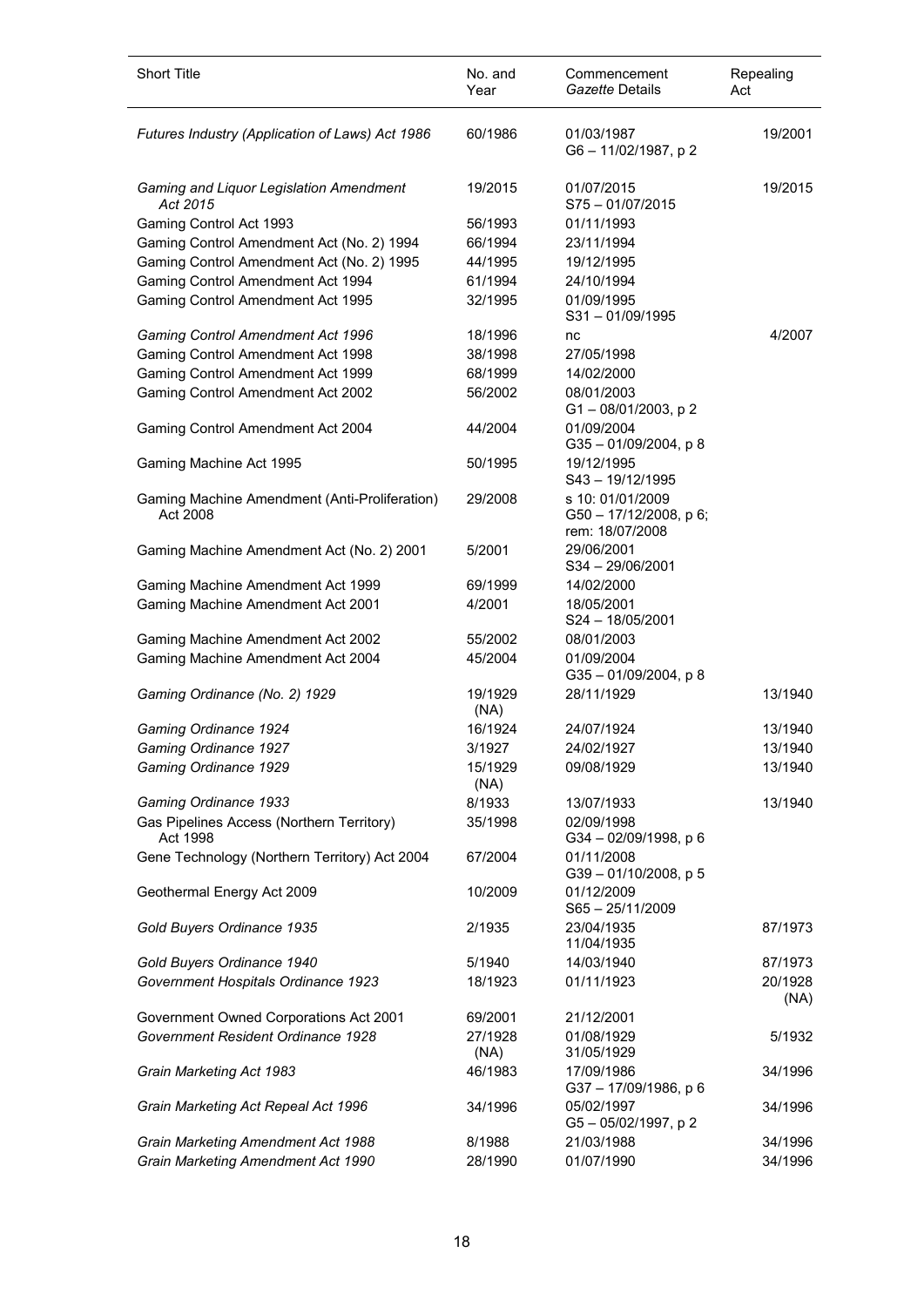| <b>Short Title</b>                                                                               | No. and<br>Year | Commencement<br>Gazette Details                                 | Repealing<br>Act |
|--------------------------------------------------------------------------------------------------|-----------------|-----------------------------------------------------------------|------------------|
| <b>Granites Exploration Agreement Ratification</b><br>Act 1994                                   | 44/1994         | 12/09/1994<br>S48 - 12/09/1994                                  | 46/2004          |
| Groote Island Bees Ordinance 1925                                                                | 7/1925          | 19/03/1925                                                      | 59/1970          |
| Guardianship of Adults Act 2016                                                                  | 15/2016         | 28/07/2016<br>S74-27/07/2016 p1                                 | 15/2016          |
| Guardianship of Infants Ordinance 1972                                                           | 37/1972         | 31/07/1972                                                      |                  |
| Guardianship of Infants Ordinance 1973                                                           | 17/1973         | 08/05/1973                                                      | 33/2019          |
| Hawkers Act Repeal Act 2000                                                                      | 67/2000         | 31/07/2002<br>G30-31/07/2002, p 4                               | 67/2000          |
| Hawkers Ordinance 1935                                                                           | 15/1935         | 15/08/1935                                                      | 67/2000          |
| Hawkers Ordinance 1954                                                                           | 3/1954          | 05/04/1954                                                      | 67/2000          |
| Hawkers Ordinance 1962                                                                           | 21/1963         | 18/11/1964<br>46 - 18/11/1964, p 180;<br>48 - 02/12/1964, p 187 | 67/2000          |
| Hawkers Ordinance 1964                                                                           | 54/1964         | 02/12/1964                                                      | 67/2000          |
| Hawkers Ordinance 1970                                                                           | 66/1970         | 10/05/1972<br>19 - 10/05/1972, p 161                            | 67/2000          |
| Hawkers Ordinance 1972                                                                           | 5/1972          | 13/03/1972                                                      | 67/2000          |
| Hawkers Ordinance 1974                                                                           | 80/1974         | 28/10/1974                                                      | 67/2000          |
| Health and Community Services Complaints<br>Act 1998                                             | 29/1998         | 10/06/1998<br>G22 - 10/06/1998, p 2                             |                  |
| Health and Community Services Complaints<br>Amendment Act 2002                                   | 64/2002         | 01/07/2003                                                      |                  |
| Health and Community Services Complaints<br>Amendment Act 2011                                   | 13/2011         | 04/05/2011<br>$S19 - 04/05/2011$                                |                  |
| Health Legislation Amendment Act 2021                                                            | 20/2021         | 24/09/2021                                                      | 20/2021          |
| <b>Health Ordinance 1912</b>                                                                     | 5/1912          | 26/06/1912                                                      | 5/1915           |
| Health Ordinance 1915                                                                            | 5/1915          | 15/09/1915<br>16/09/1915                                        | 27/1952          |
| <b>Health Ordinance 1923</b>                                                                     | 12/1923         | 23/08/1923                                                      | 27/1952          |
| Health Ordinance 1924                                                                            | 5/1924          | 21/02/1923                                                      | 27/1952          |
| Health Ordinance 1928                                                                            | 4/1928<br>(NA)  | 01/03/1928                                                      | 27/1952          |
| Health Ordinance 1939                                                                            | 19/1939         | 03/08/1939                                                      | 27/1952          |
| Health Ordinance 1945                                                                            | 4/1945          | 14/06/1945                                                      | 27/1952          |
| Health Ordinance 1950                                                                            | 08/1950         | 22/08/1950                                                      | 27/1952          |
| Health Ordinance 1952                                                                            | 10/1952         | 23/01/1952                                                      | 27/1952          |
| Health Ordinance 1953                                                                            | 15/1953         | 10/07/1953                                                      | 17/1958          |
| Health Ordinance 1957                                                                            | 1/1957          | 10/06/1957<br>23A-07/06/1957                                    | 17/1958          |
| Health Ordinance 1960                                                                            | 23/1960         | 29/12/1960                                                      | 32/1961          |
| Health Practitioner (National Uniform Legislation)<br>Implementation Act 2010                    | 18/2010         | 01/07/2010                                                      | 18/2010          |
| Health Practitioner (National Uniform Legislation)<br>Implementation Act 2012                    | 17/2012         | 01/07/2012                                                      | 17/2012          |
| Health Practitioner (National Uniform Legislation)<br>Implementation Amendment Act 2010          | 19/2010         | 25/06/2010                                                      |                  |
| Health Practitioner Regulation (National Uniform<br>Legislation) Act 2010                        | 02/2010         | 01/07/2010                                                      |                  |
| Health Practitioner Regulation (National Uniform<br>Legislation) Amendment Act 2014              | 10/2014         | 16/04/2014                                                      | 10/2014          |
| Health Practitioner Regulation (National Uniform<br>Legislation) and Other Legislation Amendment | 28/2018         | 01/12/2018                                                      | 28/2018          |

*Act 2018*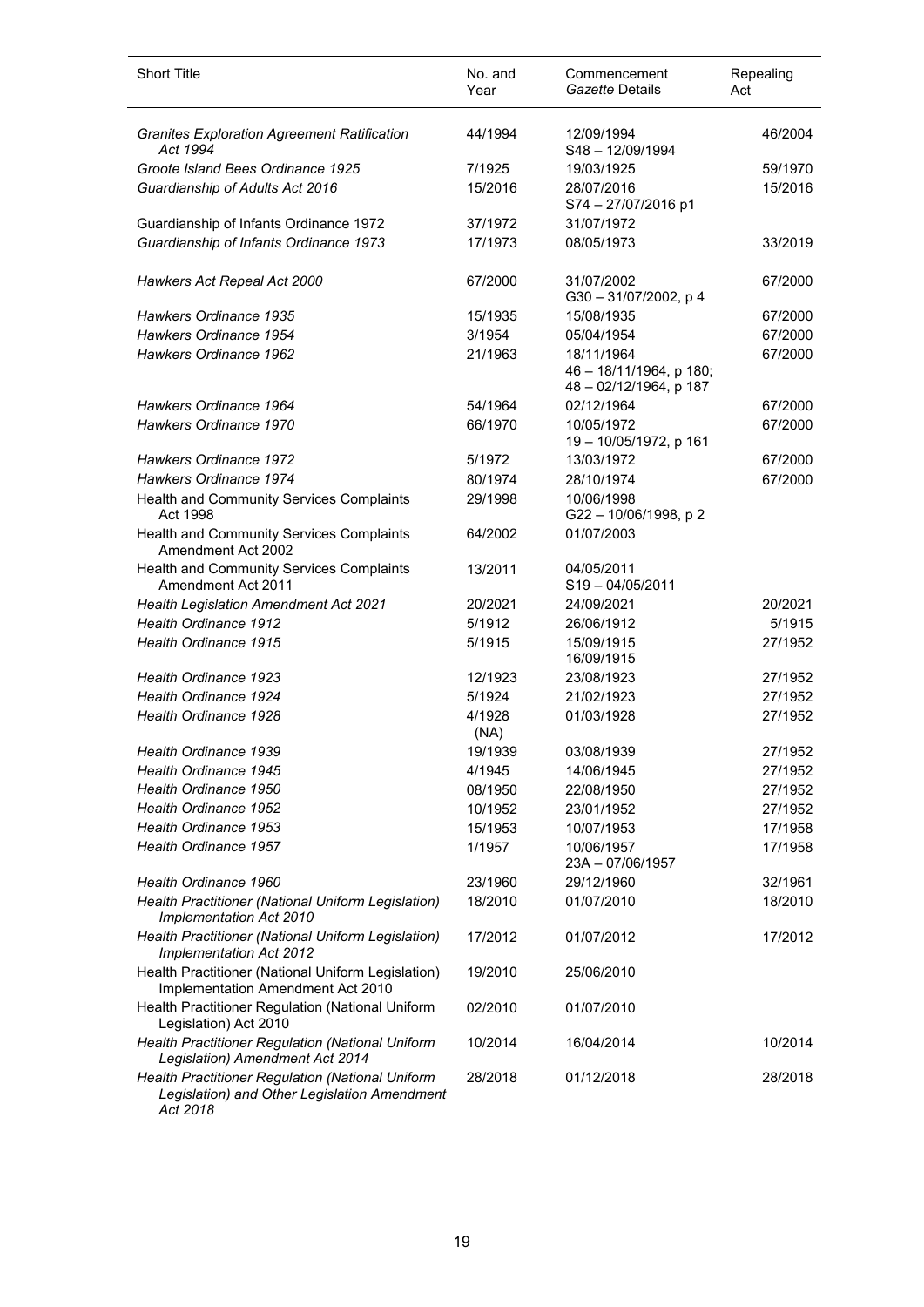| <b>Short Title</b>                                                                             | No. and<br>Year | Commencement<br>Gazette Details                                                                        | Repealing<br>Act |
|------------------------------------------------------------------------------------------------|-----------------|--------------------------------------------------------------------------------------------------------|------------------|
| <b>Health Practitioners Act 2004</b>                                                           | 21/2004         | s 130 and Sch 8:<br>23/02/2005<br>$G8 - 23/02/2005$ , p 2;<br>rem: 14/05/2004<br>G19 - 12/05/2004, p 4 |                  |
| <b>Health Practitioners and Allied Professionals</b><br><b>Registration Act 1985</b>           | 48/1985         | 17/03/1986<br>G9-05/03/1986, p4                                                                        | 21/2004          |
| <b>Health Practitioners and Allied Professionals</b><br><b>Registration Amendment Act 1989</b> | 3/1989          | 07/04/1989<br>S17-07/04/1989                                                                           | 21/2004          |
| <b>Health Practitioners and Allied Professionals</b><br><b>Registration Amendment Act 1993</b> | 5/1993          | 30/04/1993<br>S42-30/04/1993                                                                           | 21/2004          |
| <b>Health Practitioners and Allied Professionals</b><br><b>Registration Amendment Act 2000</b> | 25/2000         | 27/06/2000                                                                                             | 21/2004          |
| Health Service Act 2021                                                                        | 10/2021         | 01/07/2021                                                                                             |                  |
| <b>Health Services Act 2014</b>                                                                | 18/2014         | 01/07/2014<br>S42-24/06/2014                                                                           | 10/2021          |
| <b>Health Services Amendment Act 2019</b>                                                      | 8/2019          | 01/07/2019<br>G19-08/05/2019, p 4                                                                      | 8/2019           |
| Hemp Industry Act 2019                                                                         | 25/2019         | 06/05/2020<br>$G1 - 06/05/2020$ , p 2                                                                  |                  |
| Heritage Act 2011                                                                              | 34/2011         | 01/10/2012<br>$S43 - 31/07/2012$                                                                       |                  |
| Heritage Conservation Act 1991                                                                 | 39/1991         | 01/11/1991<br>$S58 - 01/11/1991$                                                                       | 34/2011          |
| Heritage Conservation Amendment Act 1998                                                       | 17/1998         | 04/08/1998<br>$S31 - 04/08/1998$                                                                       | 34/2011          |
| Higher Education Act 2004                                                                      | 31/2004         | 27/09/2006<br>G39-27/09/2006, p 5                                                                      |                  |
| Hire-Purchase Act 1978                                                                         | 84/1978         | 23/08/1978                                                                                             | 9/1996           |
| Hire-Purchase Agreements Ordinance 1935                                                        | 10/1935         | 11/07/1935                                                                                             | 30/1991          |
| Hire-Purchase Amendment Act 1989                                                               | 82/1989         | 18/07/1990<br>G28-18/07/1990, p2                                                                       | 9/1996           |
| Hire-Purchase Ordinance 1961                                                                   | 30/1961         | 28/03/1962<br>5-24/01/1962, p 11                                                                       | 9/1996           |
| Hire-Purchase Ordinance 1965                                                                   | 46/1965         | 14/02/1966                                                                                             | 9/1996           |
| Hire-Purchase Ordinance 1974                                                                   | 16/1974         | 26/06/1974                                                                                             | 9/1996           |
| Holidays Amendment Act 1980                                                                    | 9/1981          | 09/01/1981                                                                                             | 71/1981          |
| Holidays Ordinance (No. 2) 1962                                                                | 41/1962         | 01/11/1962                                                                                             | 71/1981          |
| Holidays Ordinance 1957                                                                        | 33/1957         | 05/03/1958<br>$10 - 05/03/1958$                                                                        | 71/1981          |
| Holidays Ordinance 1959                                                                        | 3/1959          | 20/02/1959                                                                                             | 71/1981          |
| Holidays Ordinance 1960                                                                        | 5/1961          | 03/02/1961                                                                                             | 71/1981          |
| Holidays Ordinance 1962                                                                        | 21/1962         | 18/06/1962                                                                                             | 71/1981          |
| Holidays Ordinance 1963                                                                        | 29/1963         | 23/04/1963                                                                                             | 71/1991          |
| Holidays Ordinance 1967                                                                        | 52/1967         | 04/12/1967                                                                                             | 71/1981          |
| Holidays Ordinance 1969                                                                        | 30/1970         | 25/11/1970<br>47 - 25/11/1970, p 340                                                                   | 71/1981          |
| Holidays Ordinance 1973                                                                        | 3/1973          | 13/03/1973                                                                                             | 71/1981          |
| Holidays Ordinance 1974                                                                        | 17/1974         | 26/06/1974                                                                                             | 71/1981          |
| Hospital Advisory Boards Ordinance 1970                                                        | 12/1970         | 07/10/1970<br>40 - 07/10/1970, p 281                                                                   | 20/1980          |
| Hospital Advisory Boards Ordinance 1974                                                        | 3/1974          | 20/03/1974                                                                                             | 20/1980          |
| Hospital Boards Act 2009                                                                       | 30/2009         | 01/02/2010<br>$G3 - 20/01/2010$ , p 3                                                                  | 12/2012          |
| Hospital Management Boards Act 1980                                                            | 20/1980         | 01/07/1980<br>G18-02/05/1980, p 13                                                                     | 30/2009          |
| Hospital Management Boards Amendment<br>Act 1985                                               | 18/1985         | 30/10/1985<br>G43-30/10/1985, p 10                                                                     | 30/2009          |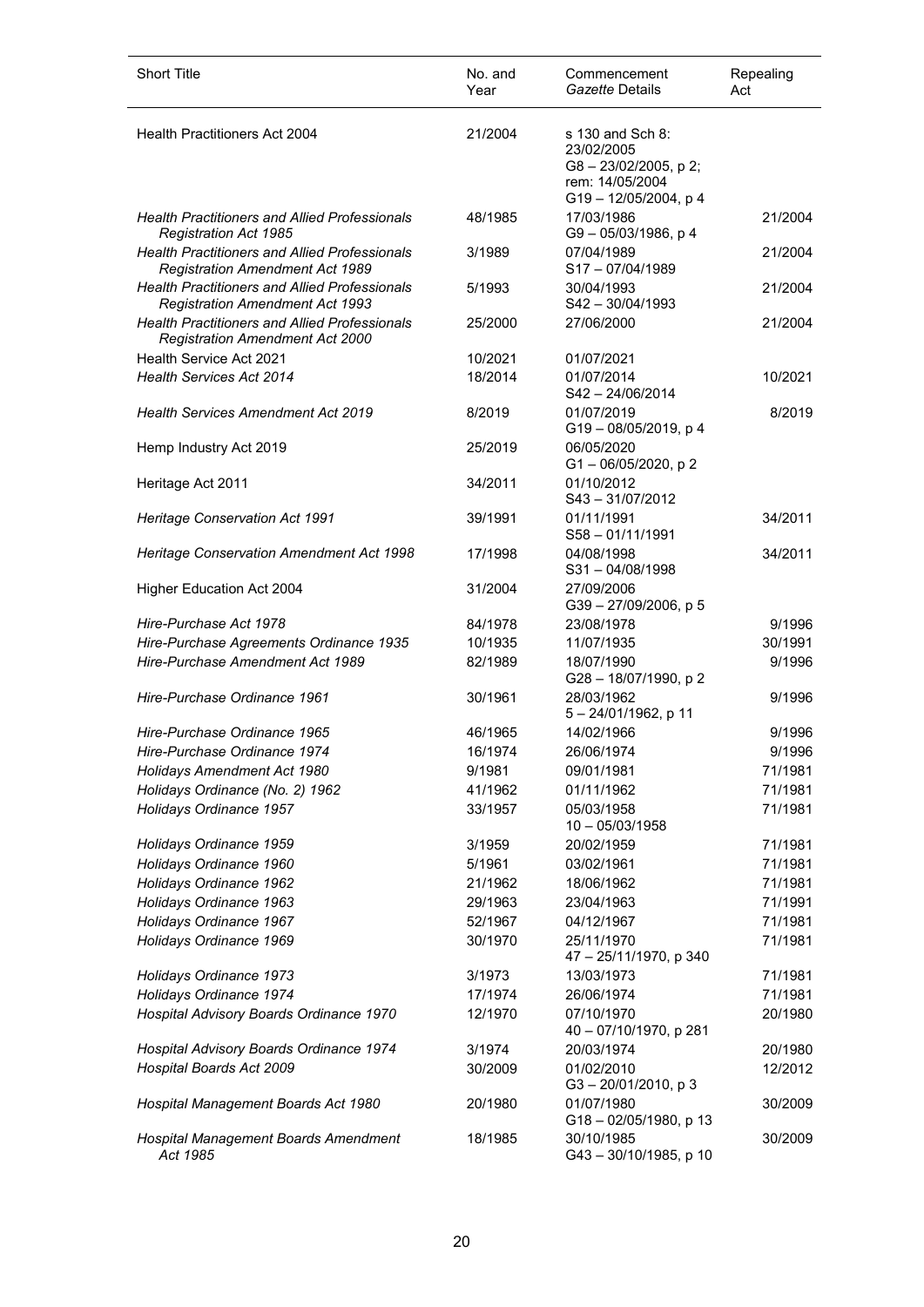| <b>Short Title</b>                                          | No. and<br>Year | Commencement<br>Gazette Details             | Repealing<br>Act |
|-------------------------------------------------------------|-----------------|---------------------------------------------|------------------|
| Hospital Management Boards Amendment<br>Act 1986            | 4/1986          | 30/04/1986<br>$S20 - 30/04/1986$            | 30/2009          |
| Hospital Management Boards Amendment<br>Act 1993            | 23/1993         | 24/06/1993                                  | 30/2009          |
| Hospital Networks Governing Councils Act 2012               | 12/2012         | 01/07/2012<br>$S30 - 26/06/2012$            | 18/2014          |
| Hospitals and Medical Services Act 1978                     | 123/1978        | 21/12/1978                                  | 75/1982          |
| Hospitals and Medical Services Act 1979                     | 148/1979        | 03/04/1980<br>G14-03/04/1980, p 5           | 75/1982          |
| <b>Hospitals and Medical Services Amendment</b><br>Act 1981 | 65/1981         | 27/08/1981                                  | 75/1982          |
| Hospitals and Medical Services Ordinance<br>(No. 2) 1965    | 61/1965         | 14/02/1966                                  | 75/1982          |
| Hospitals and Medical Services Ordinance 1953               | 23/1953         | 01/10/1955<br>$39 - 28/09/1955$             | 75/1982          |
| Hospitals and Medical Services Ordinance 1957               | 10/1957         | 12/04/1957                                  | 75/1982          |
| Hospitals and Medical Services Ordinance 1962               | 3/1963          | 23/01/1963                                  | 75/1982          |
| Hospitals and Medical Services Ordinance 1964               | 13/1964         | 09/04/1964                                  | 75/1982          |
| Hospitals and Medical Services Ordinance 1965               | 12/1965         | 24/05/1965                                  | 75/1982          |
| Hospitals and Medical Services Ordinance 1970               | 45/1970         | 07/06/1972<br>23 - 07/06/1972, p 191        | 75/1982          |
| Hospitals and Medical Services Ordinance 1975               | 16/1975         | 01/07/1975                                  | 75/1982          |
| Hospitals and Medical Services Ordinance 1976               | 41/1976         | 01/10/1976<br>$40 - 01/10/1976$ ,<br>p 1183 | 75/1982          |
| Hospitals Ordinance 1928                                    | 20/1928<br>(NA) | 01/11/1928<br>26/10/1928                    | 9/1941           |
| Hospitals Ordinance 1930                                    | 12/1930<br>(NA) | 09/10/1930                                  | 9/1941           |
| Hotel Lands Acquisition Ordinance 1926                      | 20/1926         | 26/08/1926                                  | 29/1981          |
| Hotel-keepers Act 1981                                      | 58/1981         | 11/12/1981<br>G49-11/12/1981, p2            |                  |
| Hotel-keepers Amendment Act 2002                            | 36/2002         | 16/10/2002<br>G41-16/10/2002, p 3           |                  |
| Housing Act (No. 2) 1979                                    | 66/1979         | 15/06/1979                                  | 76/1982          |
| Housing Act 1979                                            | 29/1979         | 01/07/1978                                  | 76/1982          |
| Housing Act 1980                                            | 43/1980         | 30/05/1980                                  | 58/1983          |
| Housing Act 1982                                            | 76/1982         | 15/04/1983<br>G15-15/04/1983, p 3           |                  |
| Housing Amendment Act (No. 2) 1980                          | 8/1981          | 09/01/1981                                  | 58/1983          |
| Housing Amendment Act (No. 2) 2005                          | 41/2005         | 13/12/2005                                  |                  |
| <b>Housing Amendment Act 1981</b>                           | 47/1981         | 01/01/1981                                  | 58/1983          |
| <b>Housing Amendment Act 1984</b>                           | 48/1984         | 15/01/1986<br>G2-15/01/1986, p8             | 5/2021           |
| <b>Housing Amendment Act 1986</b>                           | 70/1986         | 01/07/1986                                  | 5/2021           |
| Housing Amendment Act 1987                                  | 11/1987         | 01/07/1987<br>S48-29/06/1987                |                  |
| <b>Housing Amendment Act 1988</b>                           | 57/1988         | 01/12/1988                                  | 5/2021           |
| Housing Amendment Act 1989                                  | 63/1989         | 07/11/1989                                  | 5/2021           |
| Housing Amendment Act 1991                                  | 2/1991          | 22/02/1991                                  |                  |
| Housing Amendment Act 1992                                  | 43/1992         | 07/09/1992                                  |                  |
| Housing Amendment Act 1998                                  | 44/1998         | 01/07/1998<br>S28-01/07/1998, p 1           |                  |
| Housing Amendment Act 2000                                  | 70/2000         | 31/01/2001<br>G4-31/01/2001, p4             |                  |
| Housing Amendment Act 2005                                  | 17/2005         | pt 3: 30/06/2004;<br>rem: 05/05/2005        |                  |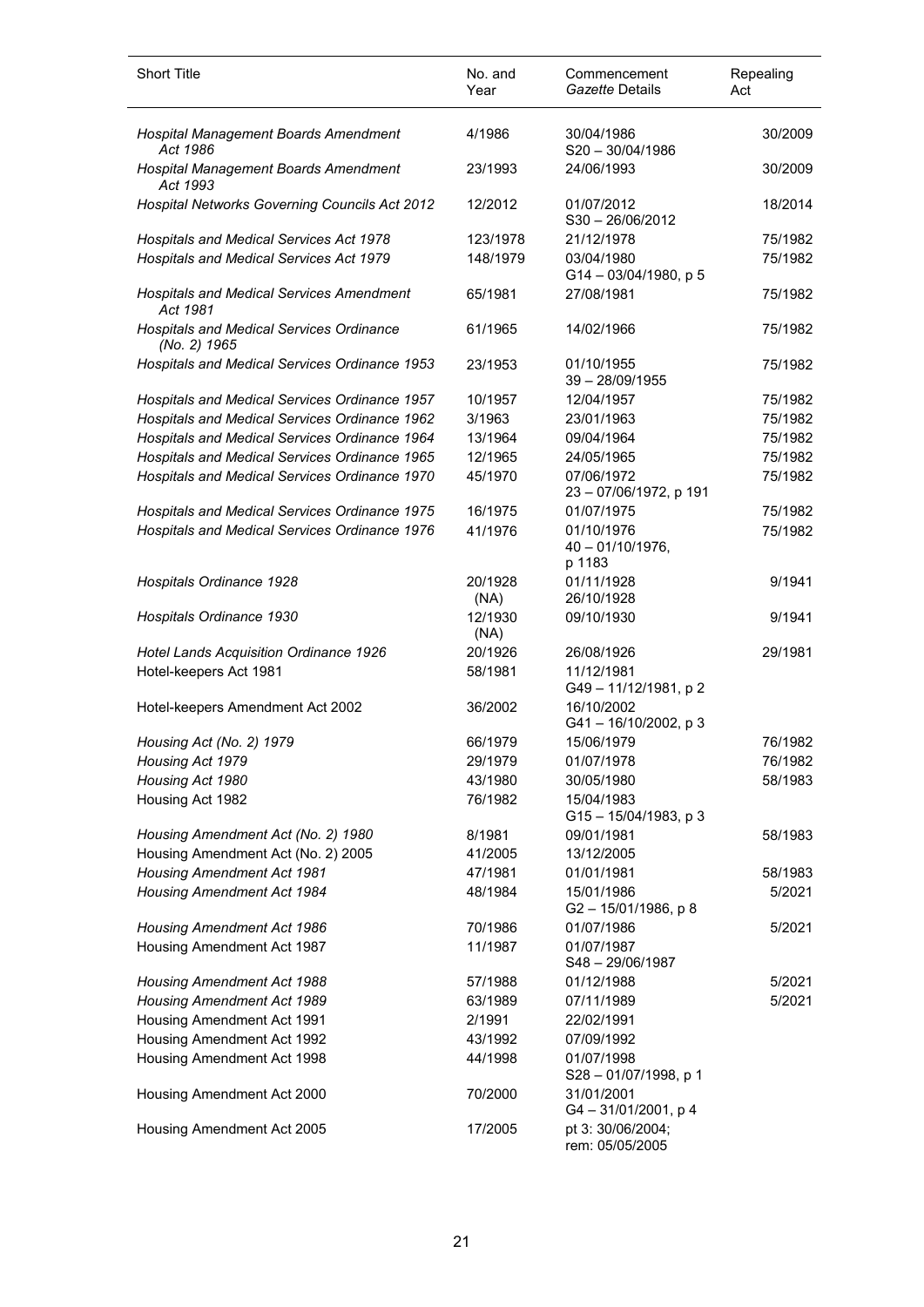| <b>Short Title</b>                                       | No. and<br>Year    | Commencement<br>Gazette Details                                           | Repealing<br>Act   |
|----------------------------------------------------------|--------------------|---------------------------------------------------------------------------|--------------------|
| Housing and Other Legislation Amendment<br>Act 2011      | 45/2011            | Sch amdts to ss 21, 24<br>and 25: nc;<br>rem: 22/02/2012<br>G8-22/02/2012 |                    |
| Housing Loans Ordinance 1949                             | 4/1949             | 01/07/1953<br>$24 - 24/06/1953$                                           | 41/2005            |
| Housing Loans Ordinance 1950                             | 7/1950             | 01/07/1953                                                                | 41/2005            |
| Housing Loans Ordinance 1955                             | 11/1955            | 17/11/1955<br>46 - 16/11/1955                                             | 41/2005            |
| Housing Loans Ordinance 1956                             | 10/1956            | 11/10/1956<br>$40 - 10/10/1956$                                           | 41/2005            |
| Housing Loans Ordinance 1959                             | 25/1959            | 26/11/1959<br>$53 - 25/11/1959$                                           | 41/2005            |
| Housing Loans Ordinance 1963                             | 3/1964             | 20/01/1964                                                                | 41/2005            |
| Housing Loans Ordinance 1966                             | 5/1966             | 23/03/1966                                                                | 41/2005            |
| Housing Loans Ordinance 1967                             | 7/1967             | 13/03/1967                                                                | 41/2005            |
| Housing Loans Ordinance 1970                             | 72/1970            | 18/10/1973<br>42 - 21/10/1973, p 317                                      | 41/2005            |
| Housing Loans Ordinance 1975                             | 33/1975            | 02/12/1975                                                                | 41/2005            |
| Housing Loans Ordinance 1978                             | 36/1978            | 01/07/1978                                                                | 41/2005            |
| Housing Ordinance (No. 2) 1962                           | 43/1962            | 03/07/1962                                                                | 76/1982            |
| Housing Ordinance (No. 2) 1969                           | 53/1969            | 18/03/1970<br>11 - 18/03/1970, p 74                                       | 76/1982            |
| Housing Ordinance (No. 2) 1970                           | 84/1970            | 01/01/1971<br>52 - 30/12/1970, p 374                                      | 76/1982            |
| Housing Ordinance (No. 2) 1971                           | 44/1971            | 01/01/1972<br>50 - 15/12/1971, p 455                                      | 76/1982            |
| Housing Ordinance (No. 2) 1972                           | 63/1972            | 11/01/1973<br>2 - 11/01/1973, p 17                                        | 76/1982            |
| Housing Ordinance (No. 2) 1974                           | 40/1974            | 23/09/1974                                                                | 76/1982            |
| Housing Ordinance (No. 2) 1975                           | 32/1975            | 07/11/1975                                                                | 76/1982            |
| Housing Ordinance (No. 3) 1974                           | 41/1974            | 24/04/1975<br>16 - 24/04/1975, p 198                                      | 76/1982            |
| Housing Ordinance (No. 4) 1974                           | 56/1974            | 30/09/1974                                                                | 76/1982            |
| Housing Ordinance (No. 5) 1974                           | 42/1974            | 23/09/1974                                                                | 76/1982            |
| Housing Ordinance (No. 6) 1974<br>Housing Ordinance 1959 | 74/1974<br>08/1959 | 24/10/1974<br>14/05/1959<br>$20 - 13/05/1959$                             | 76/1982<br>76/1982 |
| Housing Ordinance 1960                                   | 18/1960            | 22/11/1960                                                                | 76/1982            |
| Housing Ordinance 1962                                   | 74/1963            | 11/11/1963                                                                | 76/1982            |
| Housing Ordinance 1965                                   | 14/1965            | 24/05/1965                                                                | 76/1982            |
| Housing Ordinance 1966                                   | 43/1966            | 01/07/1967<br>62 - 14/12/1966, p 264                                      | 76/1982            |
| Housing Ordinance 1968                                   | 6/1968             | 01/05/1968<br>18 - 24/04/1968, p 101                                      | 76/1982            |
| Housing Ordinance 1969                                   | 9/1969             | 01/10/1969<br>36 - 01/10/1969, p 265                                      | 76/1982            |
| Housing Ordinance 1970                                   | 17/1970            | 03/06/1970<br>22 - 03/06/1970, p 146                                      | 76/1982            |
| Housing Ordinance 1971                                   | 6/1971             | 24/03/1971                                                                | 76/1982            |
| Housing Ordinance 1972                                   | 60/1972            | 09/11/1972                                                                | 76/1982            |
| Housing Ordinance 1973                                   | 21/1973            | 01/04/1974<br>$13A - 01/04/1974,$<br>p 165                                | 76/1982            |
| Housing Ordinance 1975                                   | 27/1975            | 07/11/1975                                                                | 76/1982            |
| Housing Ordinance 1976                                   | 57/1976            | 12/11/1976                                                                | 76/1982            |
| Housing Ordinance 1977                                   | 9/1977             | 01/07/1977<br>$26 - 01/07/1977$ ,<br>p 1045                               | 76/1982            |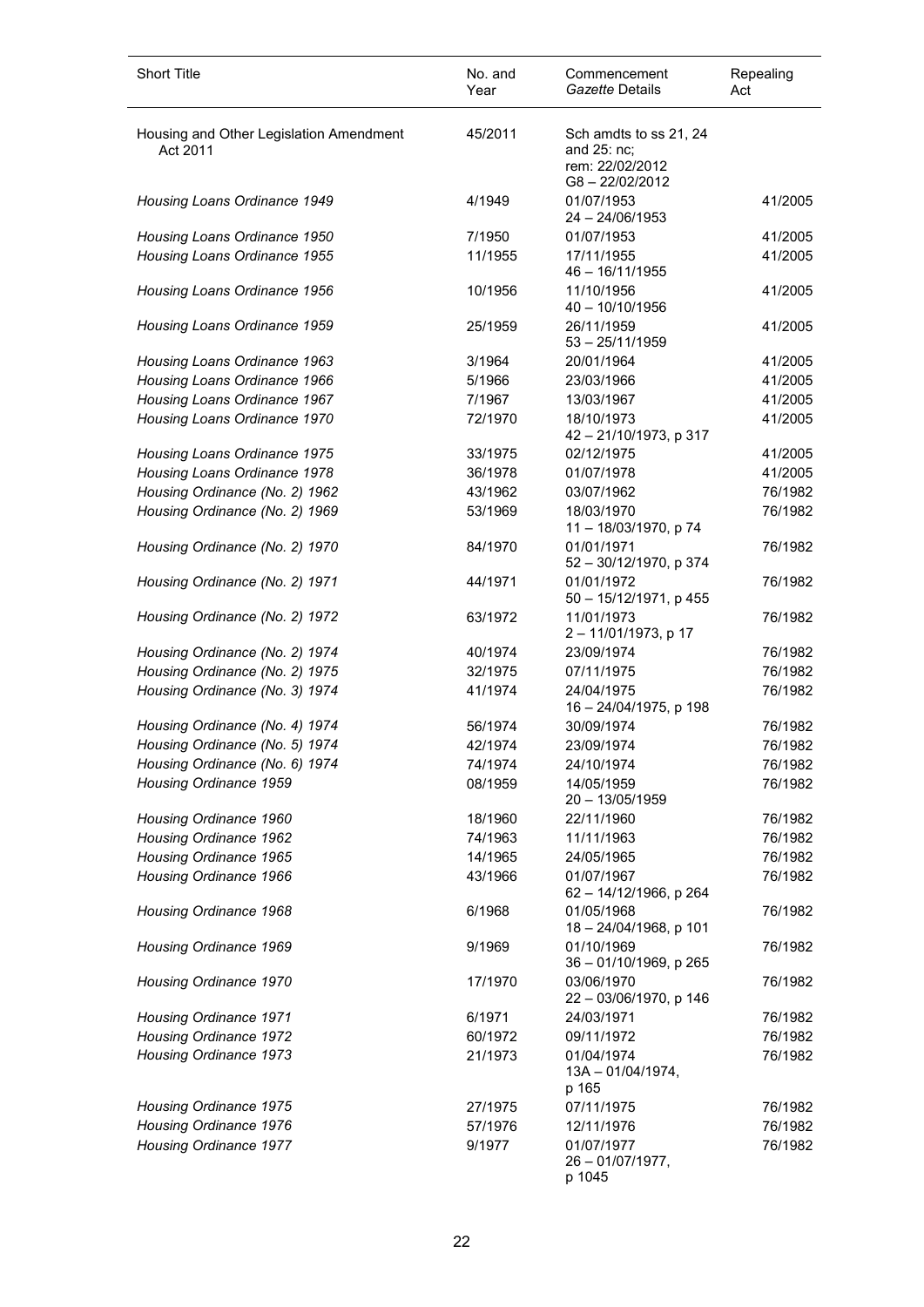| <b>Short Title</b>                                                                                       | No. and<br>Year | Commencement<br>Gazette Details        | Repealing<br>Act |
|----------------------------------------------------------------------------------------------------------|-----------------|----------------------------------------|------------------|
| Housing Ordinance 1978                                                                                   | 35/1978         | 01/07/1978                             | 76/1982          |
| Human Tissue Transplant Act 1979                                                                         | 121/1979        | 01/12/1979                             |                  |
| Human Tissue Transplant Amendment Act 1989                                                               | 50/1989         | G48-30/11/1979, p 1<br>20/09/1989      | 5/2021           |
| Human Tissue Transplant Amendment Act 2006                                                               | 26/2006         | 19/09/2006                             |                  |
| Human Tissue Transplant Amendment Act 2010                                                               | 46/2010         | 13/04/2011                             |                  |
|                                                                                                          |                 | S17-13/04/2011                         |                  |
| Ichthys LNG Project Act 2008                                                                             | 33/2008         | 18/07/2008                             |                  |
| Income Tax Ordinance 1924                                                                                | 24/1924         | 01/07/1924                             | 16/1936          |
| Income Tax Ordinance 1925                                                                                | 10/1925         | 14/05/1925                             | 16/1936          |
| Income Tax Ordinance 1928                                                                                | 25/1928<br>(NA) | 08/11/1928                             | 16/1936          |
| Income Tax Ordinance 1931                                                                                | 8/1931<br>(NA)  | 11/06/1931                             | 16/1936          |
| Income Tax Ordinance 1936                                                                                | 16/1936         | 12/11/1936                             | 8/1946           |
| Income Tax Ordinance 1937                                                                                | 4/1937          | 28/01/1937                             | 8/1946           |
| Income Tax Ordinance 1939                                                                                | 2/1939          | 23/02/1939                             | 8/1946           |
| Income Tax Ordinance 1941                                                                                | 4/1941          | 27/02/1941                             | 8/1946           |
| Income Tax Suspension Ordinance 1942                                                                     | 4/1942          | 01/07/1942                             | 8/1946           |
| <b>Independent Commissioner Against Corruption</b><br>(Consequential and Related Amendments)<br>Act 2018 | 3/2018          | 30/11/2018                             | 3/2018           |
| Independent Commissioner Against Corruption<br>Act 2017                                                  | 23/2017         | 30/11/2018<br>S94 - 30/11/2018         |                  |
| Indictments Ordinance 1968                                                                               | 36/1968         | 03/07/1968<br>30 - 03/07/1968, p 174   | 47/1983          |
| <b>Industries Training Act 1979</b>                                                                      | 6/1980          | 06/06/1980<br>G23-06/06/1980, p 13     | 74/1985          |
| <b>Industries Training Amendment Act 1981</b>                                                            | 23/1981         | 25/03/1981                             | 74/1985          |
| <b>Industries Training Amendment Act 1982</b>                                                            | 97/1982         | 04/02/1983<br>$G5 - 04/02/1983$ , p 5  | 74/1985          |
| Industry and Employment Training Act 1985                                                                | 74/1985         | 30/04/1986<br>G17-30/04/1986, p 4      | 62/1991          |
| Infants (Housing Contracts) Ordinance 1969                                                               | 12/1969         | 14/05/1969<br>20 - 14/05/1969, p 120   | 37/1974          |
| Information Act 2002                                                                                     | 62/2002         | 01/07/2003                             |                  |
| Information Amendment Act (No. 2) 2015                                                                   | 29/2015         | 01/05/2016<br>G17-27/04/2016, p2       | 29/2015          |
| Information Amendment Act 2003                                                                           | 26/2003         | 26/06/2003                             |                  |
| Information Amendment Act 2006                                                                           | 20/2006         | 01/07/2006                             |                  |
| Information Amendment Act 2009                                                                           | 11/2009         | 26/05/2009                             |                  |
| Information Amendment Act 2011                                                                           | 3/2011          | 30/03/2011                             |                  |
| <b>Information Amendment Act 2015</b>                                                                    | 1/2015          | 06/05/2015<br>G18-06/05/2015, p2       | 1/2015           |
| Inquiries Amendment (Penalties) Act 2011                                                                 | 6/2011          | 16/03/2011                             |                  |
| <b>Inquiries Amendment Act 2016</b>                                                                      | 7/2016          | 01/05/2016<br>$S35 - 29/04/2016$       | 7/2016           |
| Inquiries Ordinance 1945                                                                                 | 8/1945          | 06/12/1945                             |                  |
| Inquiries Ordinance 1962                                                                                 | 34/1963         | 25/04/1963                             | 33/2019          |
| Inspection of Boilers Ordinance 1924                                                                     | 22/1924         | 01/07/1925<br>03/07/1925               | 14/1941          |
| Inspection of Boilers Ordinance 1926                                                                     | 1/1926          | 07/01/1925<br>03/07/1925               | 14/1941          |
| Inspection of Machinery Amendment Act 1981                                                               | 3/1981          | 09/01/1981                             | 11/1991          |
| Inspection of Machinery Amendment Act 1982                                                               | 44/1982         | 24/09/1982<br>$G38 - 24/09/1982$ , p 5 | 11/1991          |
| Inspection of Machinery Ordinance 1941                                                                   | 14/1941         | 01/11/1941<br>17/10/1941               | 11/1991          |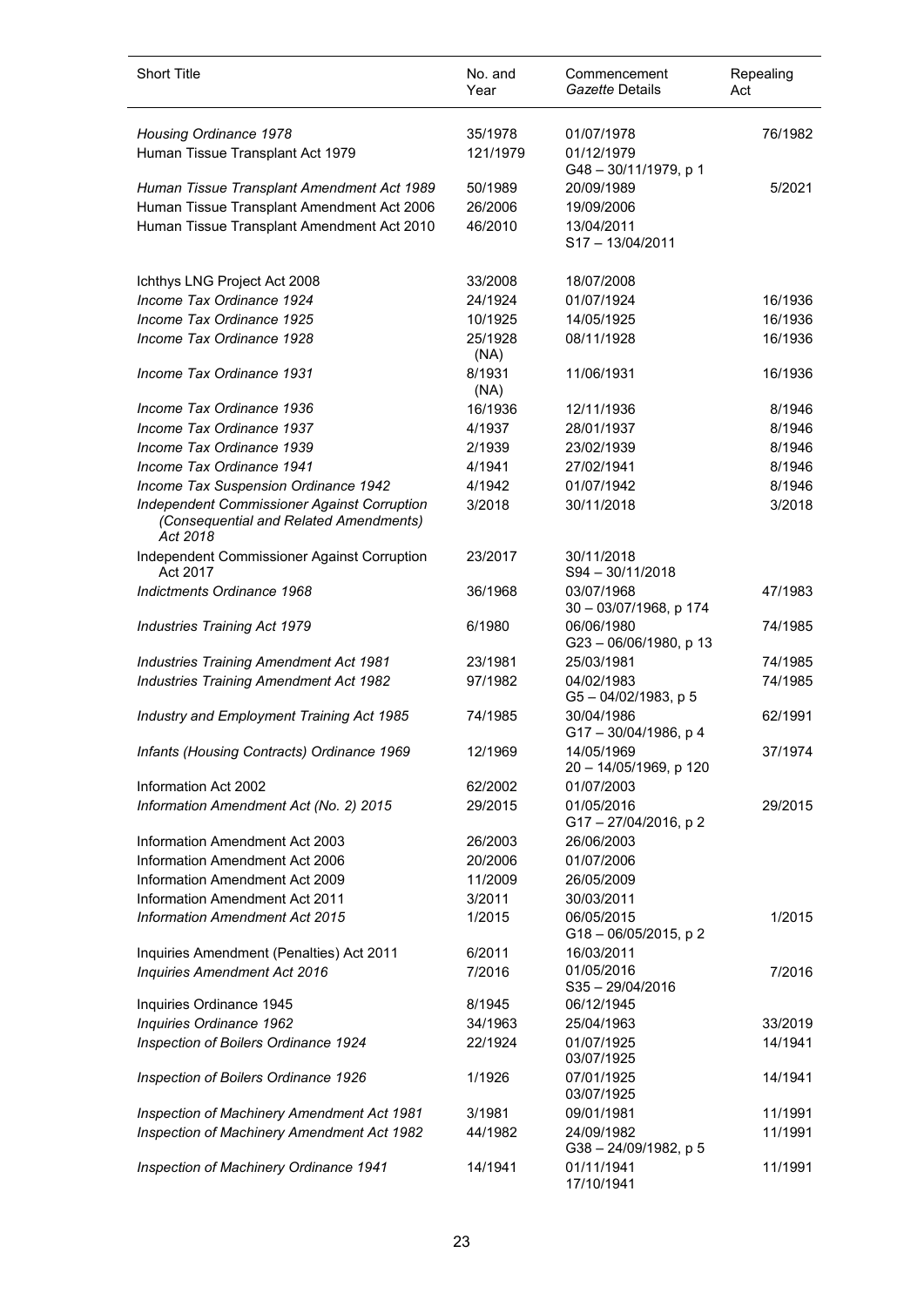| <b>Short Title</b>                                                   | No. and<br>Year | Commencement<br>Gazette Details                                                                                  | Repealing<br>Act |
|----------------------------------------------------------------------|-----------------|------------------------------------------------------------------------------------------------------------------|------------------|
| Inspection of Machinery Ordinance 1945                               | 7/1945          | 06/09/1945                                                                                                       | 11/1991          |
| Inspection of Machinery Ordinance 1956                               | 7/1956          | 18/10/1956<br>41 - 17/10/1956                                                                                    | 11/1991          |
| Inspection of Machinery Ordinance 1962                               | 36/1962         | 15/11/1962<br>54 - 14/11/1962, p 207                                                                             | 11/1991          |
| Inspection of Machinery Ordinance 1973                               | 76/1973         | 31/01/1974<br>$5 - 31/01/1974$ , p 45                                                                            | 11/1991          |
| Inspection of Machinery Ordinance 1975                               | 7/1976          | 02/02/1976                                                                                                       | 11/1991          |
| Inspection of Machinery Ordinance 1978                               | 73/1978         | 26/06/1981<br>$S7 - 26/06/1981$                                                                                  | 11/1991          |
| <b>Instruments Amendment Act 1983</b>                                | 43/1983         | 09/05/1984<br>$G18 - 09/05/1984$ , p 5                                                                           | 30/2010          |
| <b>Instruments Amendment Act 1989</b>                                | 73/1989         | 01/02/1990<br>G4-31/01/1990, p3                                                                                  | 30/2010          |
| Instruments Amendment Act 1998                                       | 7/1998          | 25/03/1998                                                                                                       | 30/2010          |
| Instruments Ordinance 1935                                           | 22/1935         | 02/03/1936<br>21/02/1936                                                                                         | 30/2010          |
| Instruments Ordinance 1965                                           | 65/1965         | 14/02/1966                                                                                                       | 30/2010          |
| Integrity and Accountability Legislation<br>Amendment Act 2019       | 23/2019         | 10/08/2019                                                                                                       | 23/2019          |
| International Transfer of Prisoners (Northern<br>Territory) Act 2000 | 26/2000         | 26/07/2000<br>G29-26/07/2000, p 4                                                                                |                  |
| Interpretation (Amendment) Ordinance 1978                            | 7/1978          | 31/03/1978                                                                                                       | 59/1978          |
| Interpretation (Criminal Code) Amendment<br>Act 1983                 | 62/1983         | 01/01/1984                                                                                                       | 05/2021          |
| Interpretation Act (No. 2) 1978                                      | 78/1978         | 23/08/1978                                                                                                       | 33/2019          |
| Interpretation Act (No. 2) 1979                                      | 122/1979        | 15/10/1979                                                                                                       | 33/2019          |
| Interpretation Act (No. 3) 1978                                      | 1/1979          | 03/01/1979                                                                                                       | 33/2019          |
| Interpretation Act 1979                                              | 112/1979        | 01/10/1979                                                                                                       | 33/2019          |
| Interpretation Act 1980                                              | 21/1980         | 14/03/1980                                                                                                       | 5/2021           |
| Interpretation Amendment Act (No. 2) 1988                            | 27/1988         | 01/09/1988                                                                                                       | 5/2021           |
| Interpretation Amendment Act (No. 2) 1999                            | 37/1999         | 31/08/1999                                                                                                       |                  |
| Interpretation Amendment Act (No. 3) 1988                            | 28/1988         | 01/09/1988                                                                                                       |                  |
| Interpretation Amendment Act 1985                                    | 44/1985         | 18/09/1985                                                                                                       | 5/2021           |
| Interpretation Amendment Act 1988                                    | 1/1988          | 21/03/1988                                                                                                       | 5/2021           |
| Interpretation Amendment Act 1992                                    | 25/1992         | 01/07/1992                                                                                                       |                  |
| Interpretation Amendment Act 1993                                    | 73/1993         | 01/01/1994<br>G50 - 15/12/1993, p 3                                                                              |                  |
| Interpretation Amendment Act 1998                                    | 27/1998         | 30/03/1998                                                                                                       |                  |
| Interpretation Amendment Act 1999                                    | 03/1999         | 01/04/1999                                                                                                       |                  |
| Interpretation Amendment Act 2002                                    | 14/2002         | 05/08/2002                                                                                                       |                  |
| Interpretation Amendment Act 2021                                    | 28/2021         | nc                                                                                                               |                  |
| Interpretation Legislation Amendment Act 2018                        | 22/2018         | pt 2 and ss 19, 20 and<br>25 to 27: 11/02/2019:<br>$S11 - 18/02/2019;$<br>rem: 11/12/2018<br>$S101 - 11/12/2018$ | 22/2018          |
| Interpretation Ordinance (No. 2) 1911                                | 15/1911         | 28/12/1911                                                                                                       | 6/1927<br>(NA)   |
| Interpretation Ordinance (No. 2) 1952                                | 41/1952         | 24/01/1952                                                                                                       | 59/1978          |
| Interpretation Ordinance (No. 2) 1968                                | 56/1968         | 18/09/1968                                                                                                       | 59/1978          |
| Interpretation Ordinance (No. 2) 1973                                | 53/1973         | 30/08/1973                                                                                                       | 59/1978          |
| Interpretation Ordinance (No. 2) 1977                                | 48/1977         | 30/09/1977                                                                                                       | 59/1978          |
| Interpretation Ordinance (No. 3) 1976                                | 66/1976         | 22/12/1976                                                                                                       | 59/1978          |
| Interpretation Ordinance 1911                                        | 7/1911          | 30/05/1911                                                                                                       | 6/1927<br>(NA)   |
| Interpretation Ordinance 1919                                        | 1/1919          | 20/02/1919                                                                                                       | 6/1927<br>(NA)   |

 $\overline{\phantom{a}}$ 

l,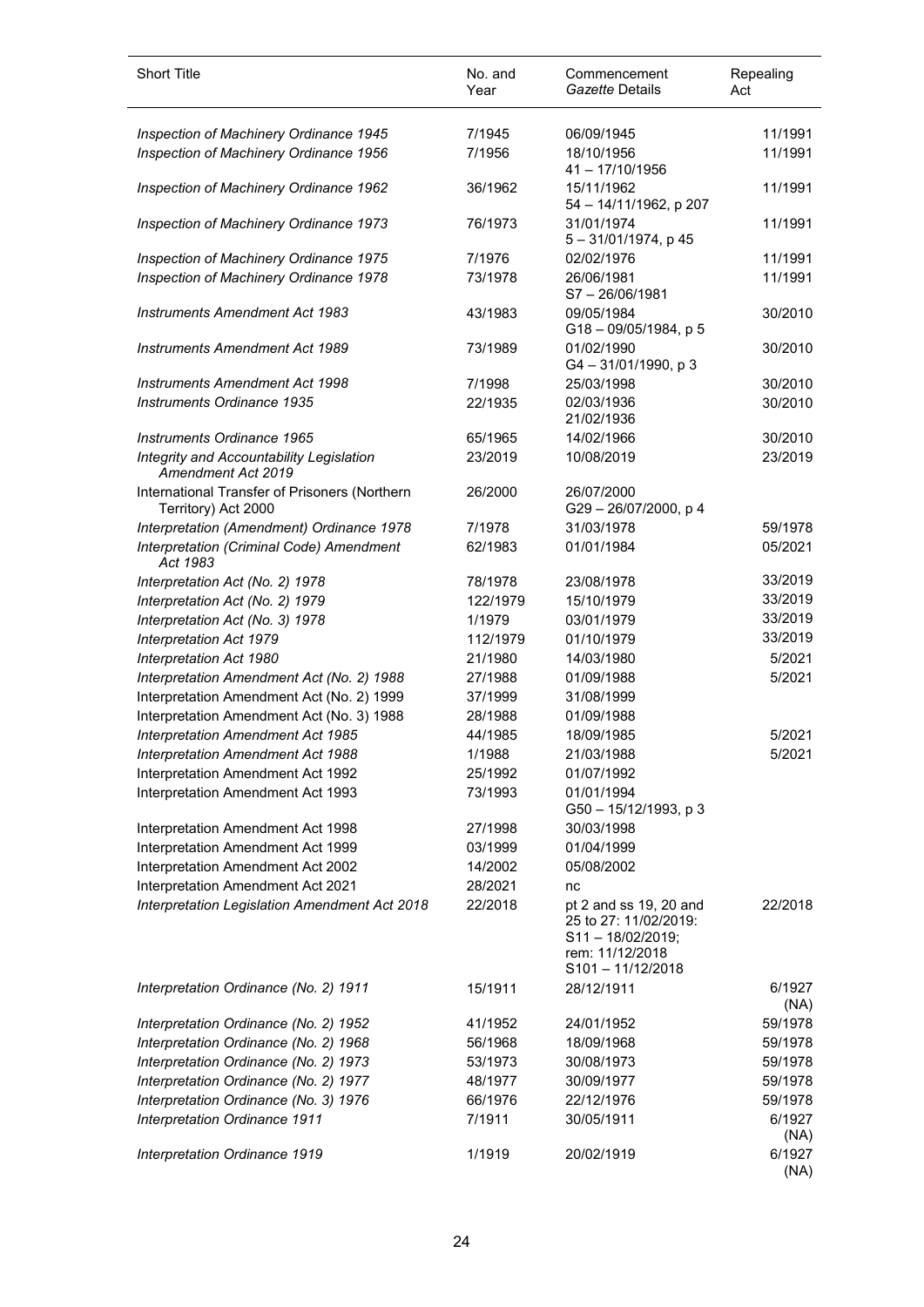| <b>Short Title</b>                                                                    | No. and<br>Year    | Commencement<br>Gazette Details                       | Repealing<br>Act |
|---------------------------------------------------------------------------------------|--------------------|-------------------------------------------------------|------------------|
| Interpretation Ordinance 1921                                                         | 8/1921             | 25/08/1921                                            | 6/1927<br>(NA)   |
| Interpretation Ordinance 1927                                                         | 6/1927<br>(NA)     | 15/09/1927                                            | 3/1931           |
| Interpretation Ordinance 1929                                                         | 6/1929<br>(NA)     | 02/05/1929                                            | 41/1984          |
| Interpretation Ordinance 1930                                                         | 13/1930            | 16/10/1930                                            | 3/1931           |
| Interpretation Ordinance 1931                                                         | 3/1931             | 12/06/1931                                            | 59/1978          |
| Interpretation Ordinance 1932                                                         | 10/1932            | 05/05/1932                                            | 59/1978          |
| Interpretation Ordinance 1933                                                         | 9/1933             | 27/07/1933                                            | 59/1978          |
| Interpretation Ordinance 1934                                                         | 2/1934             | 01/02/1934                                            | 59/1978          |
| Interpretation Ordinance 1938                                                         | 3/1938             | 21/04/1938                                            | 59/1978          |
| Interpretation Ordinance 1940                                                         | 20/1940            | 31/10/1940                                            | 59/1978          |
| Interpretation Ordinance 1948                                                         | 7/1948             | 23/12/1948                                            | 59/1978          |
| Interpretation Ordinance 1949                                                         | 5/1949             | 11/05/1949                                            | 59/1978          |
| Interpretation Ordinance 1952                                                         | 7/1952             | 23/01/1952                                            | 59/1978          |
| Interpretation Ordinance 1954                                                         | 1/1954             | 22/04/1954<br>15A - 20/04/1954                        | 59/1978          |
| Interpretation Ordinance 1956                                                         | 28/1956            | 06/09/1956<br>$35 - 05/09/1956$                       | 59/1978          |
| Interpretation Ordinance 1957                                                         | 21/1957            | 19/08/1957<br>$32 - 07/08/1957$                       | 59/1978          |
| Interpretation Ordinance 1959                                                         | 2/1959             | 20/02/1959                                            | 59/1978          |
| Interpretation Ordinance 1962                                                         | 20/1962            | 18/06/1962                                            | 59/1978          |
| Interpretation Ordinance 1968                                                         | 22/1968            | 18/06/1968                                            | 59/1978          |
| Interpretation Ordinance 1969                                                         | 34/1969            | 30/09/1969                                            | 59/1978          |
| Interpretation Ordinance 1972                                                         | 17/1972            | 19/06/1972                                            | 59/1978          |
| Interpretation Ordinance 1973                                                         | 7/1973             | 13/03/1973                                            | 59/1978          |
| Interpretation Ordinance 1975                                                         | 14/1976            | nc                                                    | 44/1976          |
| Interpretation Ordinance 1976                                                         | 44/1976            | 01/01/1977                                            | 59/1978          |
| Interpretation Ordinance 1977                                                         | 18/1977            | 22/12/1976                                            | 59/1978          |
| Interpretation Ordinance 1978                                                         | 59/1978            | 01/07/1978                                            | 33/2019          |
| Intestate Aboriginals (Distribution of Estates) Act<br>Repeal Act 1979                | 37/1979            | 03/12/1979                                            | 31/1991          |
| Intestate Aboriginals (Distribution of Estates)<br>Ordinance 1964                     | 41/1964            | 15/09/1964                                            | 37/1979          |
| Intestate Aboriginals (Distribution of Estates)<br>Ordinance 1967                     | 11/1967            | 10/05/1967<br>27 - 10/05/1967, p 131                  | 37/1979          |
| Intestate Wards (Distribution of Estates)<br>Ordinance 1961                           | 11/1962            | 19/09/1962<br>43 - 19/09/1962, p 165                  | 37/1979          |
| Intestate Wards (Distribution of Estates)<br>Ordinance 1963                           | 72/1963            | 10/10/1963                                            | 37/1979          |
| Jabiru Town Development Act 1978                                                      | 2/1979             | 12/01/1979<br>G2-12/01/1979, p4                       | 29/2021          |
| Jabiru Town Development Act 1979                                                      | 88/1979            | 19/07/1979                                            | 33/2019          |
| Jabiru Town Development Amendment Act 1980                                            | 17/1981            | 09/01/1981                                            | 5/2021           |
| Jabiru Town Development Amendment Act 1981                                            | 45/1981            | ss $5$ and $6(a)$ :<br>12/01/1979;<br>rem: 29/06/1981 | 5/2021           |
| Jabiru Town Development Amendment Act 1982                                            | 24/1982            | 16/06/1982                                            | 5/2021           |
| Jabiru Town Development Amendment Act 1984                                            | 6/1984             | 01/07/1984<br>S34-29/06/1984                          | 29/2021          |
| Jabiru Town Development Amendment Act 1987                                            | 47/1987            | 27/01/1988<br>G4-27/01/1988, p2                       | 5/2021           |
| Jabiru Town Development Amendment Act 2008<br>Jabiru Town Development Repeal Act 2021 | 24/2008<br>29/2021 | 01/07/2008<br>16/12/2021                              | 29/2021          |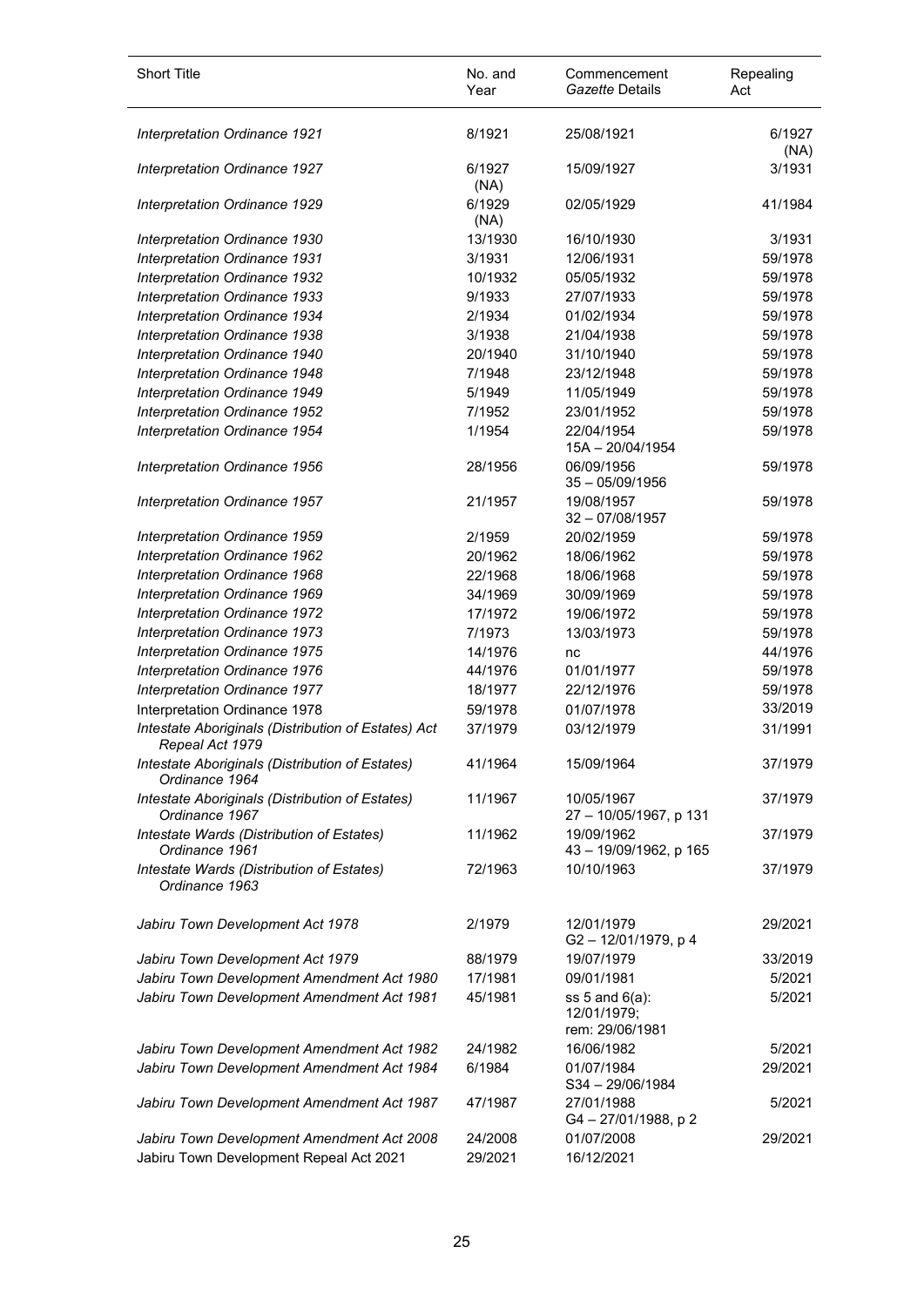| <b>Short Title</b>                                                   | No. and<br>Year    | Commencement<br>Gazette Details                                                                                                                 | Repealing<br>Act   |
|----------------------------------------------------------------------|--------------------|-------------------------------------------------------------------------------------------------------------------------------------------------|--------------------|
| Judges and Administrators Pensions Legislation<br>Amendment Act 2006 | 21/2006            | 28/06/2006                                                                                                                                      | 4/2007             |
| <b>Judicial Commission Act 2020</b>                                  | 17/2020            | 10/11/2021<br>G45-10/11/2021, p 1                                                                                                               |                    |
| Juries (Criminal Code) Amendment Act 1983                            | 63/1983            | 01/01/1984                                                                                                                                      | 5/2021             |
| Juries Act 1979                                                      | 123/1979           | 16/01/1980<br>$S3 - 16/01/1980$                                                                                                                 |                    |
| Juries Act 1980                                                      | 10/1980            | 12/02/1980                                                                                                                                      | 5/2021             |
| Juries Amendment Act 1982                                            | 51/1982            | 10/12/1982<br>G49 - 10/12/1982, p 4                                                                                                             |                    |
| Juries Amendment Act 1987                                            | 49/1987            | 16/11/1987                                                                                                                                      | 5/2021             |
| Juries Amendment Act 1989                                            | 57/1989            | 02/10/1989                                                                                                                                      | 5/2021             |
| Juries Amendment Act 1990                                            | 63/1990            | 14/12/1990                                                                                                                                      |                    |
| Juries Amendment Act 1992                                            | 73/1992            | 14/12/1992                                                                                                                                      |                    |
| Juries Amendment Act 1996                                            | 19/1996            | 01/07/1997<br>G25-25/06/1997, p2                                                                                                                |                    |
| Juries Amendment Act 1997                                            | 6/1997             | 11/05/1997                                                                                                                                      |                    |
| Juries Amendment Act 1998                                            | 16/1998            | 01/06/1998<br>G18-13/05/1998, p2                                                                                                                |                    |
| Juries Ordinance (No. 2) 1974                                        | 60/1974            | 15/10/1974                                                                                                                                      |                    |
| Juries Ordinance 1962                                                | 30/1963            | 13/05/1963<br>$18B - 07/05/1963$ ,<br>p 92B                                                                                                     |                    |
| Juries Ordinance 1963                                                | 33/1963            | 13/05/1963                                                                                                                                      | 33/2019            |
| Juries Ordinance 1965                                                | 23/1965            | 16/08/1965                                                                                                                                      | 33/2019            |
| Juries Ordinance 1967                                                | 17/1967            | 22/06/1967                                                                                                                                      | 33/2019            |
| Juries Ordinance 1970                                                | 36/1970            | 01/10/1970                                                                                                                                      | 33/2019            |
| Juries Ordinance 1972                                                | 1/1972             | 13/03/1972                                                                                                                                      | 33/2019            |
| Juries Ordinance 1974                                                | 30/1974            | 26/08/1974                                                                                                                                      |                    |
| Juries Ordinance 1978                                                | 63/1978            | 19/01/1979<br>G3-19/01/1979, p4                                                                                                                 | 33/2019            |
| Jurisdiction of Courts (Cross-Vesting) Act 1987                      | 41/1987            | 01/07/1988<br>$S32 - 01/07/1988$                                                                                                                |                    |
| Jurisdiction of Courts (Cross-Vesting) Amendment<br>Act 1992         | 70/1992            | 01/03/1993<br>$S19 - 26/02/1993$                                                                                                                |                    |
| Jurors and Witnesses Payment Ordinance<br>(No. 2) 1922               | 15/1922            | 02/11/1922                                                                                                                                      | 2/1947             |
| Jurors and Witnesses Payment Ordinance 1922                          | 14/1922            | 15/12/1920                                                                                                                                      | 2/1947             |
| Jurors and Witnesses Payment Ordinance 1947                          | 2/1947             | 29/07/1947                                                                                                                                      | 30/1963            |
| Jurors and Witnesses Payment Ordinance 1952                          | 4/1952             | 23/01/1952                                                                                                                                      | 30/1953            |
| Jury Ordinance (No. 2) 1919                                          | 7/1919             | 12/06/1919                                                                                                                                      | 30/1963            |
| Jury Ordinance 1912                                                  | 7/1912             | 30/10/1912                                                                                                                                      | 30/1963            |
| Jury Ordinance 1919                                                  | 3/1919             | 20/03/1919                                                                                                                                      | 30/1963            |
| Jury Ordinance 1921                                                  | 10/1921            | 13/10/1921                                                                                                                                      | 14/1922            |
| Jury Ordinance 1926                                                  | 24/1926            | 02/12/1926                                                                                                                                      | 30/1963            |
| Jury Ordinance 1936                                                  | 17/1936            | 26/11/1936                                                                                                                                      | 30/1963            |
| Jury Ordinance 1938<br>Jury Ordinance 1952                           | 14/1938<br>15/1952 | 22/09/1938<br>23/01/1952                                                                                                                        | 30/1963<br>30/1963 |
| Jury Ordinance 1953                                                  | 21/1953            | 26/08/1954<br>34 - 25/08/1954                                                                                                                   | 30/1963            |
| Jury Ordinance 1954                                                  | 17/1954            | 08/12/1954                                                                                                                                      | 30/1963            |
| Justice (Corrections) and Other Legislation<br>Amendment Act 2011    | 24/2011            | ss 3, 9 to 11, 15 to 17,<br>19, 20, 24, 33, 42,<br>schs 1 and 2, sch 4 pt 1<br>and sch 5: 31/08/2011<br>(s 2); rem: 27/02/2012<br>S9-21/02/2012 | 24/2011            |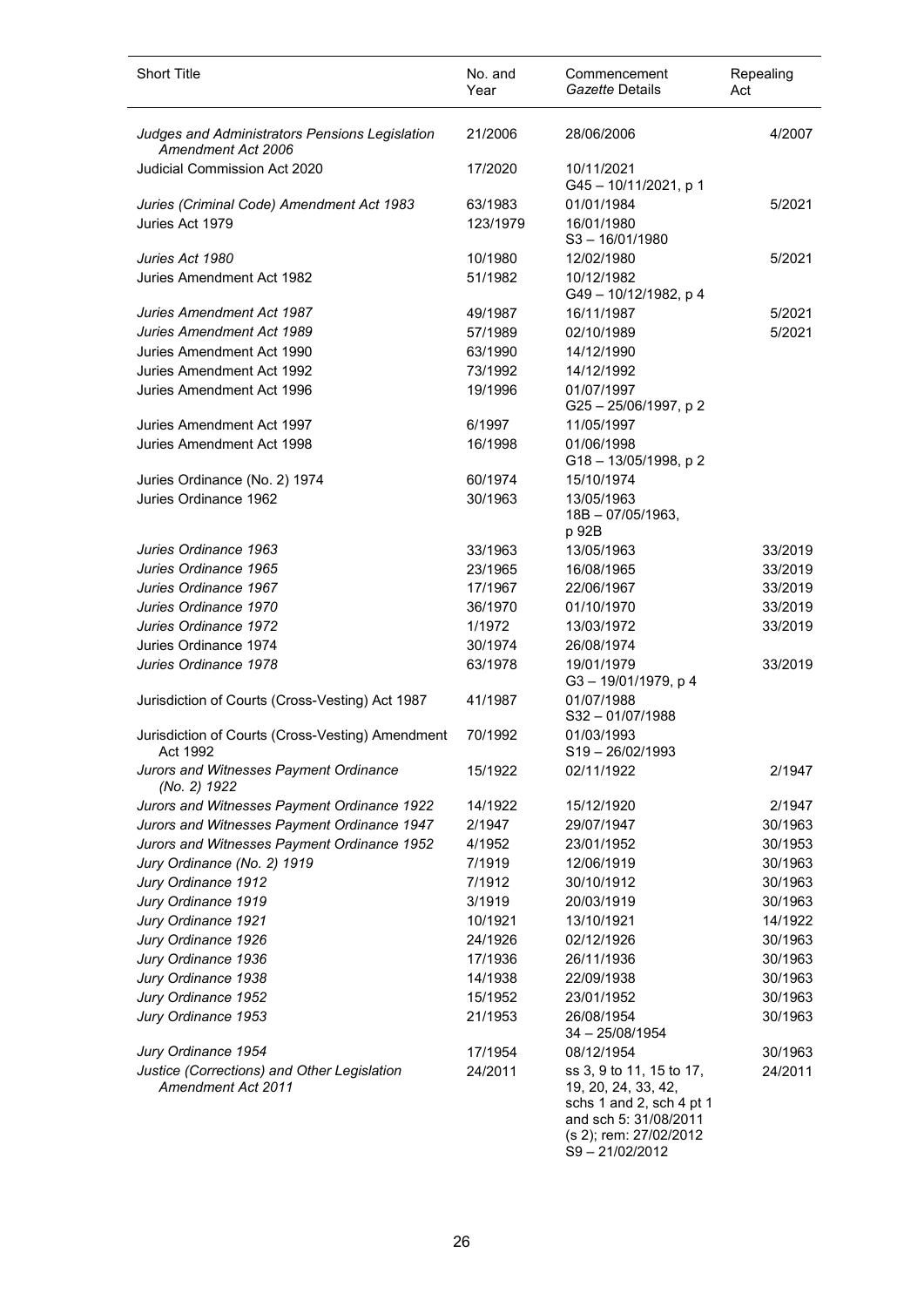| <b>Short Title</b>                                                                                | No. and<br>Year | Commencement<br>Gazette Details                                                                                                                       | Repealing<br>Act |
|---------------------------------------------------------------------------------------------------|-----------------|-------------------------------------------------------------------------------------------------------------------------------------------------------|------------------|
| Justice and Other Legislation Amendment<br>(Australian Crime Commission) Act 2017                 | 9/2017          | 31/05/2017                                                                                                                                            | 9/2017           |
| Justice and Other Legislation Amendment<br>(Records of Depositions and Other Matters)<br>Act 2016 | 16/2016         | 01/07/2016: S59<br>01/07/2016                                                                                                                         | 16/2016          |
| Justice and Other Legislation Amendment<br>Act 2009                                               | 12/2009         | 24/06/2009<br>G25-24/06/2009, p2                                                                                                                      | 12/2009          |
| Justice and Other Legislation Amendment<br>Act 2011                                               | 25/2011         | 21/09/2011<br>G38-21/09/2011, p 5                                                                                                                     | 25/2011          |
| Justice and Other Legislation Amendment<br>Act 2012                                               | 2/2012          | pts 2, 3 and 5 to 7:<br>1/08/2012;<br>rem: 1/09/2012<br>G29-18/07/2012, p7                                                                            | 2/2012           |
| Justice and Other Legislation Amendment<br>Act 2014                                               | 11/2014         | 01/07/2014<br>S54-01/07/2014                                                                                                                          | 11/2014          |
| Justice and Other Legislation Amendment<br>Act 2021                                               | 7/2021          | 14/04/2021                                                                                                                                            | 7/2021           |
| Justice Legislation (Penalties) Amendment<br>Act 2009                                             | 41/2009         | nc                                                                                                                                                    | 12/2010          |
| Justice Legislation Amendment (Age of<br>Retirement) Act 2013                                     | 5/2013          | 02/04/2013<br>$S14 - 02/04/2013$                                                                                                                      | 5/2013           |
| Justice Legislation Amendment (Body-worn Video<br>and Domestic Violence Evidence) Act 2017        | 6/2017          | s 6 (ext ins ss 21H<br>to $21R$ ) and pt 4:<br>2/08/2017<br>$S55 - 2/08/2017$ ;<br>rem: 26/04/2017<br>G17-26/04/2017, p 6                             | 6/2017           |
| Justice Legislation Amendment (Committals<br>Reform) Act 2010                                     | 31/2010         | 01/04/2011<br>G13-30/03/2011, p8                                                                                                                      |                  |
| Justice Legislation Amendment (Domestic and<br>Family Violence) Act 2020                          | 18/2020         | 29/07/2020<br>G29-22/07/2020, p 1                                                                                                                     | 18/2020          |
| Justice Legislation Amendment (Drug Offences)<br>Act 2016                                         | 17/2016         | s 17 (to ext ins new<br>s 15): 10/10/2016<br>rem: 18/07/2016<br>S67-18/07/2016                                                                        | 17/2016          |
| Justice Legislation Amendment (Group Criminal<br>Activities) Act 2006                             | 36/2006         | s 15: 13/12/2006;<br>rem: 20/12/2006                                                                                                                  |                  |
| Justice Legislation Amendment (Penalties)<br>Act 2010                                             | 12/2010         | 01/07/2010<br>G24 - 16/06/2010, p 2                                                                                                                   | 12/2010          |
| Justice Legislation Amendment (Small Claims and<br>Other Matters) Act 2016                        | 3/2016          | pt $3:nc$ ;<br>rem: 01/05/2016<br>(s 2, s 2 Local Court<br>Act 2015 (Act No. 15,<br>2015)<br>$G1 - 06/01/2016$ , p 9<br>and G15 - 13/04/2016,<br>p 4) | 33/2019          |
| Justice Legislation Amendment (Summary<br>Procedure) Act 2015                                     | 20/2015         | 21/09/2015<br>S92-16/09/2015                                                                                                                          | 20/2015          |
| Justice Legislation Amendment (Vulnerable<br>Witnesses) Act 2016                                  | 2/2016          | 23/03/2016<br>G12-23/03/2016, p8                                                                                                                      | 2/2016           |
| Justice Legislation Amendment Act (No. 2) 2008                                                    | 27/2008         | pt 2, div 3: 01/01/2006;<br>rem: 17/10/2008                                                                                                           |                  |
| Justice Legislation Amendment Act (No. 2)2006                                                     | 35/2006         | 03/11/2006                                                                                                                                            | 35/2006          |
| Justice Legislation Amendment Act (No. 2) 2007                                                    | 32/2007         | 08/01/2008<br>$S2 - 08/01/2008$                                                                                                                       |                  |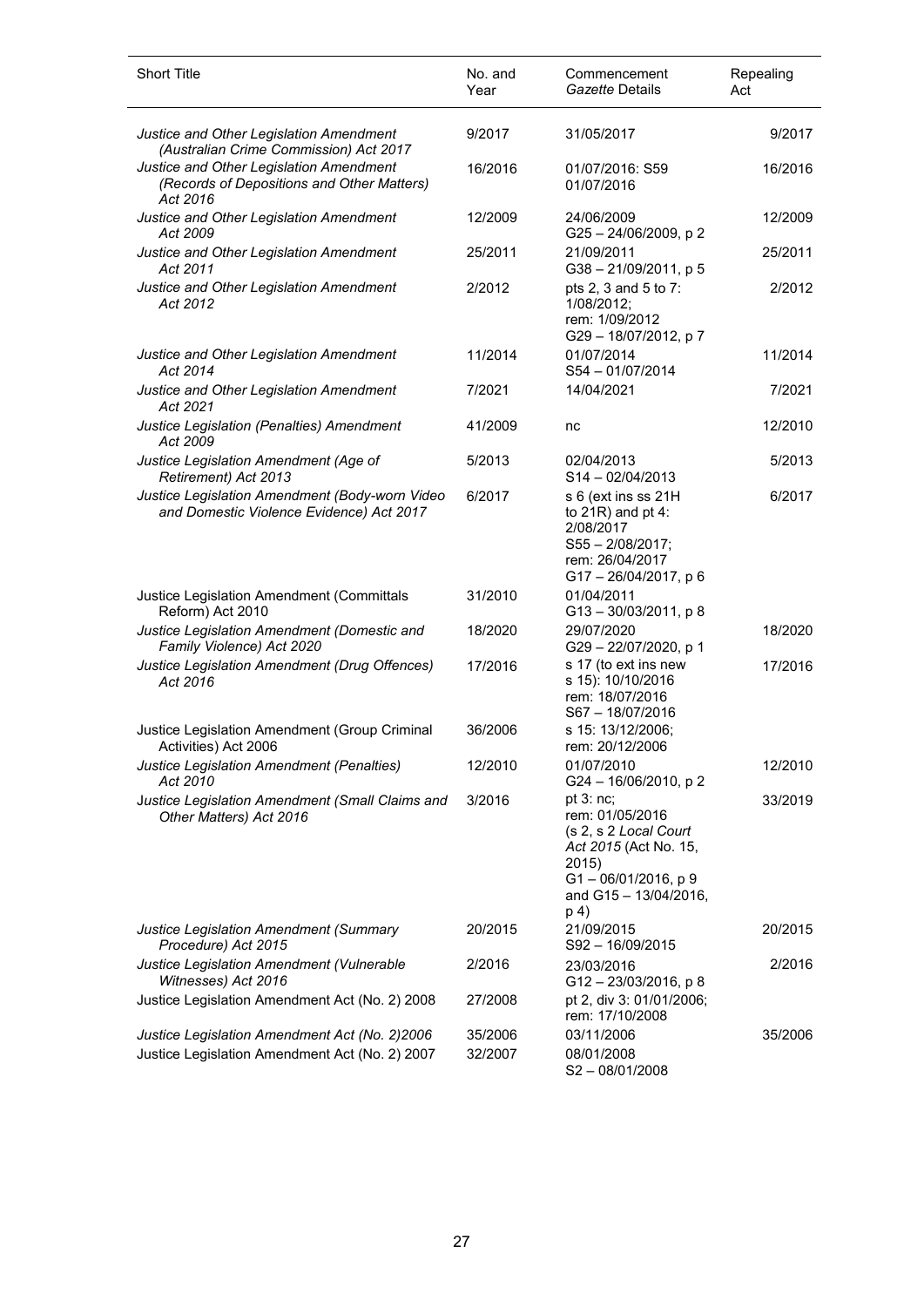| <b>Short Title</b>                                                                                 | No. and<br>Year   | Commencement<br>Gazette Details                                                                                                                                      | Repealing<br>Act |
|----------------------------------------------------------------------------------------------------|-------------------|----------------------------------------------------------------------------------------------------------------------------------------------------------------------|------------------|
| Justice Legislation Amendment Act 2006                                                             | 13/2006           | pts 2 and 4 (other than<br>ss 13 and 14):<br>18/05/2006;<br>ss 13 and 14:<br>01/08/2006;<br>pts 7 and 11:<br>01/07/2006;<br>rem: 01/07/2006<br>G26 - 28/06/2006, p 7 | 4/2007           |
| Justice Legislation Amendment Act 2007                                                             | 5/2007            | s 37 (exc amd to<br>Criminal Code and<br>Legal Profession Act):<br>01/05/2007;<br>rem: 24/04/2007                                                                    |                  |
| Justice Legislation Amendment Act 2008                                                             | 2/2008            | pt 6: 01/05/2008<br>$G17 - 30/04/2008$ , p 5;<br>rem: 02/04/2008<br>G13-02/04/2008, p 6                                                                              |                  |
| Justice Legislation Amendment Act 2010                                                             | 24/2010           | 21/07/2010<br>G29-21/07/2010, p 6                                                                                                                                    | 24/2010          |
| <b>Justice Legislation Amendment Act 2015</b>                                                      | 14/2015           | pts 4, 6, 7 and 8:<br>01/06/2015:<br>rem: 01/07/2015<br>S53-29/05/2015, p 1                                                                                          | 14/2015          |
| Justice Legislation Amendment Act 2019<br>Justice Portfolio (Miscellaneous Amendments)<br>Act 2005 | 1/2019<br>20/2005 | 23/02/2019<br>pt 2 (other than s 5):<br>01/07/2002;<br>s 5, pts 3, 6, 7 and 13:<br>06/05/2005;<br>rem: 13/07/2005<br>G28 - 13/07/2005, p 3                           | 1/2019           |
| Justices (Criminal Code) Amendment Act 1983                                                        | 66/1983           | 01/01/1984                                                                                                                                                           | 5/2021           |
| Justices (Subsequential Amendment) Act 1989                                                        | 54/1989           | 20/09/1989                                                                                                                                                           | 5/2021           |
| Justices Act (No. 2) 1978                                                                          | 6/1979            | 17/01/1979                                                                                                                                                           | 33/2019          |
| Justices Act 1979                                                                                  | 149/1979          | 12/12/1979                                                                                                                                                           |                  |
| Justices Amendment Act (No. 2) 1989                                                                | 53/1989           | 20/09/1989                                                                                                                                                           | 5/2021           |
| Justices Amendment Act (No. 2) 1991                                                                | 41/1991           | 01/01/1992<br>$S65 - 20/12/1991$                                                                                                                                     |                  |
| Justices Amendment Act (No. 2) 1998                                                                | 57/1998           | 23/09/1998<br>G37-23/09/1998, p 5                                                                                                                                    |                  |
| Justices Amendment Act (No. 3) 1988                                                                | 55/1988           | 01/08/1990<br>S47-01/08/1990                                                                                                                                         | 5/2021           |
| Justices Amendment Act (No. 2) 1984                                                                | 10/1984           | 29/06/1984                                                                                                                                                           | 5/2021           |
| Justices Amendment Act (No. 2) 2001                                                                | 51/2001           | 22/10/2001                                                                                                                                                           |                  |
| <b>Justices Amendment Act 1981</b>                                                                 | 109/1981          | 21/12/1981                                                                                                                                                           | 5/2021           |
| <b>Justices Amendment Act 1982</b>                                                                 | 62/1982           | 29/06/1983                                                                                                                                                           | 5/2021           |
| Justices Amendment Act 1983                                                                        | 2/1983            | 10/06/1983<br>$G23 - 10/06/1983$ , p 8                                                                                                                               |                  |
| <b>Justices Amendment Act 1984</b>                                                                 | 2/1984            | 03/04/1984                                                                                                                                                           | 5/2021           |
| Justices Amendment Act 1985                                                                        | 10/1985           | 01/05/1985<br>G17-01/05/1985, p 7                                                                                                                                    |                  |
| Justices Amendment Act 1988                                                                        | 33/1988           | 14/09/1988                                                                                                                                                           | 5/2021           |
| <b>Justices Amendment Act 1989</b>                                                                 | 7/1989            | 30/10/1989<br>$S61 - 27/10/1989$                                                                                                                                     | 5/2021           |
| Justices Amendment Act 1991                                                                        | 40/1991           | s 7: 01/01/1992;<br>rem: 01/11/1991<br>$S58 - 01/11/1991$                                                                                                            |                  |
| Justices Amendment Act 1992                                                                        | 68/1992           | 01/01/1994                                                                                                                                                           |                  |
| Justices Amendment Act 1993                                                                        | 17/1993           | 01/08/1993<br>G29 - 21/07/1993, p 3                                                                                                                                  |                  |
| Justices Amendment Act 1994                                                                        | 14/1994           | 01/12/1994                                                                                                                                                           |                  |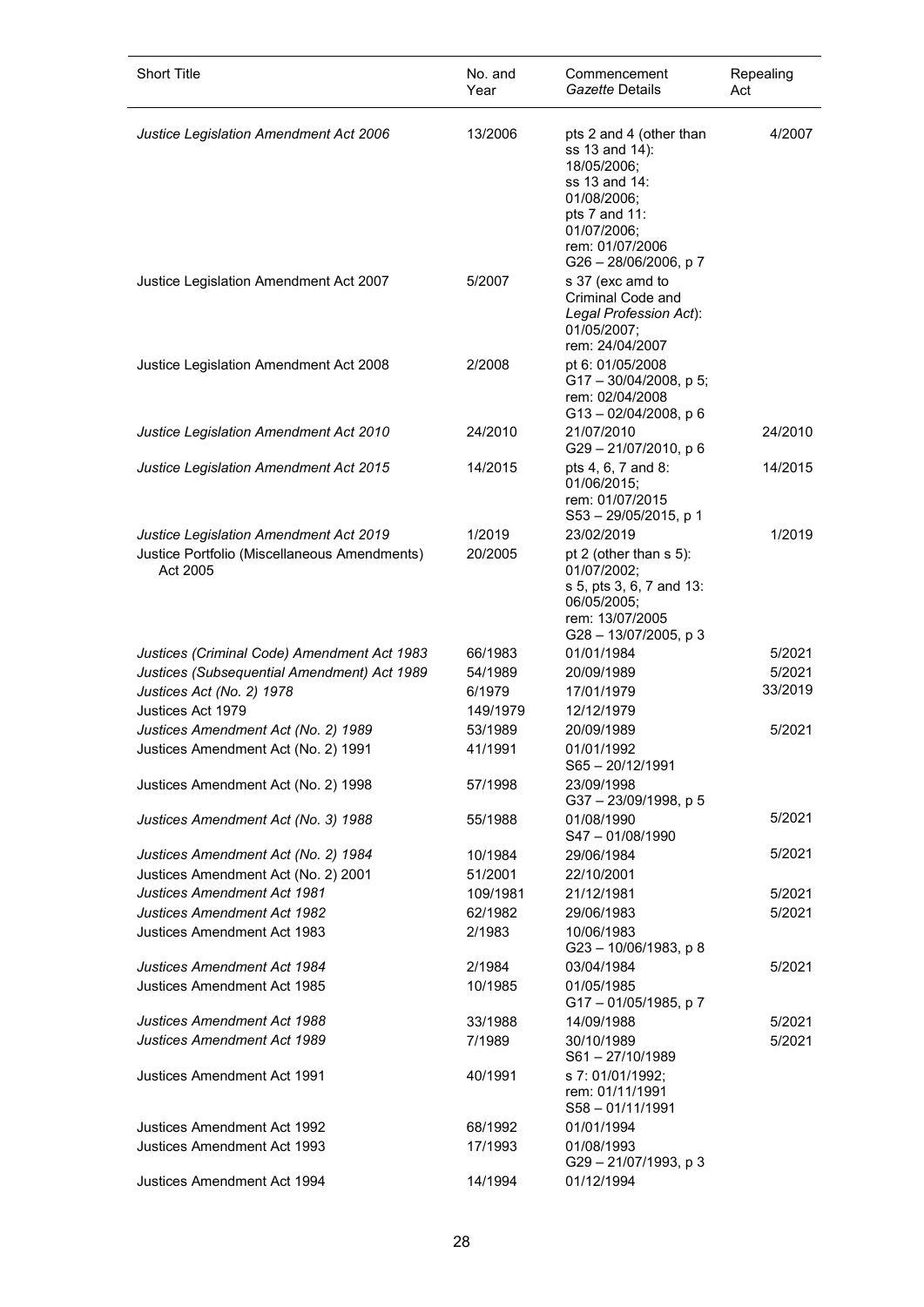| <b>Short Title</b>                                      | No. and<br>Year | Commencement<br>Gazette Details        | Repealing<br>Act        |
|---------------------------------------------------------|-----------------|----------------------------------------|-------------------------|
| Justices Amendment Act 1996                             | 35/1996         | 01/11/1996<br>G41-09/10/1996, p 4      |                         |
| Justices Amendment Act 1997                             | 5/1997          | 04/05/1997<br>G17-30/04/1997, p2       |                         |
| Justices Amendment Act 1998                             | 6/1998          | 22/04/1998<br>$G15 - 22/04/1998$ , p 3 |                         |
| Justices Amendment Act 1999                             | 7/1999          | 09/03/1999                             |                         |
| Justices Amendment Act 2000                             | 7/2000          | 21/03/2000                             |                         |
| Justices Amendment Act 2001                             | 40/2001         | 26/09/2001                             |                         |
| Justices' Appeals Ordinance (No. 2) 1919                | 12/1919         | 13/11/1919                             | 26/1928                 |
| Justices' Appeals Ordinance 1919                        | 9/1919          | 12/07/1919                             | (NA)<br>26/1928<br>(NA) |
| Justices' Appeals Ordinance 1924                        | 8/1924          | 03/04/1924                             | 26/1928<br>(NA)         |
| Justices of the Peace Act 1991                          | 42/1991         | 01/01/1992<br>G50 - 18/12/1991, p 3    |                         |
| Justices Ordinance (No. 2) 1970                         | 67/1970         | 10/12/1970                             | 33/2019                 |
| Justices Ordinance (No. 2) 1973                         | 50/1973         | 25/10/1973                             | 33/2019                 |
|                                                         |                 | 42 - 18/10/1973, p 377                 |                         |
| Justices Ordinance (No. 2) 1974                         | 63/1974         | 21/10/1974                             | 33/2019                 |
| Justices Ordinance (No. 2) 1975                         | 19/1975         | 30/07/1975                             | 33/2019                 |
| Justices Ordinance (No. 3) 1973                         | 86/1973         | 16/05/1974<br>20 - 16/05/1974, p 239   | 33/2019                 |
| Justices Ordinance 1928                                 | 26/1928<br>(NA) | 01/08/1929<br>26/04/1929               |                         |
| Justices Ordinance 1929                                 | 17/1929<br>(NA) | 01/08/1929                             |                         |
| Justices Ordinance 1931                                 | 2/1931<br>(NA)  | 26/02/1931                             |                         |
| Justices Ordinance 1933                                 | 12/1933         | 07/09/1933                             |                         |
| Justices Ordinance 1939                                 | 6/1939          | 18/05/1939                             |                         |
| Justices Ordinance 1952                                 | 31/1952         | 23/02/1953<br>$7 - 18/02/1953$         |                         |
| Justices Ordinance 1957                                 | 16/1957         | 12/04/1957                             |                         |
| Justices Ordinance 1961                                 | 31/1961         | 13/09/1961                             | 33/2019                 |
| Justices Ordinance 1964                                 | 69/1964         | 18/12/1964                             | 33/2019                 |
| Justices Ordinance 1965                                 | 60/1965         | 14/02/1966                             | 33/2019                 |
| Justices Ordinance 1970                                 | 76/1970         | 18/12/1970                             | 33/2019                 |
| Justices Ordinance 1973                                 | 19/1973         | 14/06/1973<br>24 - 14/06/1973, p 199   | 33/2019                 |
| Justices Ordinance 1974                                 | 54/1974         | 28/10/1974<br>42 - 17/10/1974, p 475   |                         |
| Justices Ordinance 1975                                 | 20/1976         | 27/05/1976                             | 33/2019                 |
| Justices Ordinance 1976                                 | 5/1977          | 04/04/1977                             | 33/2019                 |
| Justices Ordinance 1978                                 | 45/1978         | 01/07/1978                             | 33/2019                 |
| Juvenile Justice (Consequential Amendments)<br>Act 2001 | 54/2001         | 22/10/2001                             | 39/2005                 |
| Juvenile Justice Act 1983                               | 77/1983         | 20/04/1984<br>$S14 - 30/03/1984$       | 32/2005                 |
| Juvenile Justice Amendment Act (No. 2) 1998             | 81/1998         | 21/10/1998                             | 32/2005                 |
| Juvenile Justice Amendment Act (No. 2) 2001             | 53/2001         | 22/10/2001                             | 32/2005                 |
| Juvenile Justice Amendment Act (No. 3) 1998             | 86/1998         | 15/02/1999                             | 32/2005                 |
| Juvenile Justice Amendment Act (No. 2) 1996             | 61/1996         | 08/03/1997<br>S7-7/03/1997             | 32/2005                 |
| Juvenile Justice Amendment Act (No. 2) 1999             | 34/1999         | 01/08/1999<br>S31-01/07/1999           | 32/2005                 |
| Juvenile Justice Amendment Act (No. 3) 1996             | 62/1996         | 01/03/1997<br>G8-26/02/1997, p3        | 32/2005                 |

l,